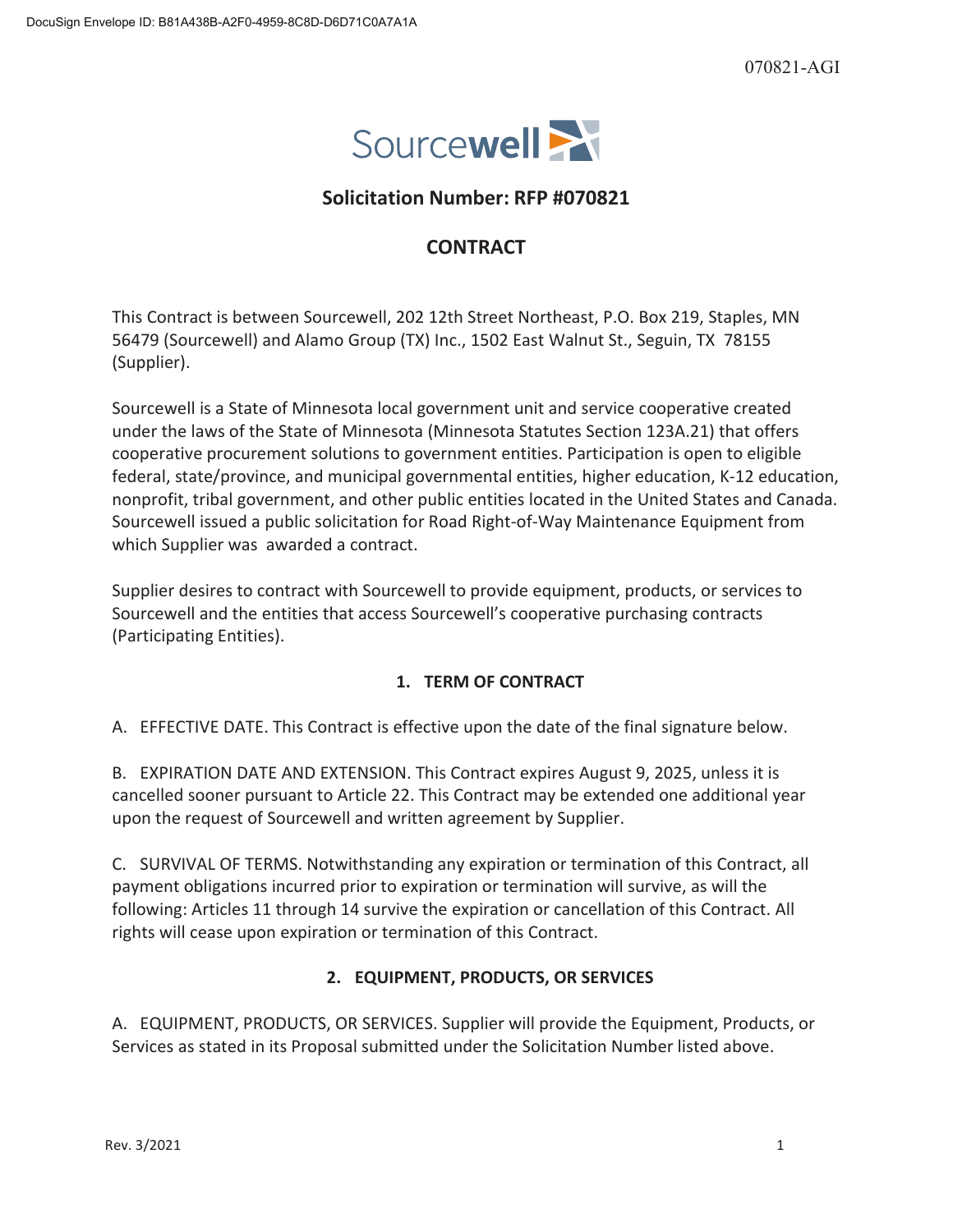Supplier's Equipment, Products, or Services Proposal (Proposal) is attached and incorporated into this Contract.

All Equipment and Products provided under this Contract must be new andthe current model. Supplier may offer close-out or refurbished Equipment or Products if they are clearly indicated in Supplier's product and pricing list. Unless agreed to by the Participating Entities in advance, Equipment or Products must be delivered as operational to the Participating Entity's site.

This Contract offers an indefinite quantity of sales, and while substantial volume is anticipated, sales and sales volume are not guaranteed.

B. WARRANTY. Supplier warrants that all Equipment, Products, and Services furnished are free from liens and encumbrances, and are free from defects in design, materials, and workmanship. In addition, Supplier warrants the Equipment, Products, and Services are suitable for and will perform in accordance with the ordinary use for which they are intended. Supplier's dealers and distributors must agree to assist the Participating Entity in reaching a resolution in any dispute over warranty terms with the manufacturer. Any manufacturer's warranty that extends beyond the expiration of the Supplier's warranty will be passed on to the Participating Entity.

C. DEALERS, DISTRIBUTORS, AND/OR RESELLERS. Upon Contract execution and throughout the Contract term, Supplier must provide to Sourcewell a current means to validate or authenticate Supplier's authorized dealers, distributors, or resellers relative to the Equipment, Products, and Services offered under this Contract, which will be incorporated into this Contract by reference. It is the Supplier's responsibility to ensure Sourcewell receives the most current information.

# **3. PRICING**

All Equipment, Products, or Services under this Contract will be priced at or below the price stated in Supplier's Proposal.

When providing pricing quotes to Participating Entities, all pricing quoted must reflect a Participating Entity's total cost of acquisition. This means that the quoted cost is for delivered Equipment, Products, and Services that are operational for their intended purpose, and includes all costs to the Participating Entity's requested delivery location.

Regardless of the payment method chosen by the Participating Entity, the total cost associated with any purchase option of the Equipment, Products, or Services must always be disclosed in the pricing quote to the applicable Participating Entity at the time of purchase.

A. SHIPPING AND SHIPPING COSTS. All delivered Equipment and Products must be properly packaged. Damaged Equipment and Products may be rejected. If the damage is not readily apparent at the time of delivery, Supplier must permit the Equipment and Products to be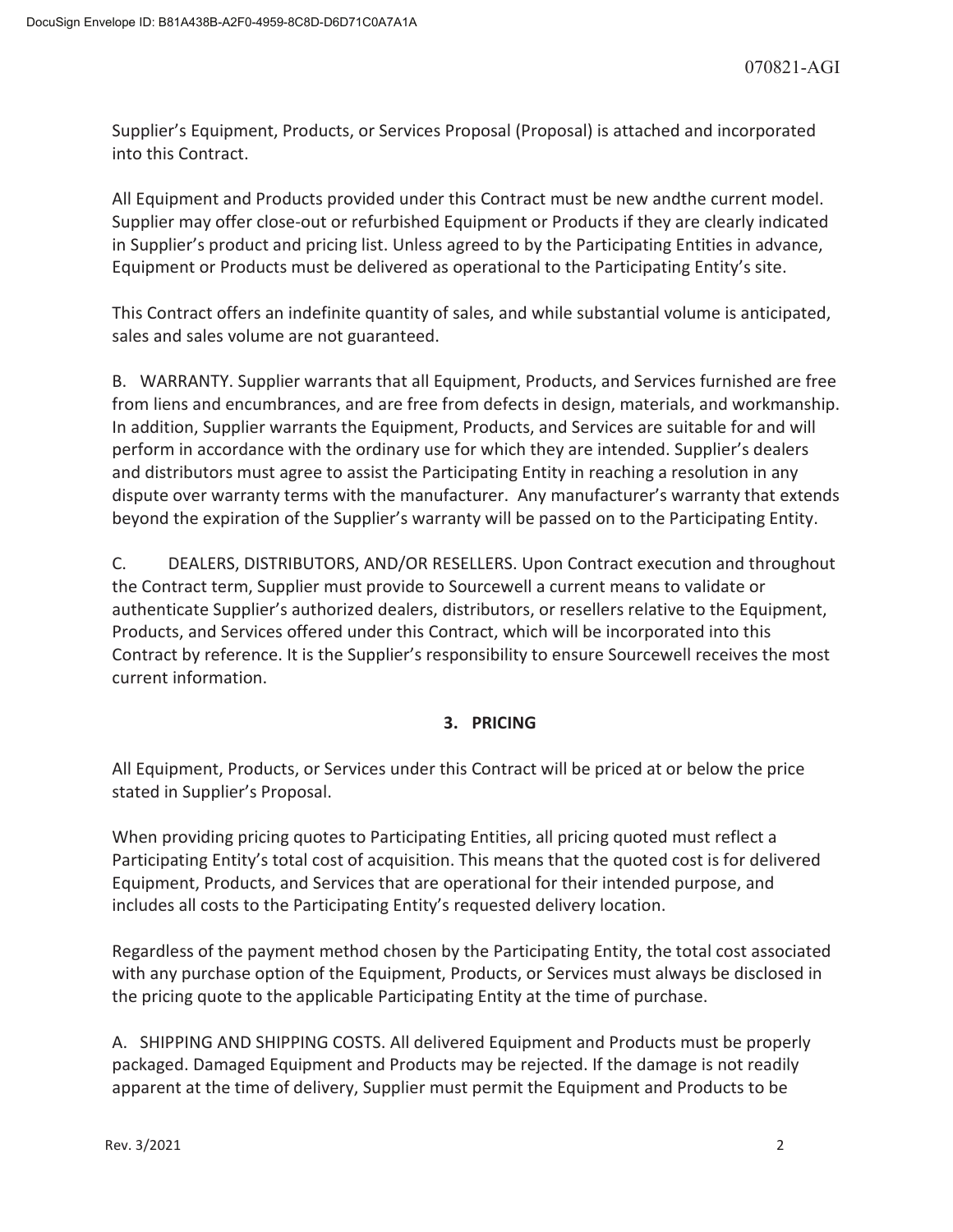returned within a reasonable time at no cost to Sourcewell or its Participating Entities. Participating Entities reserve the right to inspect the Equipment and Products at a reasonable time after delivery where circumstances or conditions prevent effective inspection of the Equipment and Products at the time of delivery. In the event of the delivery of nonconforming Equipment and Products, the Participating Entity will notify the Supplier as soon as possible and the Supplier will replace nonconforming Equipment and Products with conforming Equipment and Products that are acceptable to the Participating Entity.

Supplier must arrange for and pay for the return shipment on Equipment and Products that arrive in a defective or inoperable condition.

Sourcewell may declare the Supplier in breach of this Contract if the Supplier intentionally delivers substandard or inferior Equipment or Products.

B. SALES TAX. Each Participating Entity is responsible for supplying the Supplier with valid taxexemption certification(s). When ordering, a Participating Entity must indicate if it is a taxexempt entity.

C. HOT LIST PRICING. At any time during this Contract, Supplier may offer a specific selection of Equipment, Products, or Services at discounts greater than those listed in the Contract. When Supplier determines it will offer Hot List Pricing, it must be submitted electronically to Sourcewell in a line-item format. Equipment, Products, or Services may be added or removed from the Hot List at any time through a Sourcewell Price and Product Change Form as defined in Article 4 below.

Hot List program and pricing may also be used to discount and liquidate close-out and discontinued Equipment and Products as long as those close-out and discontinued items are clearly identified as such. Current ordering process and administrative fees apply. Hot List Pricing must be published and made available to all Participating Entities.

# **4. PRODUCT AND PRICING CHANGE REQUESTS**

Supplier may request Equipment, Product, or Service changes, additions, or deletions at any time. All requests must be made in writing by submitting a signed Sourcewell Price and Product Change Request Form to the assigned Sourcewell Supplier Development Administrator. This approved form is available from the assigned Sourcewell Supplier Development Administrator. At a minimum, the request must:

- Identify the applicable Sourcewell contract number;
- Clearly specify the requested change;
- Provide sufficient detail to justify the requested change;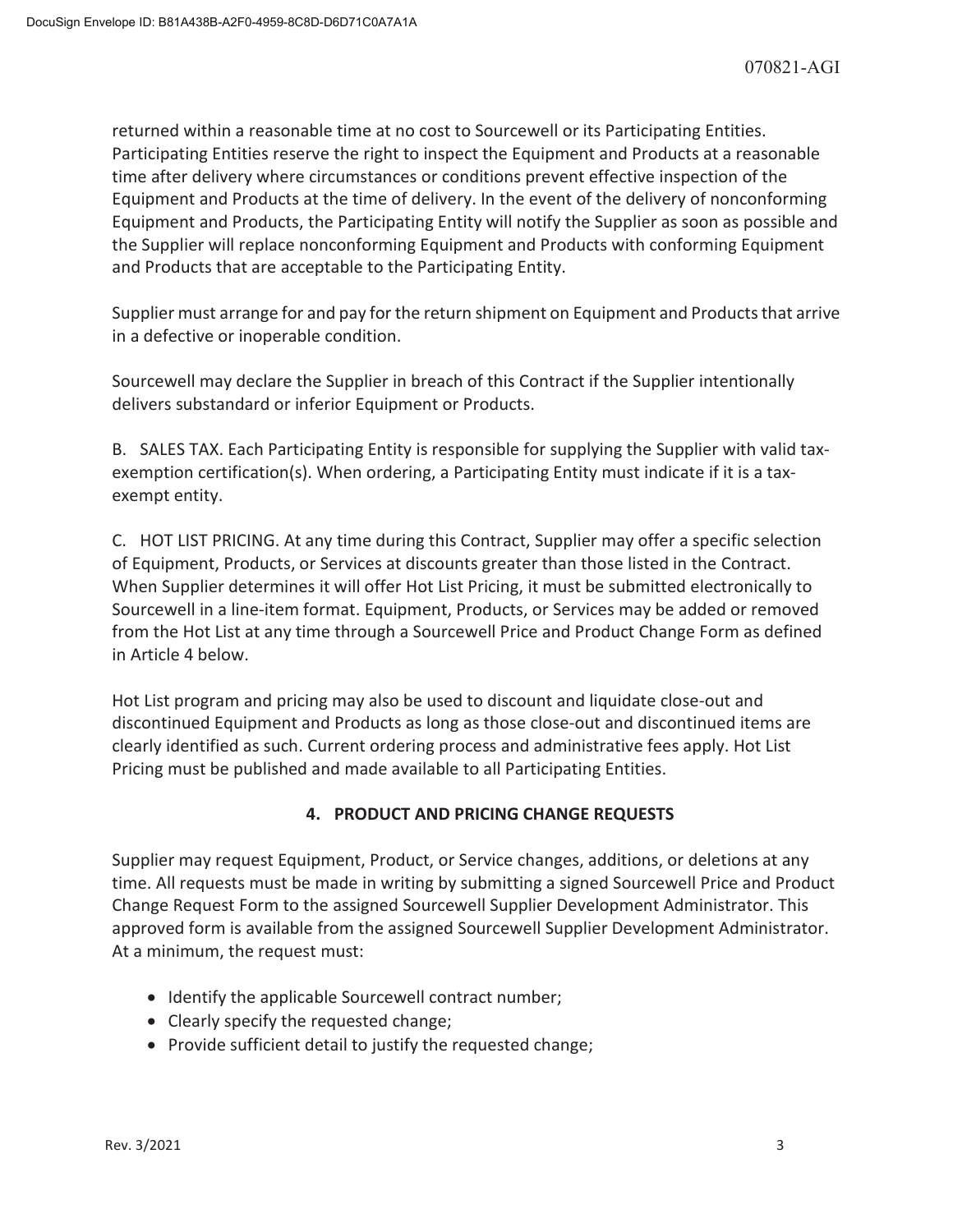• Individually list all Equipment, Products, or Services affected by the requested change, along with the requested change (e.g., addition, deletion, price change); and

• Include a complete restatement of pricing documentation in Microsoft Excel with the effective date of the modified pricing, or product addition or deletion. The new pricing restatement must include all Equipment, Products, and Services offered, even for those items where pricing remains unchanged.

A fully executed Sourcewell Price and Product Request Form will become an amendment to this Contract and will be incorporated by reference.

# **5. PARTICIPATION, CONTRACT ACCESS, AND PARTICIPATING ENTITY REQUIREMENTS**

A. PARTICIPATION. Sourcewell's cooperative contracts are available and open to public and nonprofit entities across the United States and Canada; such as federal, state/province, municipal, K-12 and higher education, tribal government, and other public entities.

The benefits of this Contract should be available to all Participating Entities that can legally access the Equipment, Products, or Services under this Contract. A Participating Entity's authority to access this Contract is determined through its cooperative purchasing, interlocal, or joint powers laws. Any entity accessing benefits of this Contract will be considered a Service Member of Sourcewell during such time of access. Supplier understands that a Participating Entity's use of this Contract is at the Participating Entity's sole convenience and Participating Entities reserve the right to obtain like Equipment, Products, or Services from any other source.

Supplier is responsible for familiarizing its sales and service forces with Sourcewell contract use eligibility requirements and documentation and will encourage potential participating entities to join Sourcewell. Sourcewell reserves the right to add and remove Participating Entities to its roster during the term of this Contract.

B. PUBLIC FACILITIES. Supplier's employees may be required to perform work at governmentowned facilities, including schools. Supplier's employees and agents must conduct themselves in a professional manner while on the premises, and in accordance with Participating Entity policies and procedures, and all applicable laws.

# **6. PARTICIPATING ENTITY USE AND PURCHASING**

A. ORDERS AND PAYMENT. To access the contracted Equipment, Products, or Services under this Contract, a Participating Entity must clearly indicate to Supplier that it intends to access this Contract; however, order flow and procedure will be developed jointly between Sourcewell and Supplier. Typically, a Participating Entity will issue an order directly to Supplier or its authorized subsidiary, distributor, dealer, or reseller. If a Participating Entity issues a purchase order, it may use its own forms, but the purchase order should clearly note the applicable Sourcewell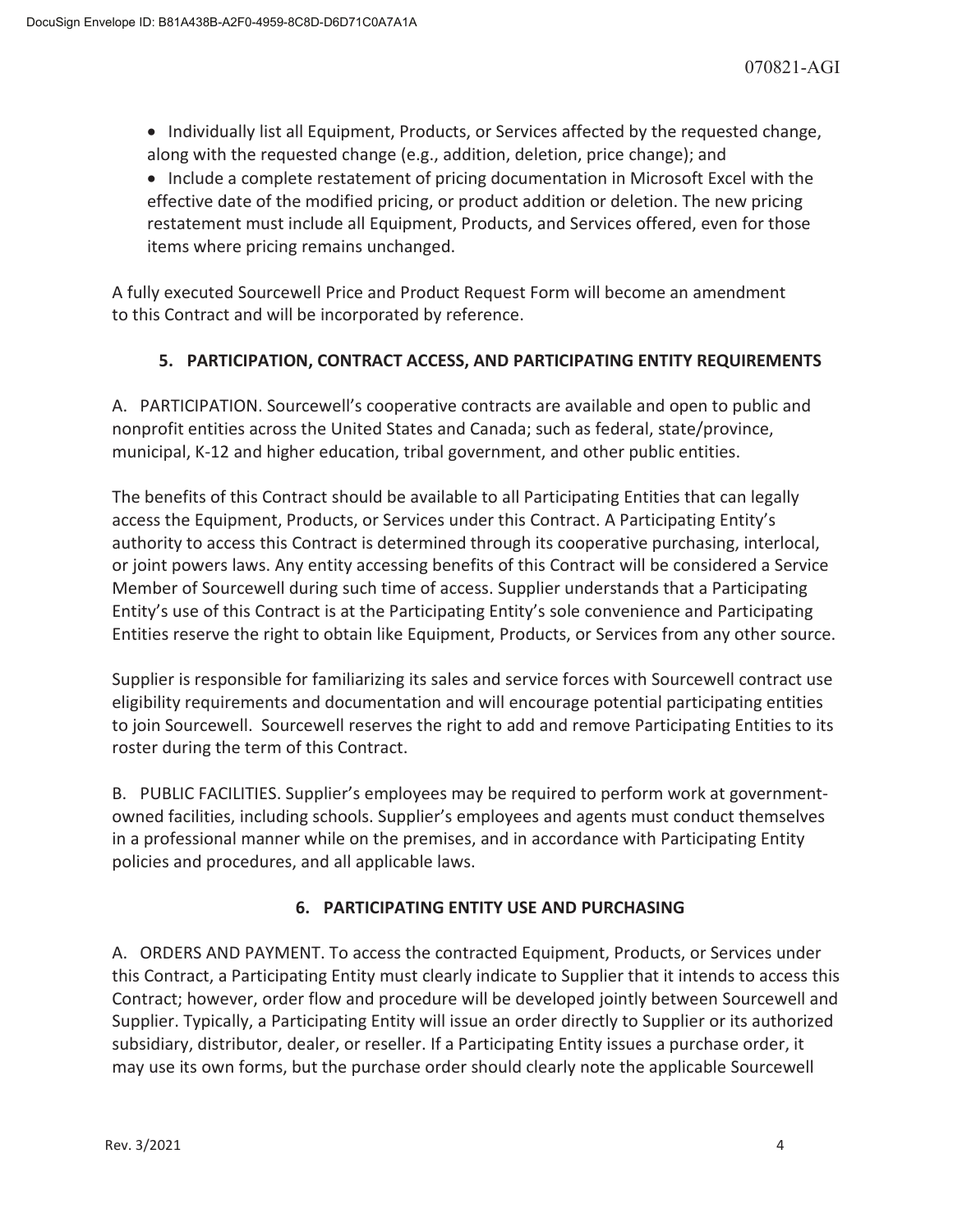contract number. All Participating Entity orders under this Contract must be issued prior to expiration or cancellation of this Contract; however, Supplier performance, Participating Entity payment obligations, and any applicable warranty periods or other Supplier or Participating Entity obligations may extend beyond the term of this Contract.

Supplier's acceptable forms of payment are included in its attached Proposal. Participating Entities will be solely responsible for payment and Sourcewell will have no liability for any unpaid invoice of any Participating Entity.

B. ADDITIONAL TERMS AND CONDITIONS/PARTICIPATING ADDENDUM. Additional terms and conditions to a purchase order, or other required transaction documentation, may be negotiated between a Participating Entity and Supplier, such as job or industry-specific requirements, legal requirements (e.g., affirmative action or immigration status requirements), or specific local policy requirements. Some Participating Entitles may require the use of a Participating Addendum; the terms of which will be negotiateddirectly between the Participating Entity and the Supplier. Any negotiated additional terms and conditions must never be less favorable to the Participating Entity than what is contained in this Contract.

C. SPECIALIZED SERVICE REQUIREMENTS. In the event that the Participating Entity requires service or specialized performance requirements not addressed in this Contract (such as ecommerce specifications, specialized delivery requirements, or other specifications and requirements), the Participating Entity and the Supplier may enter into a separate, standalone agreement, apart from this Contract. Sourcewell, including its agents and employees, will not be made a party to a claim for breach of such agreement.

D. TERMINATION OF ORDERS. Participating Entities may terminate an order, in whole or in part, immediately upon notice to Supplier in the event of any of the following events:

1. The Participating Entity fails to receive funding or appropriation from its governing body at levels sufficient to pay for the equipment, products, or services to be purchased; or 2. Federal, state, or provincial laws or regulations prohibit the purchase or change the Participating Entity's requirements.

E. GOVERNING LAW AND VENUE. The governing law and venue for any action related to a Participating Entity's order will be determined by the Participating Entity making the purchase.

# **7. CUSTOMER SERVICE**

A. PRIMARY ACCOUNT REPRESENTATIVE. Supplier will assign an Account Representative to Sourcewell for this Contract and must provide prompt notice to Sourcewell if that person is changed. The Account Representative will be responsible for: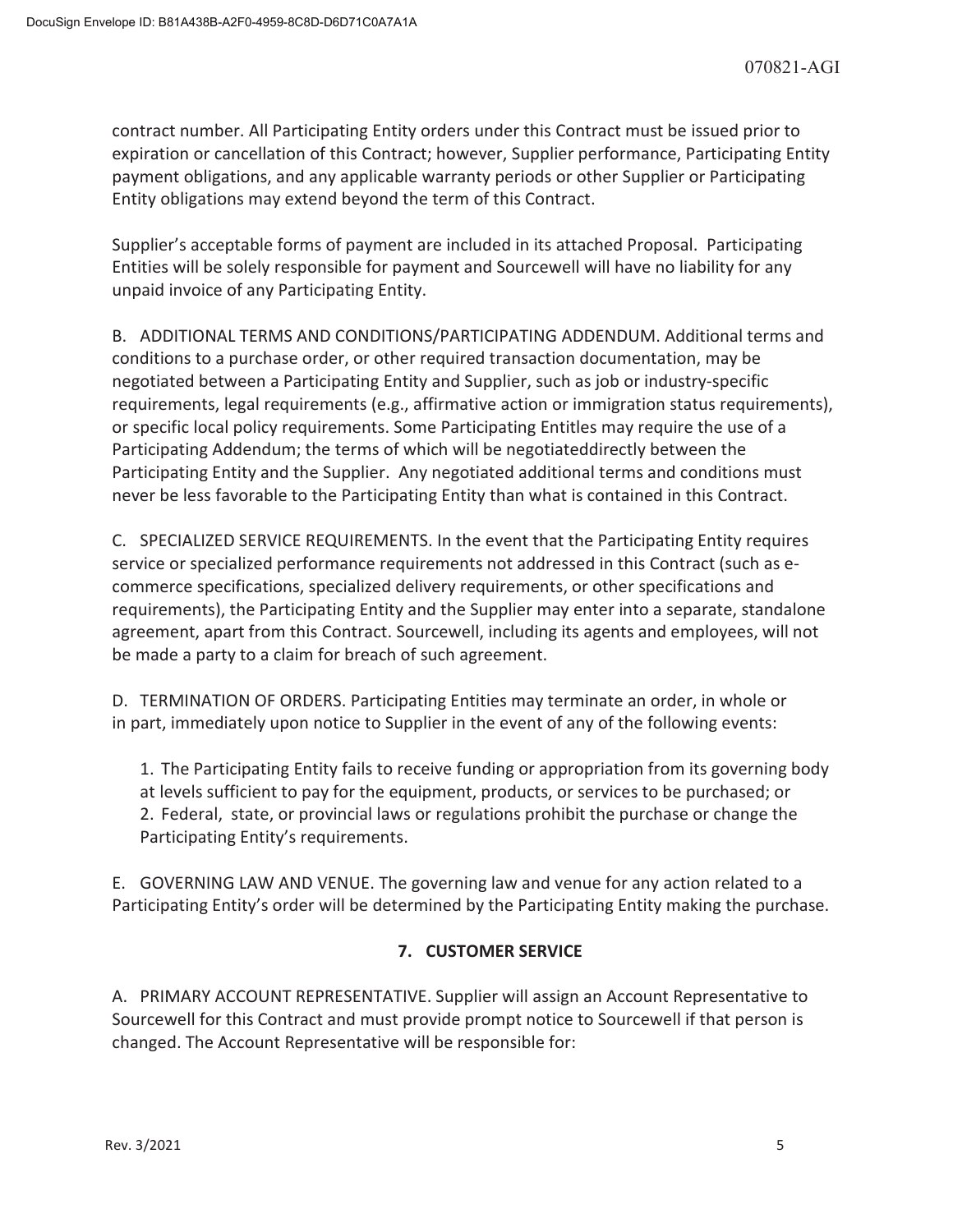- Maintenance and management of this Contract;
- Timely response to all Sourcewell and Participating Entity inquiries; and
- Business reviews to Sourcewell and Participating Entities, if applicable.

B. BUSINESS REVIEWS. Supplier must perform a minimum of one business review with Sourcewell per contract year. The business review will cover sales to Participating Entities, pricing and contract terms, administrative fees, sales data reports, supply issues, customer issues, and any other necessary information.

# **8. REPORT ON CONTRACT SALES ACTIVITY AND ADMINISTRATIVE FEE PAYMENT**

A. CONTRACT SALES ACTIVITY REPORT. Each calendar quarter, Supplier must provide a contract sales activity report (Report) to the Sourcewell Supplier Development Administrator assigned to this Contract. Reports are due no later than 45 days after the end of each calendar quarter. A Report must be provided regardless of the number or amount of sales during that quarter (i.e., if there are no sales, Supplier must submit a report indicating no sales were made).

The Report must contain the following fields:

- Participating Entity Name (e.g., City of Staples Highway Department);
- Participating Entity Physical Street Address;
- Participating Entity City;
- Participating Entity State/Province;
- Participating Entity Zip/Postal Code;
- Participating Entity Contact Name;
- Participating Entity Contact Email Address;
- Participating Entity Contact Telephone Number;
- Sourcewell Assigned Entity/Participating Entity Number;
- Item Purchased Description;
- Item Purchased Price;
- x Sourcewell Administrative Fee Applied; and
- Date Purchase was invoiced/sale was recognized as revenue by Supplier.

B. ADMINISTRATIVE FEE. In consideration for the support and services provided by Sourcewell, the Supplier will pay an administrative fee to Sourcewell on all Equipment, Products, and Services provided to Participating Entities. The Administrative Fee must be included in, and not added to, the pricing. Supplier may not charge Participating Entities more than the contracted price to offset the Administrative Fee.

The Supplier will submit payment to Sourcewell for the percentage of administrative fee stated in the Proposal multiplied by the total sales of all Equipment, Products, and Services purchased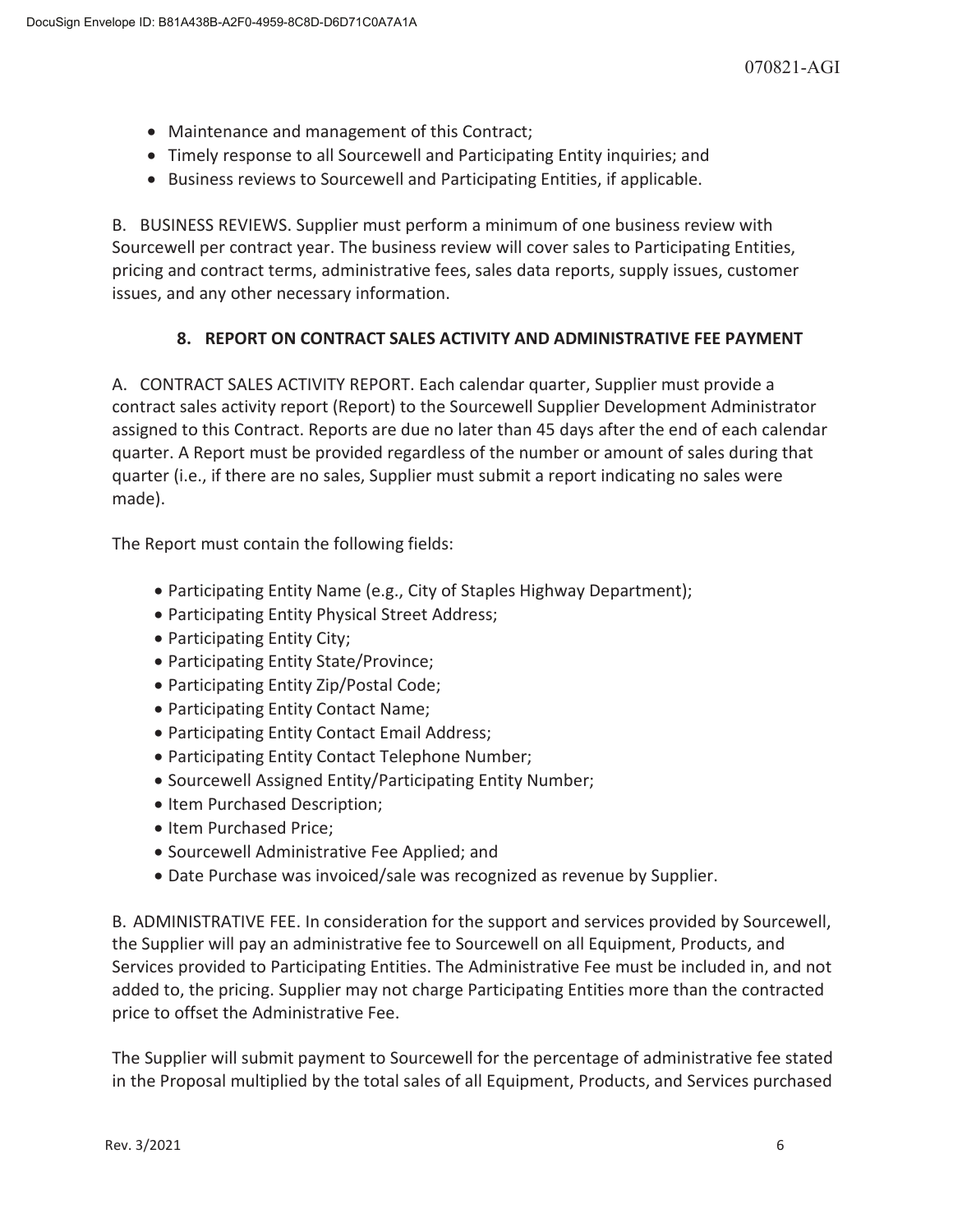by Participating Entities under this Contract during each calendar quarter. Payments should note the Supplier's name and Sourcewell-assigned contract number in the memo; and must be mailed to the address above "Attn: Accounts Receivable" or remitted electronically to Sourcewell's banking institution per Sourcewell's Finance department instructions. Payments must be received no later than 45 calendar days after the end of each calendar quarter.

Supplier agrees to cooperate with Sourcewell in auditing transactions under this Contract to ensure that the administrative fee is paid on all items purchased under this Contract.

In the event the Supplier is delinquent in any undisputed administrative fees, Sourcewell reserves the right to cancel this Contract and reject any proposal submitted by the Supplier in any subsequent solicitation. In the event this Contract is cancelled by either party prior to the Contract's expiration date, the administrative fee payment will be due no more than 30 days from the cancellation date.

# **9. AUTHORIZED REPRESENTATIVE**

Sourcewell's Authorized Representative is its Chief Procurement Officer.

Supplier's Authorized Representative is the person named in the Supplier's Proposal. If Supplier's Authorized Representative changes at any time during this Contract, Supplier must promptly notify Sourcewell in writing.

# **10. AUDIT, ASSIGNMENT, AMENDMENTS, WAIVER, AND CONTRACT COMPLETE**

A. AUDIT. Pursuant to Minnesota Statutes Section 16C.05, subdivision 5, the books, records, documents, and accounting procedures and practices relevant to this Agreement are subject to examination by Sourcewell or the Minnesota State Auditor for a minimum of six years from the end of this Contract. This clause extends to Participating Entities as it relates to business conducted by that Participating Entity under this Contract.

B. ASSIGNMENT. Neither party may assign or otherwise transfer its rights or obligations under this Contract without the prior written consent of the other party and a fully executed assignment agreement. Such consent will not be unreasonably withheld. Any prohibited assignment will be invalid.

C. AMENDMENTS. Any amendment to this Contract must be in writing and will not be effective until it has been duly executed by the parties.

D. WAIVER. Failure by either party to take action or assert any right under this Contract will not be deemed a waiver of such right in the event of the continuation or repetition of the circumstances giving rise to such right. Any such waiver must be in writing and signed by the parties.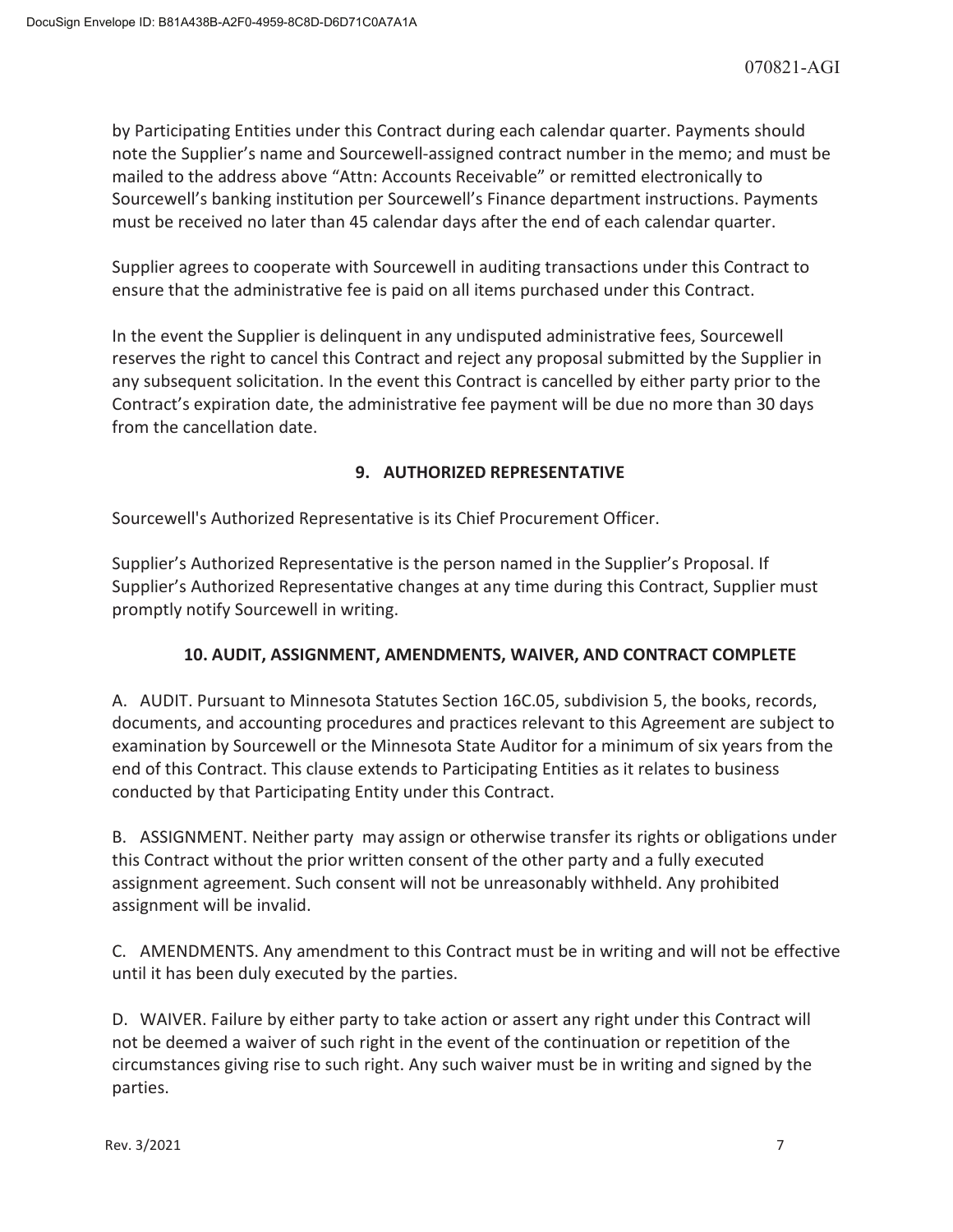E. CONTRACT COMPLETE. This Contract represents the complete agreement between the parties. No other understanding regarding this Contract, whether written or oral, may be used to bind either party.For any conflict between the attached Proposal and the terms set out in Articles 1-22 of this Contract, the terms of Articles 1-22 will govern.

F. RELATIONSHIP OF THE PARTIES. The relationship of the parties is one of independent contractors, each free to exercise judgment and discretion with regard to the conduct of their respective businesses. This Contract does not create a partnership, joint venture, or any other relationship such as master-servant, or principal-agent.

# **11. INDEMNITY AND HOLD HARMLESS**

Supplier must indemnify, defend, save, and hold Sourcewell and its Participating Entities, including their agents and employees, harmless from any claims or causes of action, including attorneys' fees incurred by Sourcewell or its Participating Entities, arising out of any act or omission in the performance of this Contract by the Supplier or its agents or employees; this indemnification includes injury or death to person(s) or property alleged to have been caused by some defect in the Equipment, Products, or Services under this Contract to the extent the Equipment, Product, or Service has been used according to its specifications. Sourcewell's responsibility will be governed by the State of Minnesota's Tort Liability Act (Minnesota Statutes Chapter 466) and other applicable law.

# **12. GOVERNMENT DATA PRACTICES**

Supplier and Sourcewell must comply with the Minnesota Government Data Practices Act, Minnesota Statutes Chapter 13, as it applies to all data provided by or provided to Sourcewell under this Contract and as it applies to all data created, collected, received, stored, used, maintained, or disseminated by the Supplier under this Contract.

# **13. INTELLECTUAL PROPERTY, PUBLICITY, MARKETING, AND ENDORSEMENT**

# A. INTELLECTUAL PROPERTY

1. *Grant of License.* During the term of this Contract:

a. Sourcewell grants to Supplier a royalty-free, worldwide, non-exclusive right and license to use thetrademark(s) provided to Supplier by Sourcewell in advertising and promotional materials for the purpose of marketing Sourcewell's relationship with Supplier.

b. Supplier grants to Sourcewell a royalty-free, worldwide, non-exclusive right and license to use Supplier's trademarks in advertising and promotional materials for the purpose of marketing Supplier's relationship with Sourcewell.

2. *Limited Right of Sublicense*. The right and license granted herein includes a limited right of each party to grant sublicenses to their respective subsidiaries, distributors, dealers,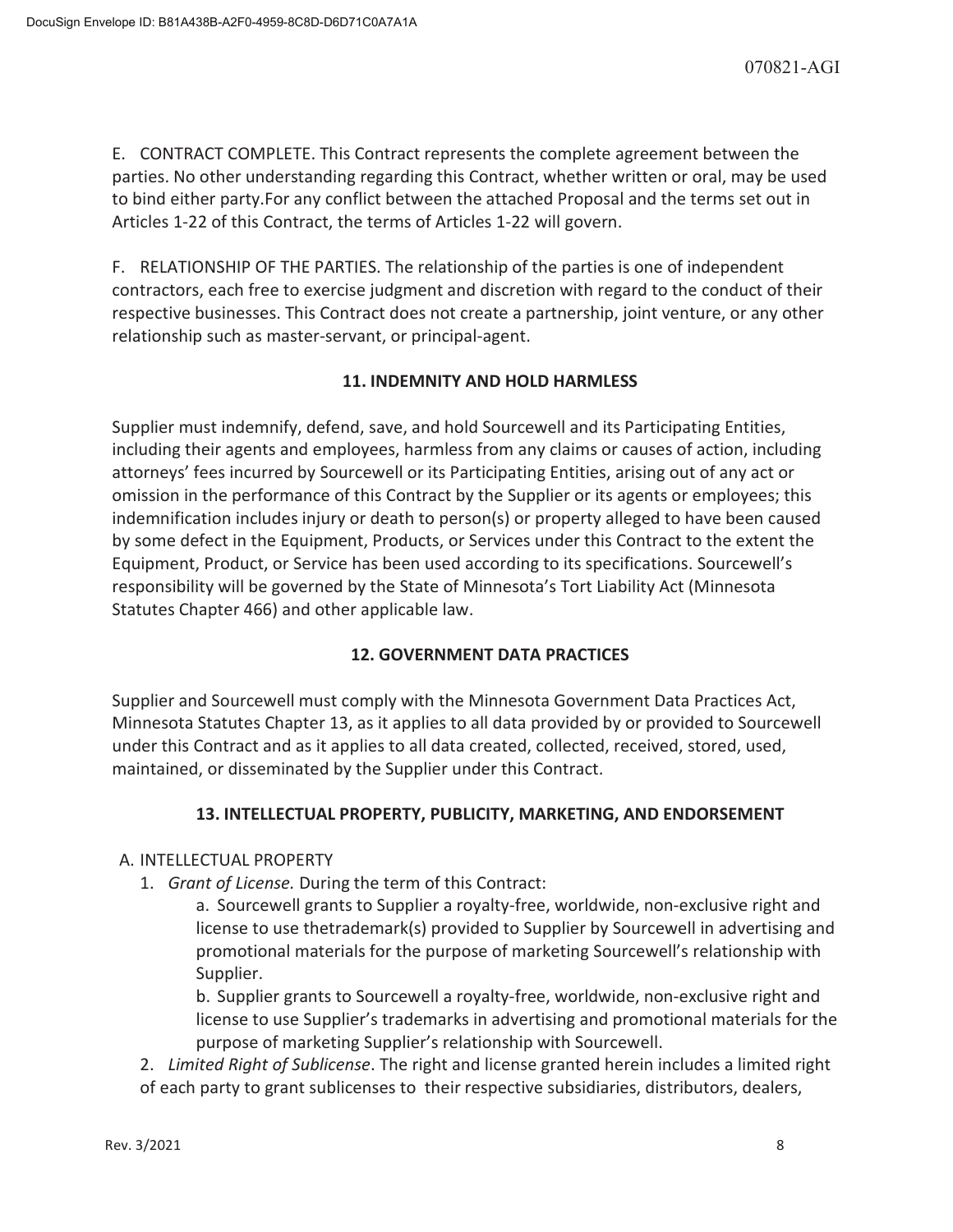resellers, marketing representatives, and agents (collectively "Permitted Sublicensees") in advertising and promotional materials for the purpose of marketing the Parties' relationship to Participating Entities. Any sublicense granted will be subject to the terms and conditions of this Article. Each party will be responsible for any breach of this Article by any of their respective sublicensees.

# 3. *Use; Quality Control.*

a. Neither party may alter the other party's trademarks from the form provided and must comply with removal requests as to specific uses of its trademarks or logos.

b. Each party agrees to use, and to cause its Permitted Sublicensees to use, the other party's trademarks only in good faith and in a dignified manner consistent with such party's use of the trademarks. Upon written notice to the breaching party, the breaching party has 30 days of the date of the written notice to cure the breach or the license will be terminated.

4. As applicable, Supplier agrees to indemnify and hold harmless Sourcewell and its Participating Entities against any and all suits, claims, judgments, and costs instituted or recovered against Sourcewell or Participating Entities by any person on account of the use of any Equipment or Products by Sourcewell or its Participating Entities supplied by Supplier in violation of applicable patent or copyright laws.

*5. Termination*. Upon the termination of this Contract for any reason, each party, including Permitted Sublicensees, will have 30 days to remove all Trademarks from signage, websites, and the like bearing the other party's name or logo (excepting Sourcewell's pre-printed catalog of suppliers which may be used until the next printing). Supplier must return all marketing and promotional materials, including signage, provided by Sourcewell, or dispose of it according to Sourcewell's written directions.

B. PUBLICITY. Any publicity regarding the subject matter of this Contract must not be released without prior written approval from the Authorized Representatives. Publicity includes notices, informational pamphlets, press releases, research, reports, signs, and similar public notices prepared by or for the Supplier individually or jointly with others, or any subcontractors, with respect to the program, publications, or services provided resulting from this Contract.

C. MARKETING. Any direct advertising, marketing, or offers with Participating Entities must be approved by Sourcewell. Send all approval requests to the Sourcewell Supplier Development Administrator assigned to this Contract.

D. ENDORSEMENT. The Supplier must not claim that Sourcewell endorses its Equipment, Products, or Services.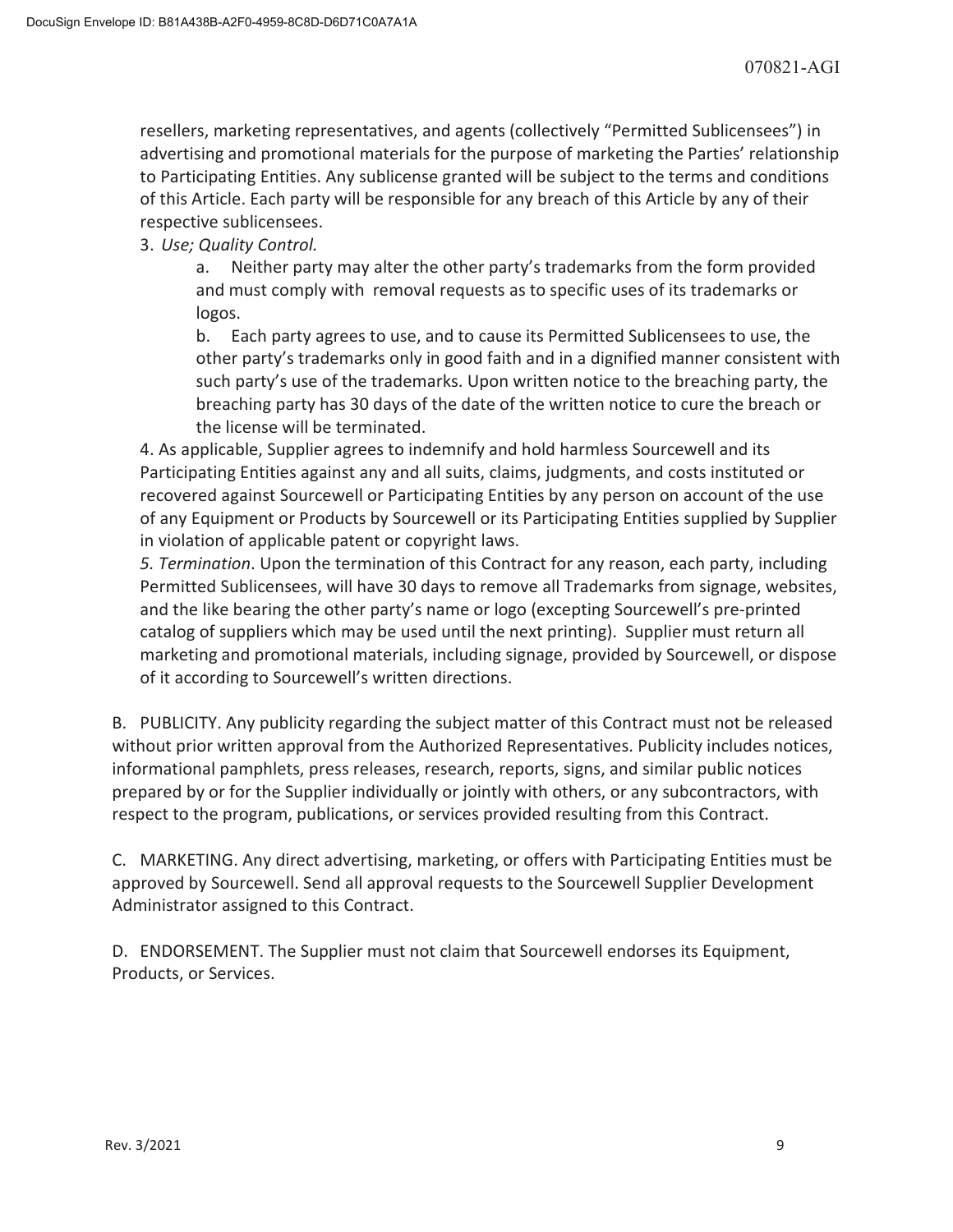## **14. GOVERNING LAW, JURISDICTION, AND VENUE**

The substantive and procedural laws of the State of Minnesota will govern this Contract. Venue for all legal proceedings arising out of this Contract, or its breach, must be in the appropriate state court in Todd County, Minnesota or federal court in Fergus Falls, Minnesota.

## **15. FORCE MAJEURE**

Neither party to this Contract will be held responsible for delay or default caused by acts of God or other conditions that are beyond that party's reasonable control. A party defaulting under this provision must provide the other party prompt written notice of the default.

## **16. SEVERABILITY**

If any provision of this Contract is found by a court of competent jurisdiction to be illegal, unenforceable, or void then both parties will be relieved from all obligations arising from that provision. If the remainder of this Contract is capable of being performed, it will not be affected by such determination or finding and must be fully performed.

## **17. PERFORMANCE, DEFAULT, AND REMEDIES**

A. PERFORMANCE. During the term of this Contract, the parties will monitor performance and address unresolved contract issues as follows:

1. *Notification.* The parties must promptly notify each other of any known dispute and work in good faith to resolve such dispute within a reasonable period of time. If necessary, Sourcewell and the Supplier will jointly develop a short briefing document that describes the issue(s), relevant impact, and positions of both parties.

2. *Escalation.* If parties are unable to resolve the issue in a timely manner, as specified above, either Sourcewell or Supplier may escalate the resolution of the issue to a higher level of management. The Supplier will have 30 calendar days to cure an outstanding issue. 3. *Performance while Dispute is Pending*. Notwithstanding the existence of a dispute, the Supplier must continue without delay to carry out all of its responsibilities under the Contract that are not affected by the dispute. If the Supplier fails to continue without delay to perform its responsibilities under the Contract, in the accomplishment of all undisputed work, the Supplier will bear any additional costs incurred by Sourcewell and/or its Participating Entities as a result of such failure to proceed.

B. DEFAULT AND REMEDIES. Either of the following constitutes cause to declare this Contract, or any Participating Entity order under this Contract, in default:

- 1. Nonperformance of contractual requirements, or
- 2. A material breach of any term or condition of this Contract.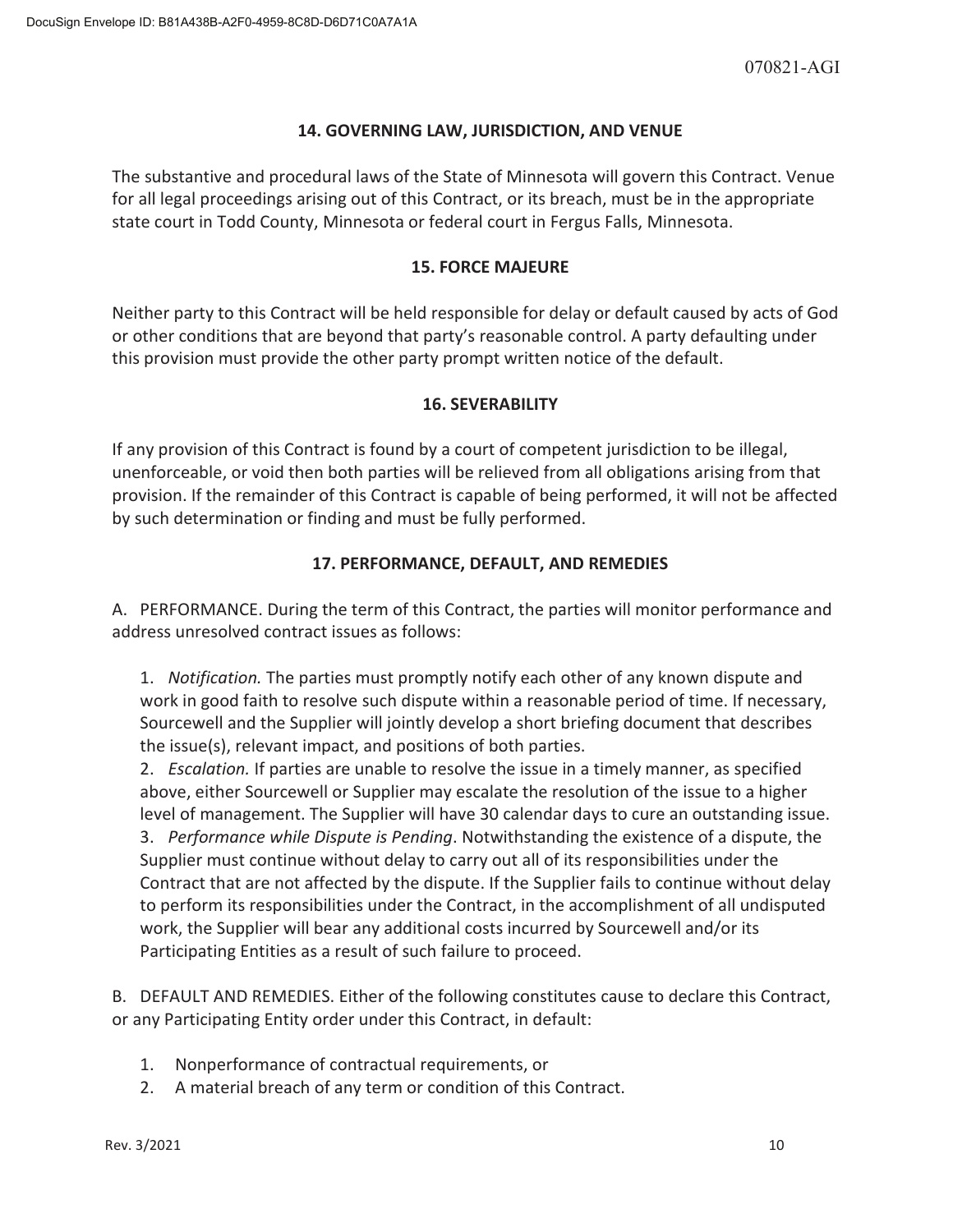The party claiming default must provide written notice of the default, with 30 calendar days to cure the default. Time allowed for cure will not diminish or eliminate any liability for liquidated or other damages. If the default remains after the opportunity for cure, the non-defaulting party may:

- **Exercise any remedy provided by law or equity, or**
- Terminate the Contract or any portion thereof, including any orders issued against the Contract.

## **18. INSURANCE**

A. REQUIREMENTS. At its own expense, Supplier must maintain insurance policy(ies) in effect at all times during the performance of this Contract with insurance company(ies) licensed or authorized to do business in the State of Minnesota having an "AM BEST" rating of A- or better, with coverage and limits of insurance not less than the following:

1. *Workers' Compensation and Employer's Liability.* Workers' Compensation: As required by any applicable law or regulation. Employer's Liability Insurance: must be provided in amounts not less than listed below:

Minimum limits: \$500,000 each accident for bodily injury by accident \$500,000 policy limit for bodily injury by disease \$500,000 each employee for bodily injury by disease

2. *Commercial General Liability Insurance.* Supplier will maintain insurance covering its operations, with coverage on an occurrence basis, and must be subject to terms no less broad than the Insurance Services Office ("ISO") Commercial General Liability Form CG0001 (2001 or newer edition), or equivalent. At a minimum, coverage must include liability arising from premises, operations, bodily injury and property damage, independent contractors, products-completed operations including construction defect, contractual liability, blanket contractual liability, and personal injury and advertising injury. All required limits, terms and conditions of coverage must be maintained during the term of this Contract.

 Minimum Limits: \$1,000,000 each occurrence Bodily Injury and Property Damage

\$1,000,000 Personal and Advertising Injury

\$2,000,000 aggregate for Products-Completed operations

\$2,000,000 general aggregate

3. *Commercial Automobile Liability Insurance.* During the term of this Contract, Supplier will maintain insurance covering all owned, hired, and non-owned automobiles in limits of liability not less than indicated below. The coverage must be subject to terms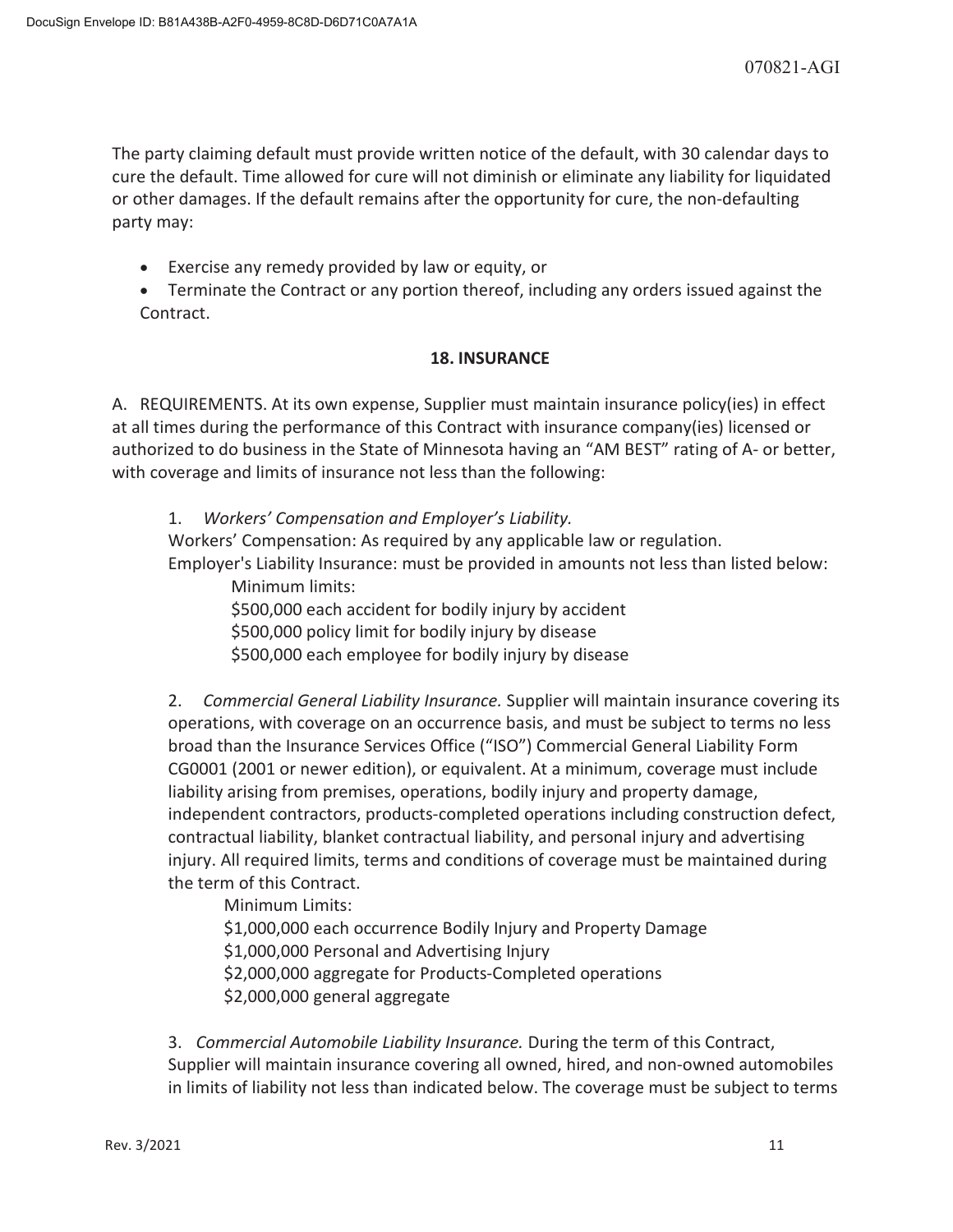no less broad than ISO Business Auto Coverage Form CA 0001 (2010 edition or newer), or equivalent.

 Minimum Limits: \$1,000,000 each accident, combined single limit

4. *Umbrella Insurance*. During the term of this Contract, Supplier will maintain umbrella coverage over Employer's Liability, Commercial General Liability, and Commercial Automobile.

 Minimum Limits: \$2,000,000

5. *Network Security and Privacy Liability Insurance*. During the term of this Contract, Supplier will maintain coverage for network security and privacy liability. The coverage may be endorsed on another form of liability coverage or written on a standalone policy. The insurance must cover claims which may arise from failure of Supplier's security resulting in, but not limited to, computer attacks, unauthorized access, disclosure of not public data – including but not limited to, confidential or private information, transmission of a computer virus, or denial of service.

 Minimum limits: \$2,000,000 per occurrence \$2,000,000 annual aggregate

Failure of Supplier to maintain the required insurance will constitute a material breach entitling Sourcewell to immediately terminate this Contract for default.

B. CERTIFICATES OF INSURANCE. Prior to commencing under this Contract, Supplier must furnish to Sourcewell a certificate of insurance, as evidence of the insurance required under this Contract. Prior to expiration of the policy(ies), renewal certificates must be mailed to Sourcewell, 202 12th Street Northeast, P.O. Box 219, Staples, MN 56479 or sent to the Sourcewell Supplier Development Administrator assigned to this Contract. The certificates must be signed by a person authorized by the insurer(s) to bind coverage on their behalf.

Failure to request certificates of insurance by Sourcewell, or failure of Supplier to provide certificates of insurance, in no way limits or relieves Supplier of its duties and responsibilities in this Contract.

C. ADDITIONAL INSURED ENDORSEMENT AND PRIMARY AND NON-CONTRIBUTORY INSURANCE CLAUSE. Supplier agrees to list Sourcewell and its Participating Entities, including their officers, agents, and employees, as an additional insured under the Supplier's commercial general liability insurance policy with respect to liability arising out of activities, "operations," or "work" performed by or on behalf of Supplier, and products and completed operations of Supplier. The policy provision(s) or endorsement(s) must further provide that coverage is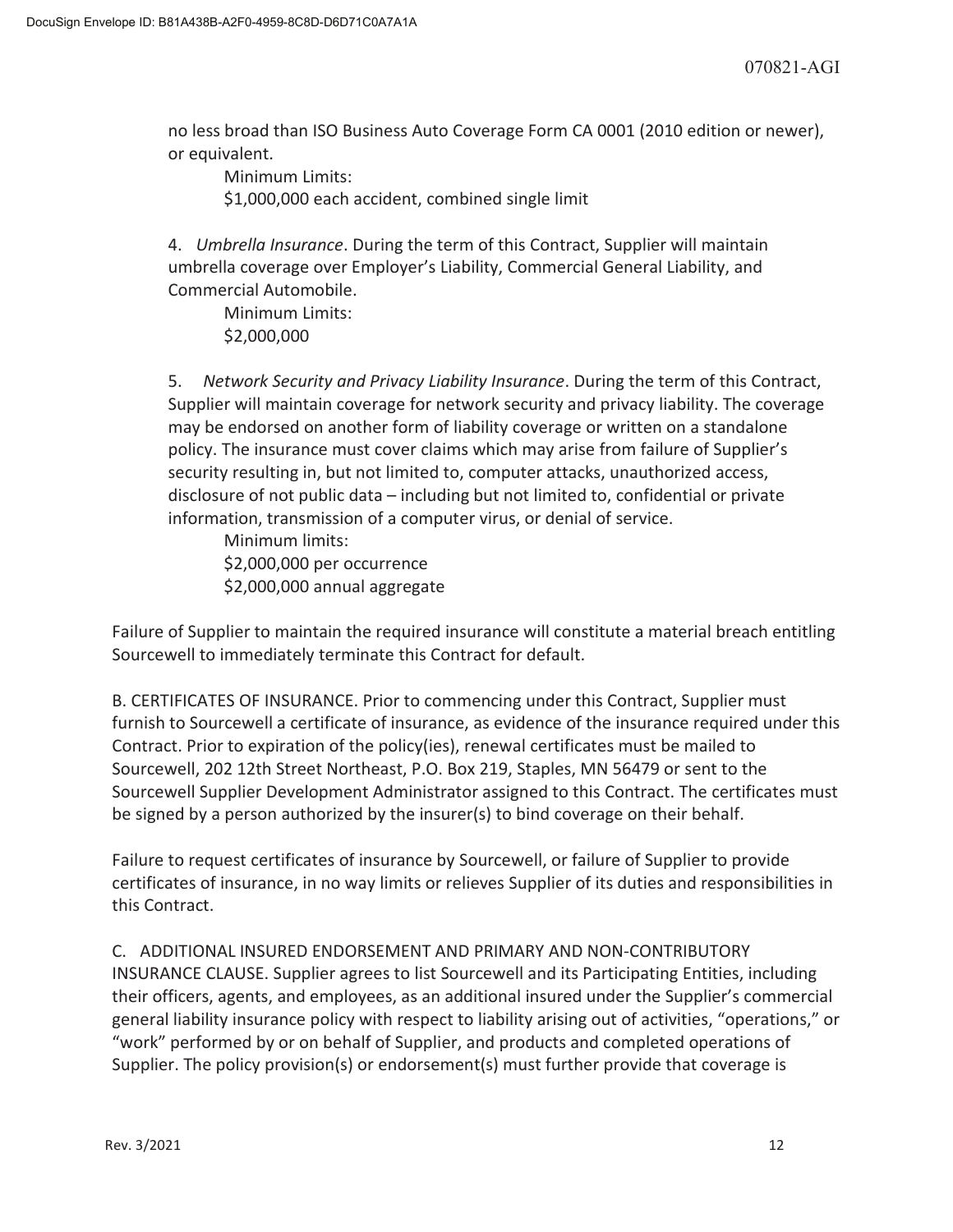primary and not excess over or contributory with any other valid, applicable, and collectible insurance or self-insurance in force for the additional insureds.

D. WAIVER OF SUBROGATION. Supplier waives and must require (by endorsement or otherwise) all its insurers to waive subrogation rights against Sourcewell and other additional insureds for losses paid under the insurance policies required by this Contract or other insurance applicable to the Supplier or its subcontractors. The waiver must apply to all deductibles and/or self-insured retentions applicable to the required or any other insurance maintained by the Supplier or its subcontractors. Where permitted by law, Supplier must require similar written express waivers of subrogation and insurance clauses from each of its subcontractors.

E. UMBRELLA/EXCESS LIABILITY/SELF-INSURED RETENTION. The limits required by this Contract can be met by either providing a primary policy or in combination with umbrella/excess liability policy(ies), or self-insured retention.

# **19. COMPLIANCE**

A. LAWS AND REGULATIONS. All Equipment, Products, or Services provided under this Contract must comply fully with applicable federal laws and regulations, and with the laws in the states and provinces in which the Equipment, Products, or Services are sold.

B. LICENSES. Supplier must maintain a valid and current status on all required federal, state/provincial, and local licenses, bonds, and permits required for the operation of the business that the Supplier conducts with Sourcewell and Participating Entities.

# **20. BANKRUPTCY, DEBARMENT, OR SUSPENSION CERTIFICATION**

Supplier certifies and warrants that it is not in bankruptcy or that it has previously disclosed in writing certain information to Sourcewell related to bankruptcy actions. If at any time during this Contract Supplier declares bankruptcy, Supplier must immediately notify Sourcewell in writing.

Supplier certifies and warrants that neither it nor its principals are presently debarred, suspended, proposed for debarment, declared ineligible, or voluntarily excluded from programs operated by the State of Minnesota; the United States federal government or the Canadian government, as applicable; or any Participating Entity. Supplier certifies and warrants that neither it nor its principals have been convicted of a criminal offense related to the subject matter of this Contract. Supplier further warrants that it will provide immediate written notice to Sourcewell if this certification changes at any time.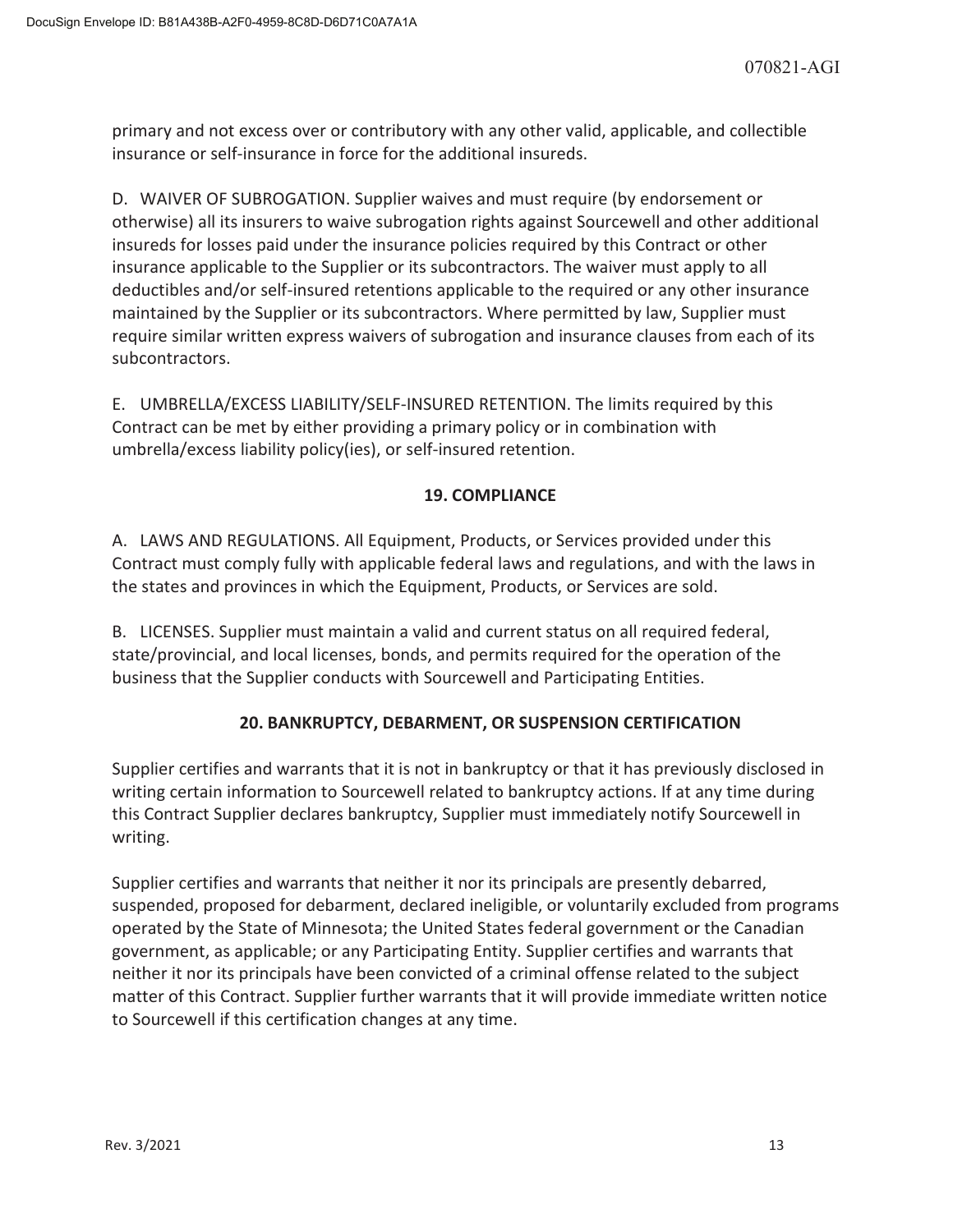## **21. PROVISIONS FOR NON-UNITED STATES FEDERAL ENTITY PROCUREMENTS UNDER UNITED STATES FEDERAL AWARDS OR OTHER AWARDS**

Participating Entities that use United States federal grant or FEMA funds to purchase goods or services from this Contract may be subject to additional requirements including the procurement standards of the Uniform Administrative Requirements, Cost Principles and Audit Requirements for Federal Awards, 2 C.F.R. § 200. Participating Entities may have additional requirements based on specific funding source terms or conditions. Within this Article, all references to "federal" should be interpreted to mean the United States federal government. The following list only applies when a Participating Entity accesses Supplier's Equipment, Products, or Services with United States federal funds.

A. EQUAL EMPLOYMENT OPPORTUNITY. Except as otherwise provided under 41 C.F.R. § 60, all contracts that meet the definition of "federally assisted construction contract" in 41 C.F.R. § 60-1.3 must include the equal opportunity clause provided under 41 C.F.R. §60-1.4(b), in accordance with Executive Order 11246, "Equal Employment Opportunity" (30 FR 12319, 12935, 3 C.F.R. §, 1964-1965 Comp., p. 339), as amended by Executive Order 11375, "Amending Executive Order 11246 Relating to Equal Employment Opportunity," and implementing regulations at 41 C.F.R. § 60, "Office of Federal Contract Compliance Programs, Equal Employment Opportunity, Department of Labor." The equal opportunity clause is incorporated herein by reference.

B. DAVIS-BACON ACT, AS AMENDED (40 U.S.C. § 3141-3148). When required by federal program legislation, all prime construction contracts in excess of \$2,000 awarded by nonfederal entities must include a provision for compliance with the Davis-Bacon Act (40 U.S.C. § 3141-3144, and 3146-3148) as supplemented by Department of Labor regulations (29 C.F.R. § 5, "Labor Standards Provisions Applicable to Contracts Covering Federally Financed and Assisted Construction"). In accordance with the statute, contractors must be required to pay wages to laborers and mechanics at a rate not less than the prevailing wages specified in a wage determination made by the Secretary of Labor. In addition, contractors must be required to pay wages not less than once a week. The non-federal entity must place a copy of the current prevailing wage determination issued by the Department of Labor in each solicitation. The decision to award a contract or subcontract must be conditioned upon the acceptance of the wage determination. The non-federal entity must report all suspected or reported violations to the federal awarding agency. The contracts must also include a provision for compliance with the Copeland "Anti-Kickback" Act (40 U.S.C. § 3145), as supplemented by Department of Labor regulations (29 C.F.R. § 3, "Contractors and Subcontractors on Public Building or Public Work Financed in Whole or in Part by Loans or Grants from the United States"). The Act provides that each contractor or subrecipient must be prohibited from inducing, by any means, any person employed in the construction, completion, or repair of public work, to give up any part of the compensation to which he or she is otherwise entitled. The non-federal entity must report all suspected or reported violations to the federal awarding agency. Supplier must be in compliance with all applicable Davis-Bacon Act provisions.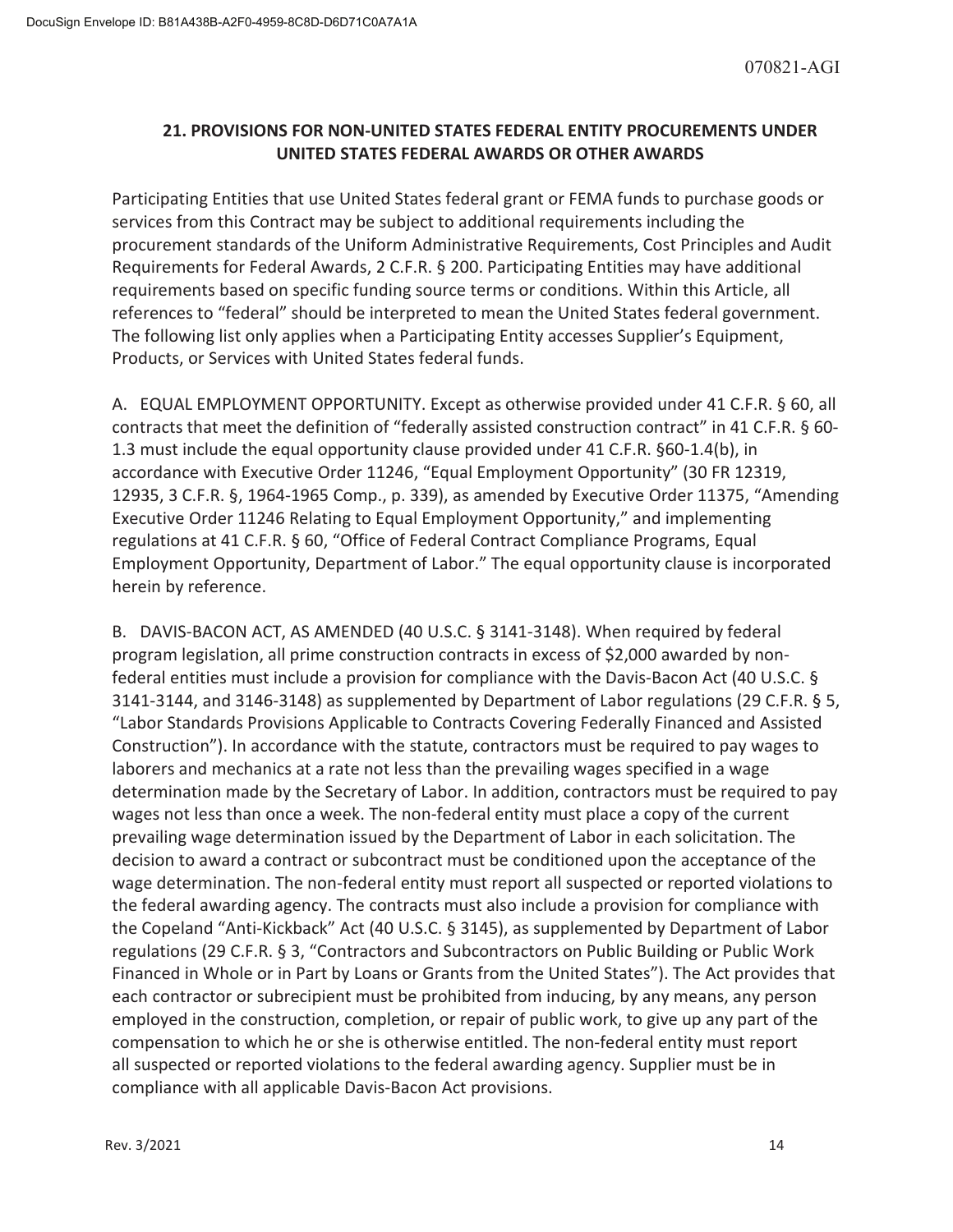C. CONTRACT WORK HOURS AND SAFETY STANDARDS ACT (40 U.S.C. § 3701-3708). Where applicable, all contracts awarded by the non-federal entity in excess of \$100,000 that involve the employment of mechanics or laborers must include a provision for compliance with 40 U.S.C. §§ 3702 and 3704, as supplemented by Department of Labor regulations (29 C.F.R. § 5). Under 40 U.S.C. § 3702 of the Act, each contractor must be required to compute the wages of every mechanic and laborer on the basis of a standard work week of 40 hours. Work in excess of the standard work week is permissible provided that the worker is compensated at a rate of not less than one and a half times the basic rate of pay for all hours worked in excess of 40 hours in the work week. The requirements of 40 U.S.C. § 3704 are applicable to construction work and provide that no laborer or mechanic must be required to work in surroundings or under working conditions which are unsanitary, hazardous or dangerous. These requirements do not apply to the purchases of supplies or materials or articles ordinarily available on the open market, or contracts for transportation or transmission of intelligence. This provision is hereby incorporated by reference into this Contract. Supplier certifies that during the term of an award for all contracts by Sourcewell resulting from this procurement process, Supplier must comply with applicable requirements as referenced above.

D. RIGHTS TO INVENTIONS MADE UNDER A CONTRACT OR AGREEMENT. If the federal award meets the definition of "funding agreement" under 37 C.F.R. § 401.2(a) and the recipient or subrecipient wishes to enter into a contract with a small business firm or nonprofit organization regarding the substitution of parties, assignment or performance of experimental, developmental, or research work under that "funding agreement," the recipient or subrecipient must comply with the requirements of 37 C.F.R. § 401, "Rights to Inventions Made by Nonprofit Organizations and Small Business Firms Under Government Grants, Contracts and Cooperative Agreements," and any implementing regulations issued by the awarding agency. Supplier certifies that during the term of an award for all contracts by Sourcewell resulting from this procurement process, Supplier must comply with applicable requirements as referenced above.

E. CLEAN AIR ACT (42 U.S.C. § 7401-7671Q.) AND THE FEDERAL WATER POLLUTION CONTROL ACT (33 U.S.C. § 1251-1387). Contracts and subgrants of amounts in excess of \$150,000 require the non-federal award to agree to comply with all applicable standards, orders or regulations issued pursuant to the Clean Air Act (42 U.S.C. § 7401- 7671q) and the Federal Water Pollution Control Act as amended (33 U.S.C. § 1251- 1387). Violations must be reported to the Federal awarding agency and the Regional Office of the Environmental Protection Agency (EPA). Supplier certifies that during the term of this Contract will comply with applicable requirements as referenced above.

F. DEBARMENT AND SUSPENSION (EXECUTIVE ORDERS 12549 AND 12689). A contract award (see 2 C.F.R. § 180.220) must not be made to parties listed on the government wide exclusions in the System for Award Management (SAM), in accordance with the OMB guidelines at 2 C.F.R. §180 that implement Executive Orders 12549 (3 C.F.R. § 1986 Comp., p. 189) and 12689 (3 C.F.R. § 1989 Comp., p. 235), "Debarment and Suspension." SAM Exclusions contains the names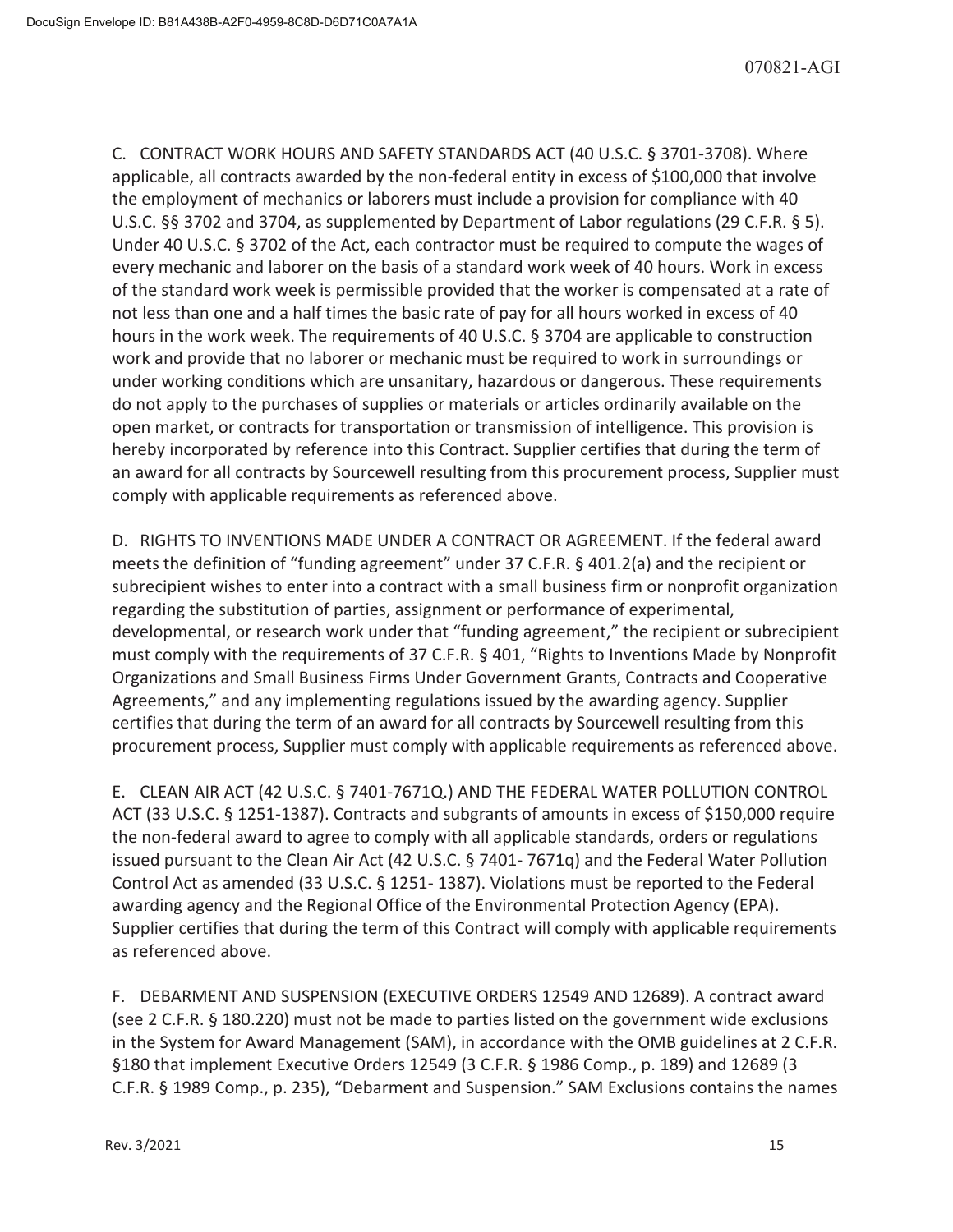of parties debarred, suspended, or otherwise excluded by agencies, as well as parties declared ineligible under statutory or regulatory authority other than Executive Order 12549. Supplier certifies that neither it nor its principals are presently debarred, suspended, proposed for debarment, declared ineligible, or voluntarily excluded from participation by any federal department or agency.

G. BYRD ANTI-LOBBYING AMENDMENT, AS AMENDED (31 U.S.C. § 1352). Suppliers must file any required certifications. Suppliers must not have used federal appropriated funds to pay any person or organization for influencing or attempting to influence an officer or employee of any agency, a member of Congress, officer or employee of Congress, or an employee of a member of Congress in connection with obtaining any federal contract, grant, or any other award covered by 31 U.S.C. § 1352. Suppliers must disclose any lobbying with non-federal funds that takes place in connection with obtaining any federal award. Such disclosures are forwarded from tier to tier up to the non-federal award. Suppliers must file all certifications and disclosures required by, and otherwise comply with, the Byrd Anti-Lobbying Amendment (31 U.S.C. § 1352).

H. RECORD RETENTION REQUIREMENTS. To the extent applicable, Supplier must comply with the record retention requirements detailed in 2 C.F.R. § 200.333. The Supplier further certifies that it will retain all records as required by 2 C.F.R. § 200.333 for a period of 3 years after grantees or subgrantees submit final expenditure reports or quarterly or annual financial reports, as applicable, and all other pending matters are closed.

I. ENERGY POLICY AND CONSERVATION ACT COMPLIANCE. To the extent applicable, Supplier must comply with the mandatory standards and policies relating to energy efficiency which are contained in the state energy conservation plan issued in compliance with the Energy Policy and Conservation Act.

J. BUY AMERICAN PROVISIONS COMPLIANCE. To the extent applicable, Supplier must comply with all applicable provisions of the Buy American Act. Purchases made in accordance with the Buy American Act must follow the applicable procurement rules calling for free and open competition.

K. ACCESS TO RECORDS (2 C.F.R. § 200.336). Supplier agrees that duly authorized representatives of a federal agency must have access to any books, documents, papers and records of Supplier that are directly pertinent to Supplier's discharge of its obligations under this Contract for the purpose of making audits, examinations, excerpts, and transcriptions. The right also includes timely and reasonable access to Supplier's personnel for the purpose of interview and discussion relating to such documents.

L. PROCUREMENT OF RECOVERED MATERIALS (2 C.F.R. § 200.322). A non-federal entity that is a state agency or agency of a political subdivision of a state and its contractors must comply with Section 6002 of the Solid Waste Disposal Act, as amended by the Resource Conservation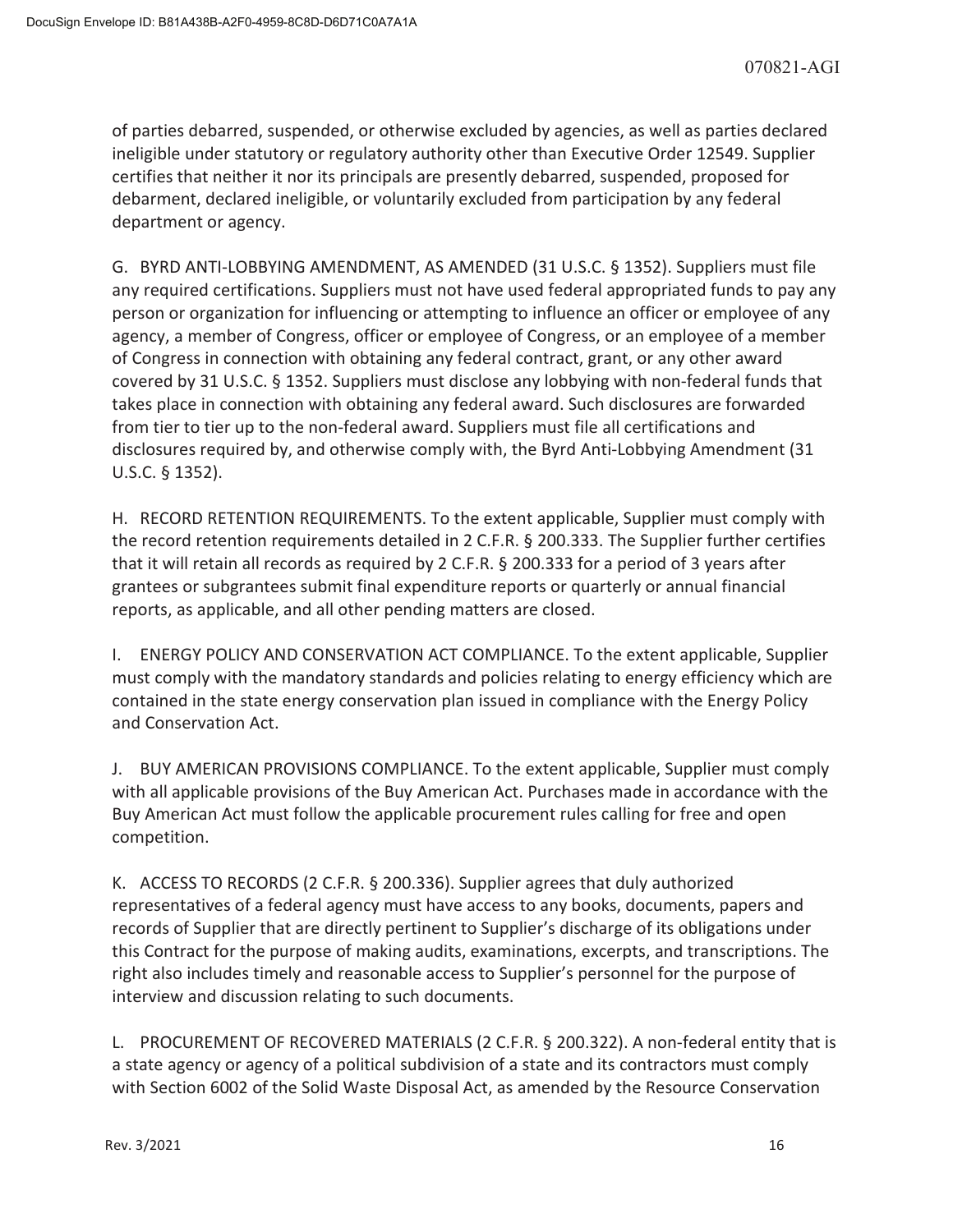and Recovery Act. The requirements of Section 6002 include procuring only items designated in guidelines of the Environmental Protection Agency (EPA) at 40 C.F.R. § 247 that contain the highest percentage of recovered materials practicable, consistent with maintaining a satisfactory level of competition, where the purchase price of the item exceeds \$10,000 or the value of the quantity acquired during the preceding fiscal year exceeded \$10,000; procuring solid waste management services in a manner that maximizes energy and resource recovery; and establishing an affirmative procurement program for procurement of recovered materials identified in the EPA guidelines.

M. FEDERAL SEAL(S), LOGOS, AND FLAGS. The Supplier not use the seal(s), logos, crests, or reproductions of flags or likenesses of Federal agency officials without specific pre-approval.

N. NO OBLIGATION BY FEDERAL GOVERNMENT. The U.S. federal government is not a party to this Contract or any purchase by an Participating Entity and is not subject to any obligations or liabilities to the Participating Entity, Supplier, or any other party pertaining to any matter resulting from the Contract or any purchase by an authorized user.

O. PROGRAM FRAUD AND FALSE OR FRAUDULENT STATEMENTS OR RELATED ACTS. The Contractor acknowledges that 31 U.S.C. 38 (Administrative Remedies for False Claims and Statements) applies to the Supplier's actions pertaining to this Contract or any purchase by a Participating Entity.

P. FEDERAL DEBT. The Supplier certifies that it is non-delinquent in its repayment of any federal debt. Examples of relevant debt include delinquent payroll and other taxes, audit disallowance, and benefit overpayments.

Q. CONFLICTS OF INTEREST. The Supplier must notify the U.S. Office of General Services, Sourcewell, and Participating Entity as soon as possible if this Contract or any aspect related to the anticipated work under this Contract raises an actual or potential conflict of interest (as described in 2 C.F.R. Part 200). The Supplier must explain the actual or potential conflict in writing in sufficient detail so that the U.S. Office of General Services, Sourcewell, and Participating Entity are able to assess the actual or potential conflict; and provide any additional information as necessary or requested.

R. U.S. EXECUTIVE ORDER 13224. The Supplier, and its subcontractors, must comply with U.S. Executive Order 13224 and U.S. Laws that prohibit transactions with and provision of resources and support to individuals and organizations associated with terrorism.

S. PROHIBITION ON CERTAIN TELECOMMUNICATIONS AND VIDEO SURVEILLANCE SERVICES OR EQUIPMENT. To the extent applicable, Supplier certifies that during the term of this Contract it will comply with applicable requirements of 2 C.F.R. § 200.216.

T. DOMESTIC PREFERENCES FOR PROCUREMENTS. To the extent applicable, Supplier certifies that during the term of this Contract will comply with applicable requirements of 2 C.F.R. § 200.322.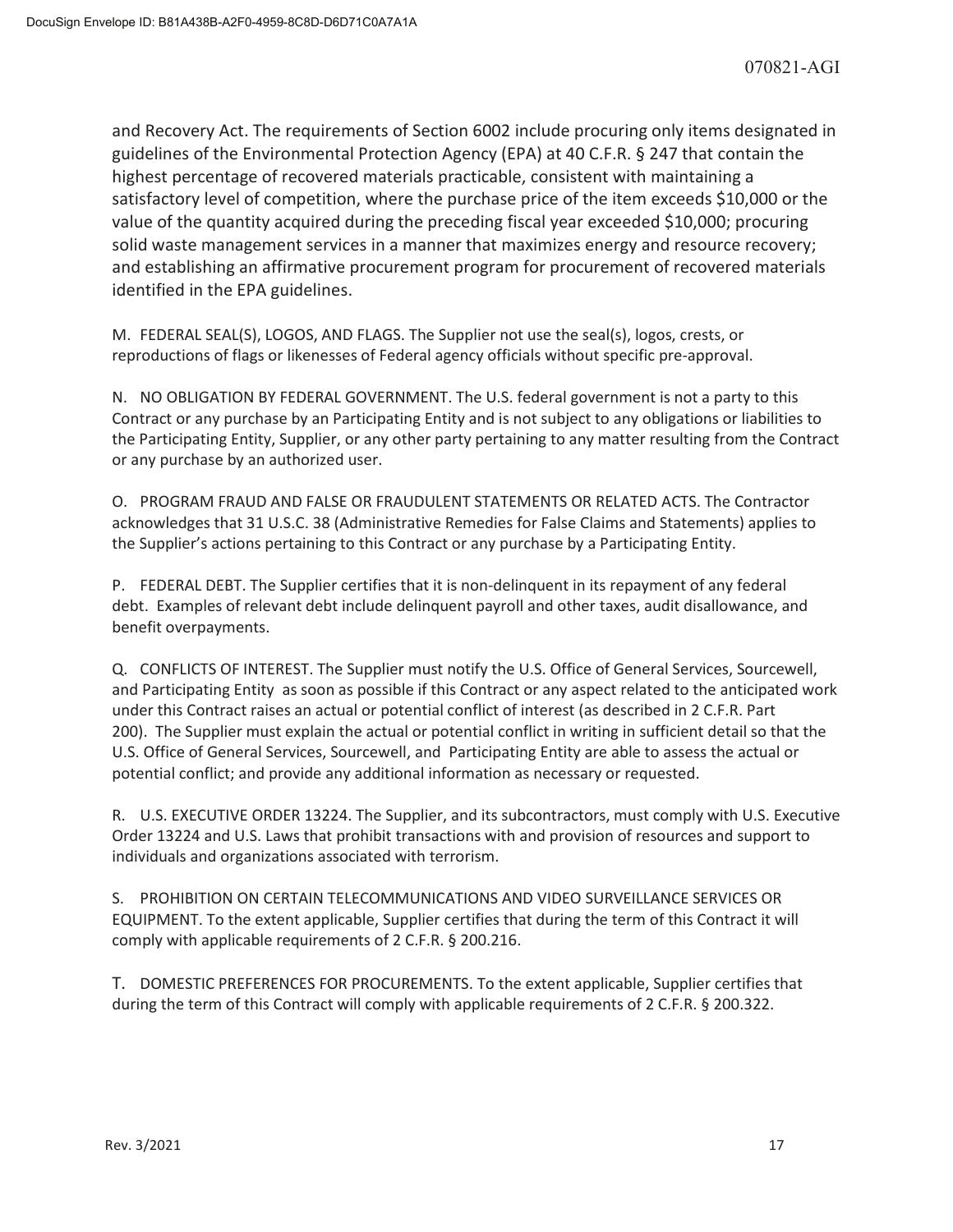## **22. CANCELLATION**

Sourcewell or Supplier may cancel this Contract at any time, with or without cause, upon 60 days' written notice to the other party. However, Sourcewell may cancel this Contract immediately upon discovery of a material defect in any certification made in Supplier's Proposal. Cancellation of this Contract does not relieve either party of financial, product, or service obligations incurred or accrued prior to cancellation.

Sourcewell **Alamo Group (TX)** Inc.

DocuSigned by: By: COFD2A139D06489... 2010. By: COFD2A139D06489... 2010. Also By: COFD2A139D06489...

Jeremy Schwartz **Keith Forcinito** Title: Chief Procurement Officer Title: President

Date: 3/6/2021 | 7:33 AM CDT Date: 3/5/2021 | 12:44 PM CDT Date:  $8/6/2021$  | 7

DocuSianed by: keith Foranito

Approved:

DocuSigned by: Chad Coanette By: \_\_\_\_\_\_\_\_\_\_\_\_\_\_\_\_\_\_\_\_\_\_\_\_\_\_ Chad Coauette

Title: Executive Director/CEO

Date: 8/6/2021 | 7:37 AM CDT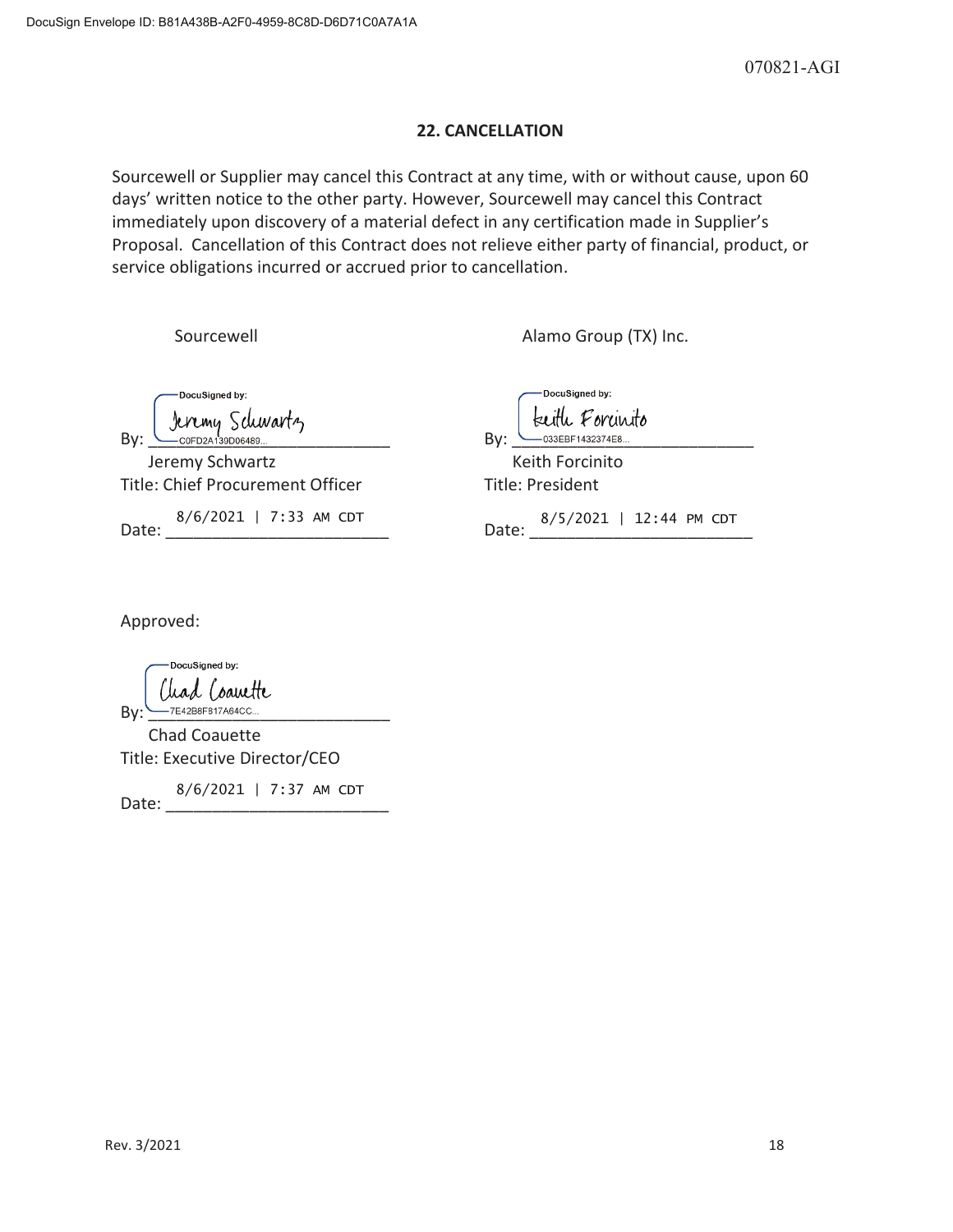# **RFP 070821 - Road Right-of-Way Maintenance Equipment**

## **Vendor Details**

| Company Name:                                                                                        | Alamo Group (TX) INC    |
|------------------------------------------------------------------------------------------------------|-------------------------|
| Does your company conduct<br>business under any other name? If ALAMO INDUSTIAL<br>yes, please state: |                         |
|                                                                                                      | 1502 E. WALNUT STREET   |
| Address:                                                                                             | <b>SEGUIN, TX 78155</b> |
| Contact:                                                                                             | Nathan Moczygemba       |
| Fmail:                                                                                               | bids@alamo-group.com    |
| Phone:                                                                                               | 830-372-9637            |
| HST#:                                                                                                |                         |

## **Submission Details**

| Created On:             | Thursday June 24, 2021 16:14:06      |
|-------------------------|--------------------------------------|
| Submitted On:           | Thursday July 08, 2021 08:31:09      |
| Submitted By:           | Nathan Moczygemba                    |
| Email:                  | bids@alamo-group.com                 |
| Transaction #:          | 16ce45c5-c72a-4185-9b25-2cf7129ed221 |
| Submitter's IP Address: | 107.128.0.129                        |
|                         |                                      |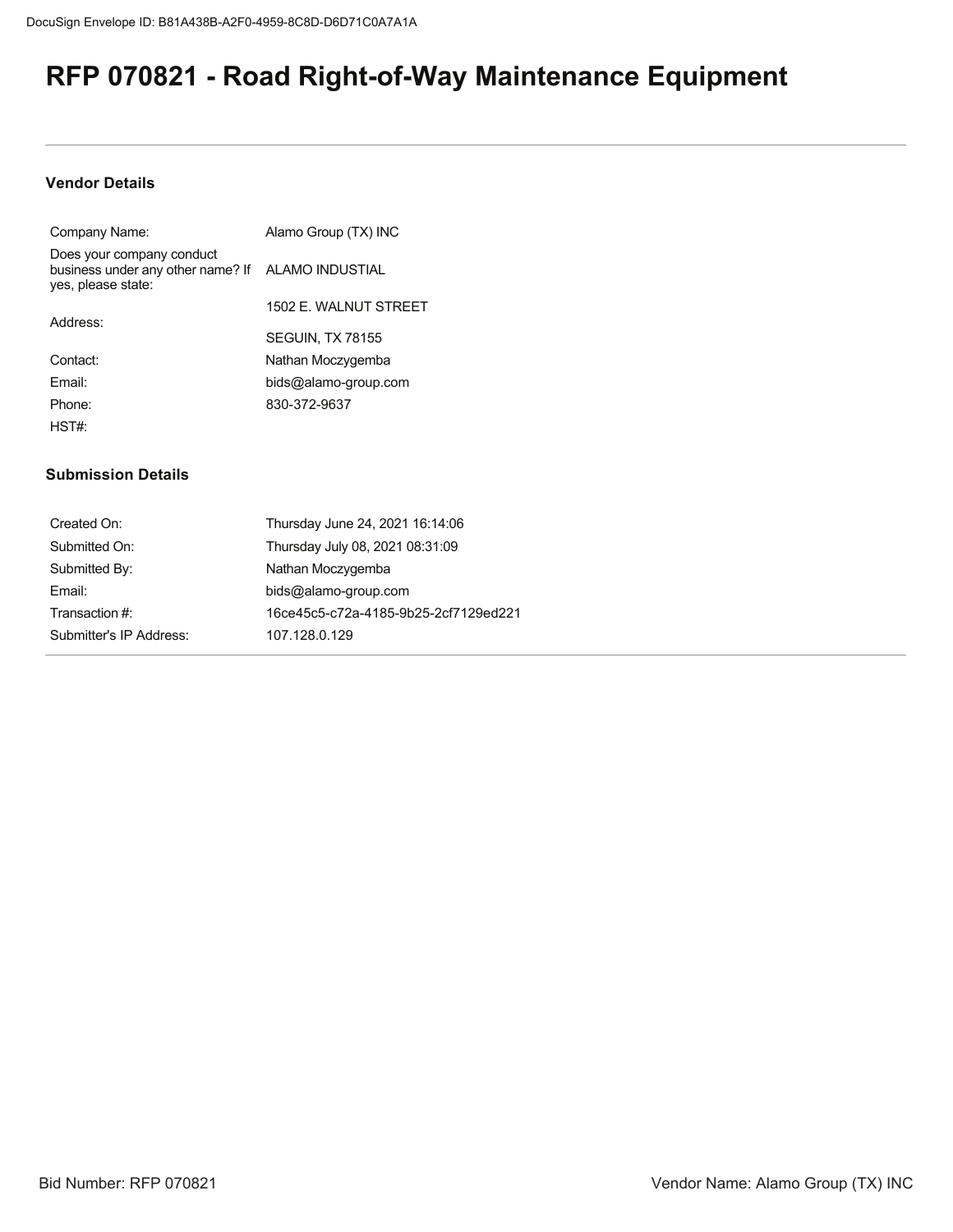## **Specifications**

## Table 1: Proposer Identity & Authorized Representatives

General Instructions (applies to all Tables) Sourcewell prefers a brief but thorough response to each question. Do not merely attach additional documents to your response without also providing a substantive response. Do not leave answers blank; respond "N/A" if the question does not apply to you (preferably with an explanation).

| Line<br><b>Item</b> | Question                                                                                                                                                                                                                                                                                                    | Response*                                                                                                                                                                                                                                             |  |
|---------------------|-------------------------------------------------------------------------------------------------------------------------------------------------------------------------------------------------------------------------------------------------------------------------------------------------------------|-------------------------------------------------------------------------------------------------------------------------------------------------------------------------------------------------------------------------------------------------------|--|
| $\mathbf{1}$        | Proposer Legal Name (one legal entity<br>only):                                                                                                                                                                                                                                                             | Alamo Group (TX) Inc.                                                                                                                                                                                                                                 |  |
| $\overline{2}$      | Identify all subsidiary entities of the<br>Proposer whose equipment, products, or<br>services are included in the Proposal.                                                                                                                                                                                 | Alamo Group (TX) Inc. is offering several brands including Terrain King. Both companies are members of the<br>Alamo Group. Both companies are manufactured and serviced by the Alamo Group (TX) teams with one reporting<br>structure.                |  |
| 3                   | Identify all applicable assumed names or<br>DBA names of the Proposer or<br>Proposer's subsidiaries in Line 1 or Line<br>2 above.                                                                                                                                                                           | N/A                                                                                                                                                                                                                                                   |  |
| $\overline{4}$      | Proposer Physical Address:                                                                                                                                                                                                                                                                                  | 1502 East Walnut St, Seguin, TX 78155                                                                                                                                                                                                                 |  |
| 5                   | Proposer website address (or addresses):                                                                                                                                                                                                                                                                    | www.alamo-industrial.com. www.terrainking.com                                                                                                                                                                                                         |  |
| 6                   | Proposer's Authorized Representative<br>(name, title, address, email address &<br>phone) (The representative must have<br>authority to sign the "Proposer's<br>Assurance of Compliance" on behalf of<br>the Proposer and, in the event of award,<br>will be expected to execute the resulting<br>contract): | Keith Forcinito, President, 1502 East Walnut St, Seguin, TX 78155. kforcinito@alamo-group.com, 830-372-1480.                                                                                                                                          |  |
| $\overline{7}$      | Proposer's primary contact for this<br>proposal (name, title, address, email<br>address & phone):                                                                                                                                                                                                           | Nathan Moczygemba, Contract Administrator, 1502 East Walnut St, Seguin, TX 78155, bids@alamo-group.com, 830-<br>372-9637.                                                                                                                             |  |
| 8                   | Proposer's other contacts for this<br>proposal, if any (name, title, address,<br>email address & phone):                                                                                                                                                                                                    | Chuck Pavliska, Customer Service Manager, 1502 East Walnut St, Seguin, TX 78155, cpavliska@alamo-group.com,<br>830-372-9503. Doug Baker, North America Sales Manager, 1502 East Walnut St, Seguin, TX 78155,<br>dbaker@alamo-group.com, 830-305-7001. |  |

Table 2: Company Information and Financial Strength

| Line<br><b>Item</b> | <b>Question</b>                                                                                                                                                                               | Response*                                                                                                                                                                                                                                                                                                                                                                                                                                                                                                                                                                                                                                                                                                                                                                                                                                                                                                                                                                                                                                                                                                                                                                                                                                                                                                                                                                                                                                                                                                                                                                                                                                                                                                                                                                                                                                                                                                                                                                                                                                                                                                                                                                                                                                                                                                                                                                                                                                                                                                                                                                                                                                                                                                                                                                                                                                      |  |
|---------------------|-----------------------------------------------------------------------------------------------------------------------------------------------------------------------------------------------|------------------------------------------------------------------------------------------------------------------------------------------------------------------------------------------------------------------------------------------------------------------------------------------------------------------------------------------------------------------------------------------------------------------------------------------------------------------------------------------------------------------------------------------------------------------------------------------------------------------------------------------------------------------------------------------------------------------------------------------------------------------------------------------------------------------------------------------------------------------------------------------------------------------------------------------------------------------------------------------------------------------------------------------------------------------------------------------------------------------------------------------------------------------------------------------------------------------------------------------------------------------------------------------------------------------------------------------------------------------------------------------------------------------------------------------------------------------------------------------------------------------------------------------------------------------------------------------------------------------------------------------------------------------------------------------------------------------------------------------------------------------------------------------------------------------------------------------------------------------------------------------------------------------------------------------------------------------------------------------------------------------------------------------------------------------------------------------------------------------------------------------------------------------------------------------------------------------------------------------------------------------------------------------------------------------------------------------------------------------------------------------------------------------------------------------------------------------------------------------------------------------------------------------------------------------------------------------------------------------------------------------------------------------------------------------------------------------------------------------------------------------------------------------------------------------------------------------------|--|
| 9                   | Provide a brief history of your company, including your<br>company's core values, business philosophy, and<br>industry longevity related to the requested equipment,<br>products or services. | Committed to People and Safety since 1969, Alamo Group (TX) Inc. is one of the worlds largest<br>manufacturers supplying mowers to every level of government, the Department of Defense, and into the<br>agricultural and commercial turf markets. We produced the first 15 ft flex-wing mower used in the<br>government market (1969), we designed and built the first telescopic boom mower (1969), the first 15<br>ft hydraulic rotary mower (1978), the first hydraulically powered sickle bar (1984), the first articulated<br>boom (1988), the first self-propelled wide area flail mower (1988), the first with a piston pump and<br>motors and a joystick (1994), the first fabricated boom and a swivel rotary head (2004), the first to<br>introduce into the US a remote-controlled tool carrier with rubber tracks (2012), the first remote control<br>with a Trimble navigation system in the US (2019), and the first professionally built prime mover with<br>interchangeable attachments (2019). We start every day aiming to build and innovate. We<br>experiment, redefine and prototype. We test and refine some more and then we build keeping the<br>operator in mind every step of the way. We build for longevity and strength. As leaders in<br>vegetation management, we strive to provide a clear, safe path, wherever the customer needs to<br>travel. We are one of 34 members of Alamo Group Inc. (NYSE: ALG), a leader in the design,<br>manufacture, distribution, and service of high-quality equipment for infrastructure maintenance,<br>agriculture, and other applications. Our solutions include tractor-mounted, prime mover mounted and<br>remote-controlled mowers, brush-cutters and other similar equipment made for right-of-way clearing,<br>roadside vegetation management and grounds maintenance. We have built into our solutions our full<br>breadth of OEM parts inventory, superior customer service, product technical support, product and<br>safety operator training courses and highly knowledgeable and experienced territory sales managers,<br>all of which provides our customers with the product life cycle support they require throughout the<br>ownership of our equipment. We have a well-established authorized dealer channel of over 700<br>locations in North America who are held and trained to the same high-level standards we expect of<br>everyone representing Alamo Group (TX). We understand the government market and our approach<br>has always been to utilize all our factory and local resources to keep the customer productive and<br>safe. We lead by example, our Alamo Group (TX) team has completed over 5100 days of no lost<br>time accidents, equating to over 4 million manhours. We are the first in our industry to reach such a<br>milestone. |  |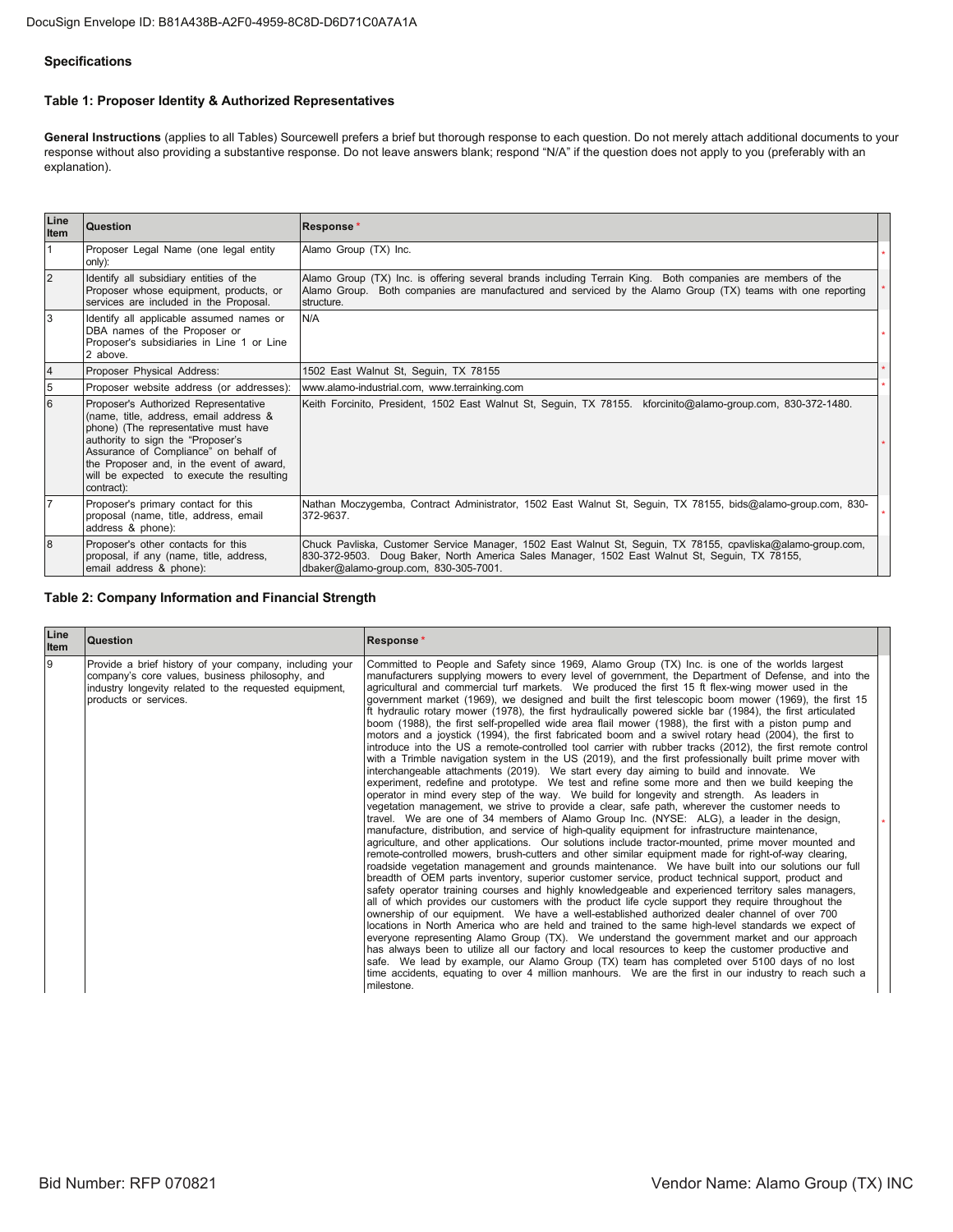#### DocuSign Envelope ID: B81A438B-A2F0-4959-8C8D-D6D71C0A7A1A

| 10 | What are your company's expectations in the event of<br>an award?                                                                                                                                                                                                                                                                                                                                                                                                                                                                                                                                                                                                                                                                                                                                                                                                                   | We will continue to use our Sourcewell award as our lead contract over all other cooperative, state,<br>and local contracts. We will take opportunities as our product line grows to add similar products,<br>services, and product trainings to our award to provide members with additional solutions. We will<br>continue working with members to educate them on the utilization of the contract and all the suppliers<br>they have available to them as a member. We hope to gain additional Piggyback awards. With the<br>assistance of our contract manager and administrator we will continue to provide required training to<br>all our dealers to keep them well versed on our direction of our Sourcewell award being the lead<br>contract of choice. We will continue to develop our presence in Canada with an award and work with<br>RMA and the other provincial independent associations and now CANOE that have adopted<br>Sourcewell contracts. We will continue to market our award with Sourcewell literature and other<br>marketing tools on our website, in social media and at all events our products are represented. We<br>expect our revenue to increase as we have recently added complimentary products and look to add<br>more in the future.                                                                                                                                                                                                                                                                                                                                                                                                                                                                                                                                                                                                                                                                                                                                                                                                                                                                                                                                                                                                                                                                                                                                                                                                                                                                                                                                                                                                                                                                                                                                                                                                                                                                                                                                                                                         |  |
|----|-------------------------------------------------------------------------------------------------------------------------------------------------------------------------------------------------------------------------------------------------------------------------------------------------------------------------------------------------------------------------------------------------------------------------------------------------------------------------------------------------------------------------------------------------------------------------------------------------------------------------------------------------------------------------------------------------------------------------------------------------------------------------------------------------------------------------------------------------------------------------------------|---------------------------------------------------------------------------------------------------------------------------------------------------------------------------------------------------------------------------------------------------------------------------------------------------------------------------------------------------------------------------------------------------------------------------------------------------------------------------------------------------------------------------------------------------------------------------------------------------------------------------------------------------------------------------------------------------------------------------------------------------------------------------------------------------------------------------------------------------------------------------------------------------------------------------------------------------------------------------------------------------------------------------------------------------------------------------------------------------------------------------------------------------------------------------------------------------------------------------------------------------------------------------------------------------------------------------------------------------------------------------------------------------------------------------------------------------------------------------------------------------------------------------------------------------------------------------------------------------------------------------------------------------------------------------------------------------------------------------------------------------------------------------------------------------------------------------------------------------------------------------------------------------------------------------------------------------------------------------------------------------------------------------------------------------------------------------------------------------------------------------------------------------------------------------------------------------------------------------------------------------------------------------------------------------------------------------------------------------------------------------------------------------------------------------------------------------------------------------------------------------------------------------------------------------------------------------------------------------------------------------------------------------------------------------------------------------------------------------------------------------------------------------------------------------------------------------------------------------------------------------------------------------------------------------------------------------------------------------------------------------------------------------------------------------------------------|--|
| 11 | Demonstrate your financial strength and stability with<br>meaningful data. This could include such items as<br>financial statements, SEC filings, credit and bond<br>ratings, letters of credit, and detailed reference letters.<br>Upload supporting documents (as applicable) in the<br>document upload section of your response.                                                                                                                                                                                                                                                                                                                                                                                                                                                                                                                                                 | Alamo Group (TX) and Terrain King are members of Alamo Group a publicly traded company on the<br>New York Stock Exchange since 1995. We are including our financials at our Group level. See<br>attachments of our SEC 10K and Income Statement.                                                                                                                                                                                                                                                                                                                                                                                                                                                                                                                                                                                                                                                                                                                                                                                                                                                                                                                                                                                                                                                                                                                                                                                                                                                                                                                                                                                                                                                                                                                                                                                                                                                                                                                                                                                                                                                                                                                                                                                                                                                                                                                                                                                                                                                                                                                                                                                                                                                                                                                                                                                                                                                                                                                                                                                                                    |  |
| 12 | What is your US market share for the solutions that<br>you are proposing?                                                                                                                                                                                                                                                                                                                                                                                                                                                                                                                                                                                                                                                                                                                                                                                                           | Our market share on the products we are proposing in the US is 60%.                                                                                                                                                                                                                                                                                                                                                                                                                                                                                                                                                                                                                                                                                                                                                                                                                                                                                                                                                                                                                                                                                                                                                                                                                                                                                                                                                                                                                                                                                                                                                                                                                                                                                                                                                                                                                                                                                                                                                                                                                                                                                                                                                                                                                                                                                                                                                                                                                                                                                                                                                                                                                                                                                                                                                                                                                                                                                                                                                                                                 |  |
| 13 | What is your Canadian market share for the solutions<br>that you are proposing?                                                                                                                                                                                                                                                                                                                                                                                                                                                                                                                                                                                                                                                                                                                                                                                                     | Our market share on the products we are proposing in Canada is 5%.                                                                                                                                                                                                                                                                                                                                                                                                                                                                                                                                                                                                                                                                                                                                                                                                                                                                                                                                                                                                                                                                                                                                                                                                                                                                                                                                                                                                                                                                                                                                                                                                                                                                                                                                                                                                                                                                                                                                                                                                                                                                                                                                                                                                                                                                                                                                                                                                                                                                                                                                                                                                                                                                                                                                                                                                                                                                                                                                                                                                  |  |
| 14 | Has your business ever petitioned for bankruptcy<br>protection? If so, explain in detail.                                                                                                                                                                                                                                                                                                                                                                                                                                                                                                                                                                                                                                                                                                                                                                                           | <b>No</b>                                                                                                                                                                                                                                                                                                                                                                                                                                                                                                                                                                                                                                                                                                                                                                                                                                                                                                                                                                                                                                                                                                                                                                                                                                                                                                                                                                                                                                                                                                                                                                                                                                                                                                                                                                                                                                                                                                                                                                                                                                                                                                                                                                                                                                                                                                                                                                                                                                                                                                                                                                                                                                                                                                                                                                                                                                                                                                                                                                                                                                                           |  |
| 15 | How is your organization best described: is it a<br>manufacturer, a distributor/dealer/reseller, or a service<br>provider? Answer whichever question (either a) or b)<br>just below) best applies to your organization.<br>If your company is best described as a<br>a)<br>distributor/dealer/reseller (or similar entity), provide your<br>written authorization to act as a<br>distributor/dealer/reseller for the manufacturer of the<br>products proposed in this RFP. If applicable, is your<br>dealer network independent or company owned?<br>If your company is best described as a<br>b)<br>manufacturer or service provider, describe your<br>relationship with your sales and service force and with<br>your dealer network in delivering the products and<br>services proposed in this RFP. Are these individuals<br>your employees, or the employees of a third party? | We are a manufacturer and service provider. Our sales and service are conducted by our employees<br>as well as our independent dealer channel. For sales, our employees support inside and outside<br>sales for our customers. Our outside territory managers are on the road 90% of their time with<br>dealers and customers delivering product and establishing and strengthening relationships as we know<br>relationships and contracts win the business. We work directly with the customers to help specify<br>products and find solutions for their requirements. We introduce our local dealer immediately so a<br>team consisting of the customer, our dealer and our sales staff can cover all requirements. We value<br>the local presence of our dealers' sales team for before, during and after the sale. They are our<br>boots on the ground that have daily contact with the customers and are trained to be the first point of<br>contact for our customers. We put a lot of time in developing and training our dealers on how to<br>help customers select the right product and in fully utilizing our Sourcewell current contract, specifically<br>in taking advantage of being able to have the purchase order issued to the local dealer. If awarded,<br>we will continue with this emphasis. For service, we rely on our employees in our customer service,<br>technical support, production, and engineering teams to fully support our dealers and customers.<br>Typically, our customers first point of contact is with our local dealer. Our local dealers are required<br>to have service trucks available to support our products and to carry ample OEM parts to cover the<br>routine needs. We provide technician training as well as operator and service manuals to all our<br>dealer service teams. We assign one factory service representative to each dealer as this allows our<br>reps to get a good understanding of the dealer and the customers they service. This also<br>streamlines the troubleshooting process as no one needs to "start over" each time they call in. Our<br>rep "carries the flag" for the dealer and customer into the other departments when they are unable to<br>get to solutions. We support all dealer service work by sending our factory technicians to customer<br>and dealer sites or by bringing the equipment into our plant for troubleshooting when applicable. Our<br>processes dictate we communicate across all teams within our company as well as with our dealer<br>and the customer when we are working on sales or service solutions, this helps to keep everyone on<br>the same page which allows the progression to a solution to take place quickly and easily. We<br>consider our independent dealers an extension of Alamo Group (TX), we have in place certain<br>qualifications and sales targets they must meet to represent our products and service our customers.<br>All our dealers are required to have a dedicated team focused on government sales and service. |  |
| 16 | If applicable, provide a detailed explanation outlining<br>the licenses and certifications that are both required to<br>be held, and actually held, by your organization<br>(including third parties and subcontractors that you use)<br>in pursuit of the business contemplated by this RFP.                                                                                                                                                                                                                                                                                                                                                                                                                                                                                                                                                                                       | We are one of the leaders in the mowing industry and as such many of the various manufactured<br>products being used today were first designed and developed by Alamo Group (TX). We rank safety,<br>quality, and durability as the first three criteria's we must meet on each product we develop or<br>revise. We employ three licensed Professional Engineers (PE) to support the legitimacy of safety,<br>quality, and durability in our product designs. To develop great products, you need to be proficient<br>and an expert in the use of development software. We have two licensed Solidworks CSWP's<br>(Certified Solidworks Professional) to maintain an expertise in the use of the software. Maintaining<br>proper accounting compliance at Alamo Group (TX) is essential for us and with our government<br>customers. We have an employee who is a CPA (Certified Public Accountant) who works closely with<br>our Alamo Group accounting team to maintain compliance, conduct internal and external audits and<br>provides direction on maintaining proper audit trails and documents.                                                                                                                                                                                                                                                                                                                                                                                                                                                                                                                                                                                                                                                                                                                                                                                                                                                                                                                                                                                                                                                                                                                                                                                                                                                                                                                                                                                                                                                                                                                                                                                                                                                                                                                                                                                                                                                                                                                                                              |  |
| 17 | Provide all "Suspension or Debarment" information that<br>has applied to your organization during the past ten<br>years.                                                                                                                                                                                                                                                                                                                                                                                                                                                                                                                                                                                                                                                                                                                                                            | N/A                                                                                                                                                                                                                                                                                                                                                                                                                                                                                                                                                                                                                                                                                                                                                                                                                                                                                                                                                                                                                                                                                                                                                                                                                                                                                                                                                                                                                                                                                                                                                                                                                                                                                                                                                                                                                                                                                                                                                                                                                                                                                                                                                                                                                                                                                                                                                                                                                                                                                                                                                                                                                                                                                                                                                                                                                                                                                                                                                                                                                                                                 |  |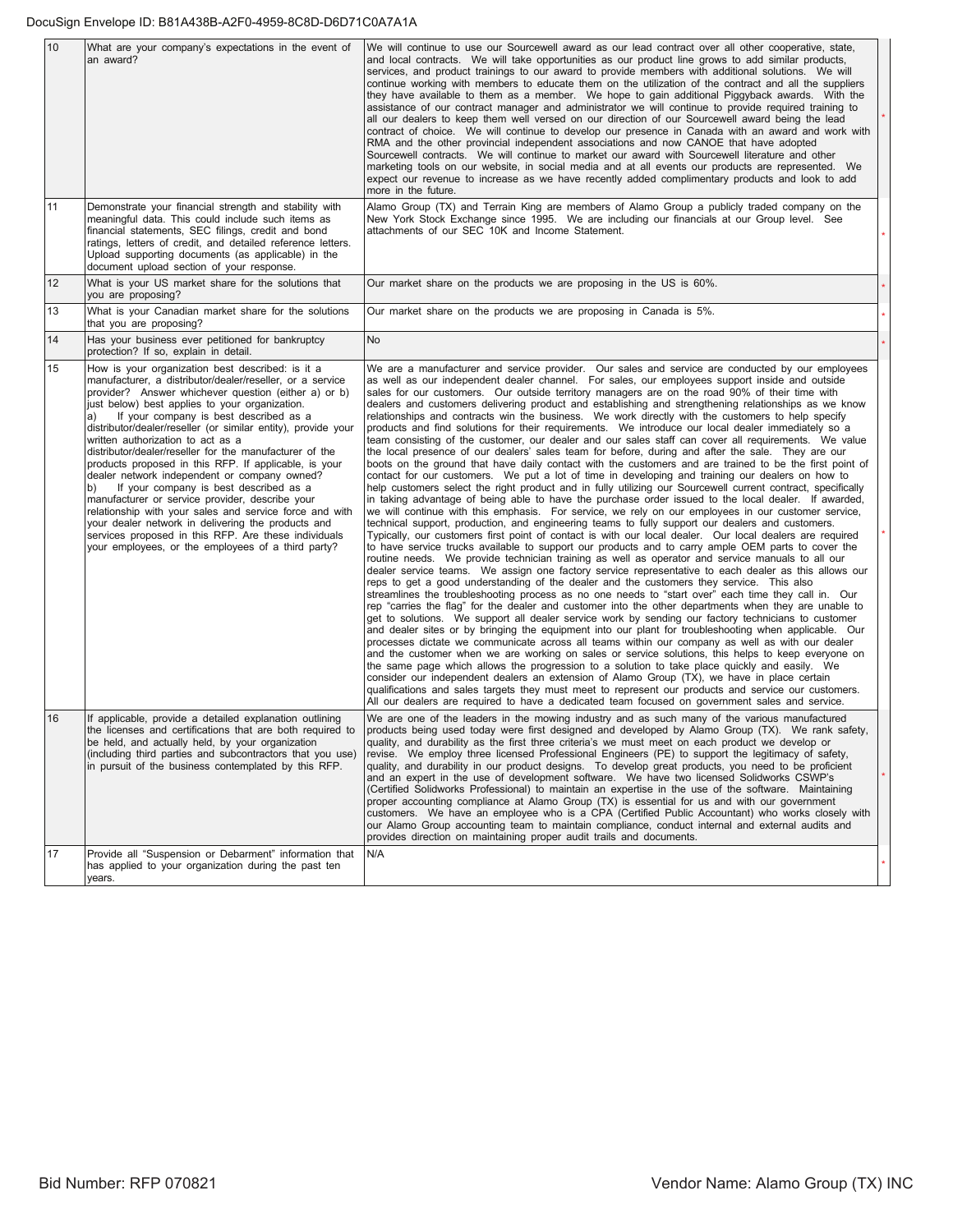#### Table 3: Industry Recognition & Marketplace Success

| Line<br><b>Item</b> | <b>Question</b>                                                                                                                                                                         | Response*                                                                                                                                                                                                                                                                                                                                                                                                                                                                                                                                                                                                                                                                                                                                                                                                                                                                                                                                                                                                                                      |  |
|---------------------|-----------------------------------------------------------------------------------------------------------------------------------------------------------------------------------------|------------------------------------------------------------------------------------------------------------------------------------------------------------------------------------------------------------------------------------------------------------------------------------------------------------------------------------------------------------------------------------------------------------------------------------------------------------------------------------------------------------------------------------------------------------------------------------------------------------------------------------------------------------------------------------------------------------------------------------------------------------------------------------------------------------------------------------------------------------------------------------------------------------------------------------------------------------------------------------------------------------------------------------------------|--|
| 18                  | Describe any relevant industry awards or recognition<br>that your company has received in the past five years                                                                           | Alamo Group (TX) has a safety culture which is not matched by any similar manufacturer in our<br>lindustry. We have worked over 5,000 days without a lost time accident due to our constant focus,<br>training, awareness, and adoption of safety practices from the president down. We are presented<br>hundreds of opportunities daily to get injured given the equipment we use and work around at the<br>factory. We are proud of this amazing culture which extends into designing and building safe, quality<br>products for our customers. We are attaching photos and certificates of the following awards we<br>have achieved.<br>1) 2017 Alamo Group Inc Safety Excellence Award - 10 years No Lost Time Injury<br>2) 2017 City of Sequin Proclamation of 10 Years No Lost Time Injury                                                                                                                                                                                                                                               |  |
| 19                  | What percentage of your sales are to the<br>governmental sector in the past three years                                                                                                 | Since 1969 our primary customer base has been the government, education, and non-profit<br>agencies. Today 95% of our sales and services support government agencies at the federal, state,<br>city, county, township and provincial levels.                                                                                                                                                                                                                                                                                                                                                                                                                                                                                                                                                                                                                                                                                                                                                                                                   |  |
| 20                  | What percentage of your sales are to the education<br>sector in the past three years                                                                                                    | We do not breakout education or non-profits in our government sales reporting and contract tracking.<br>Many of our dealers have great relationships and sell our products into both market segments. If we<br>are awarded a contract and Sourcewell requests our tracking to be defined by government, education<br>and non-profit we will comply.                                                                                                                                                                                                                                                                                                                                                                                                                                                                                                                                                                                                                                                                                            |  |
| 21                  | List any state, provincial, or cooperative purchasing<br>contracts that you hold. What is the annual sales<br>volume for each of these contracts over the past three<br>vears?          | Contracts being held by Alamo Group (TX) which also includes the Terrain King brand: The first<br>number is 2018 sales, second is 2019 and third is 2020.<br>1. Sourcewell - \$2,465,488, \$5,420,775, \$2,903,205<br>2. NY Sourcewell Piggyback - \$681,509, \$180,890, \$663,939<br>3. BuyBoard - \$3,367,137, \$2,227,483, \$1,075,725<br>4. DE DOT - \$3,945,831, \$250,332, \$0<br>5. FL Sheriff - \$393,754, \$1,019,512, \$1,373,010<br>6. GA State - \$1,618,089, \$1,306,489, \$509,537<br>7. HGAC - \$63,622, \$515,849, \$0<br>8. KY State - \$49,431, \$1,009,588, \$714,735<br>9. LA State - \$923,767, \$167,352, \$102,202<br>10. MS State - \$516,075, \$61,558, \$102,596<br>11. NC State - \$51,196, \$6,084, \$0<br>12. OH DOT - \$0, \$50,467, \$476,424<br>13. OH STS - \$1,601,532, \$1,419,897, \$1,208,342<br>14. PA State - \$660,744, \$317,457, \$972,743<br>15. SC State - \$418,310, \$344,422, \$207,338<br>16. VA DOT - \$2,481,359, \$1,523,151, \$8,166,804<br>18. WA State - \$955,429, \$120,602, \$424,277 |  |
| 22                  | List any GSA contracts or Standing Offers and Supply<br>Arrangements (SOSA) that you hold. What is the<br>annual sales volume for each of these contracts over<br>the past three years? | Two of our dealers represent our products on their GSA contract. The first number is 2018 sales,<br>second is 2019 and third is 2020.<br>1. Federal Contracts Corp (FCC) - \$15,994, \$0, \$116,094<br>2. Rippeon Equipment - \$119, 390, \$161,881, \$194,132                                                                                                                                                                                                                                                                                                                                                                                                                                                                                                                                                                                                                                                                                                                                                                                 |  |

### **Table 4: References/Testimonials**

Line Item 23. Supply reference information from three customers who are eligible to be Sourcewell participating entities.

| <b>Entity Name*</b>                | Contact Name*    | <b>IPhone Number*</b> |  |
|------------------------------------|------------------|-----------------------|--|
| County of Yolo, CA                 | Ofelia Gonzalez  | 530-666-8843          |  |
| Lewis County Motor Pool, WA        | <b>Tim Mixer</b> | 360-740-1191          |  |
| Monroe County Fleet Management, FL | Darvl Greenlee   | 305-852-7158          |  |

#### **Table 5: Top Five Government or Education Customers**

Line Item 24. Provide a list of your top five government, education, or non-profit customers (entity name is optional), including entity type, the state or province the entity is located in, scope of the project(s), size of transaction(s), and dollar volumes from the past three years.

| <b>Entity Name</b> | <b>Entity Type</b> | State / Province | Scope of Work *     | Size of Transactions *                 | Dollar Volume Past Three<br>lYears <sup>*</sup> |
|--------------------|--------------------|------------------|---------------------|----------------------------------------|-------------------------------------------------|
| <b>NA</b>          | Government         | Virginia - VA    | Tractors and Mowers | 88 transactions in the past 3<br>vears | \$9,466,171                                     |
| <b>NA</b>          | Government         | Delaware - DE    | Tractors and Mowers | 42 transactions in the past 3<br>vears | \$4,058,449                                     |
| <b>NA</b>          | Government         | Kentucky - KY    | Tractors and Mowers | 75 transactions in the past 3<br>vears | \$1,886,341                                     |
| <b>NA</b>          | Government         | Florida - FL     | Tractors and Mowers | 5 transactions in the past 3<br>vears  | \$914,019                                       |
| <b>NA</b>          | Government         | Texas - TX       | Tractors and Mowers | 5 transactions in the past 3<br>years  | \$856,169                                       |

#### **Table 6: Ability to Sell and Deliver Service**

Describe your company's capability to meet the needs of Sourcewell participating entities across the US and Canada, as applicable. Your response should address in detail at least the following areas: locations of your network of sales and service providers, the number of workers (full-time equivalents) involved in each sector, whether these workers are your direct employees (or employees of a third party), and any overlap between the sales and service functions.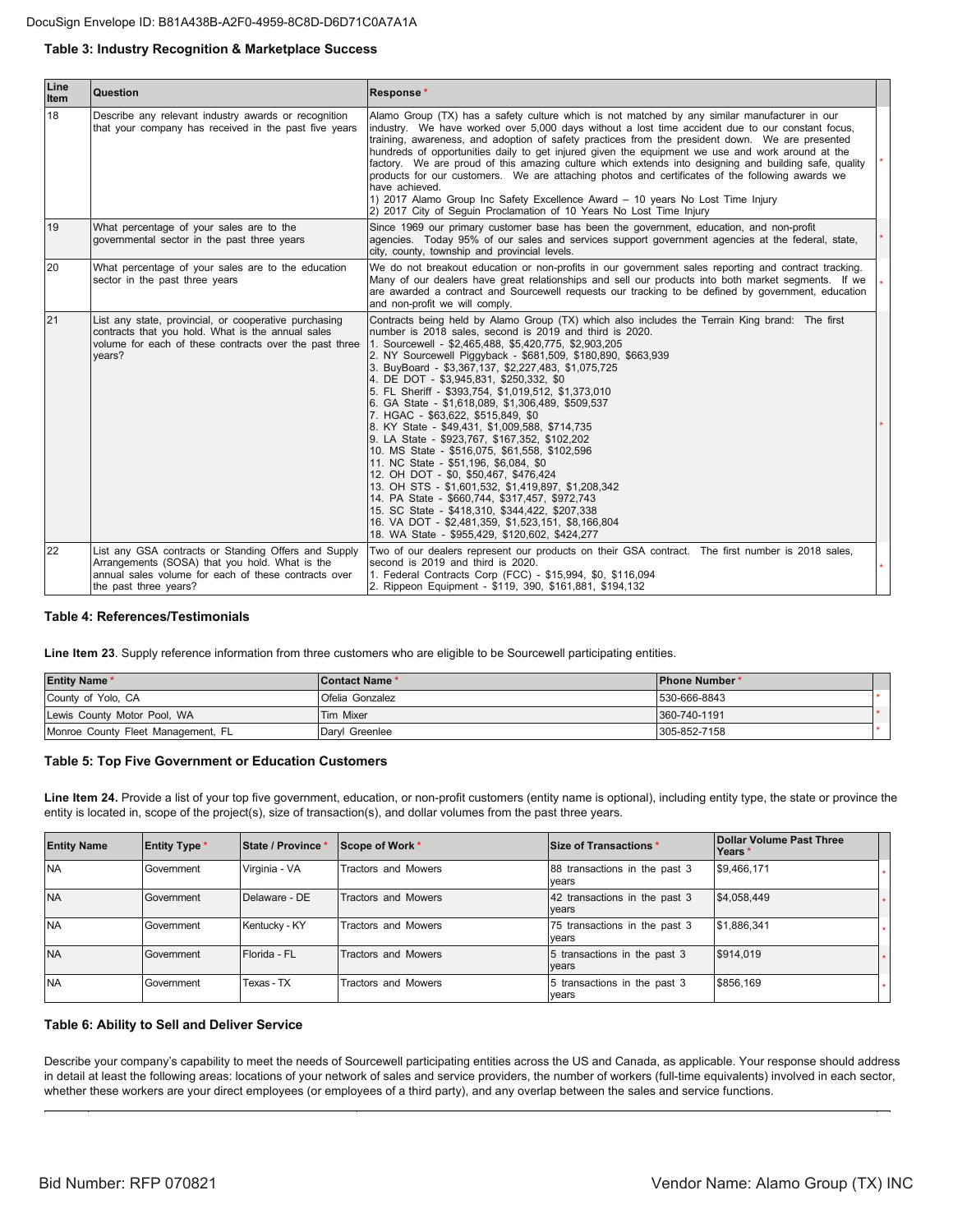| Line<br>Item | Question                                      | Response*                                                                                                                                                                                                                                                                                                                                                                                                                                                                                                                                                                                                                                                                                                                                                                                                                                                                                                                                                                                                                                                                                                                                                                                                                                                                                                                                                                                                                                                                                                                                                                                                                                                                                                                                                                                                                                                                                                                                                                                                                                                                                                                                                                                                                                                                                                                                                                                                                                                                                                                                                  |
|--------------|-----------------------------------------------|------------------------------------------------------------------------------------------------------------------------------------------------------------------------------------------------------------------------------------------------------------------------------------------------------------------------------------------------------------------------------------------------------------------------------------------------------------------------------------------------------------------------------------------------------------------------------------------------------------------------------------------------------------------------------------------------------------------------------------------------------------------------------------------------------------------------------------------------------------------------------------------------------------------------------------------------------------------------------------------------------------------------------------------------------------------------------------------------------------------------------------------------------------------------------------------------------------------------------------------------------------------------------------------------------------------------------------------------------------------------------------------------------------------------------------------------------------------------------------------------------------------------------------------------------------------------------------------------------------------------------------------------------------------------------------------------------------------------------------------------------------------------------------------------------------------------------------------------------------------------------------------------------------------------------------------------------------------------------------------------------------------------------------------------------------------------------------------------------------------------------------------------------------------------------------------------------------------------------------------------------------------------------------------------------------------------------------------------------------------------------------------------------------------------------------------------------------------------------------------------------------------------------------------------------------|
| 25           | Sales force.                                  | Our North American sales team consists of employees and independent dealer focused teams. 95% of<br>our products are sold into all levels of governments, the Department of Defense, education, non-profit<br>and contractors working with these entities. We require our dealer channel to have a focused team to<br>support the government market. Our FTE includes our President, a Director of North American Sales,<br>1 Regional Manager 6 Territory Sales Managers, our Marketing Manager and over 20 other factory<br>employees who support our sales and marketing efforts, see attached Territory Sales Manager map and<br>listing. Our dealer channel sales teams consist of at least one focused on government sales with their<br>teams supporting them. Many of our multi-location dealers will have at least one salesperson focused<br>on this market at each location. Presently we have over 700 dealer locations serving North America.<br>Most customers will work directly with our dealer channel and as a result we value their local presence<br>and support them with 1) a direct line into our factory teams, 2) product and contract training, 3)<br>marketing materials, 4) presence at events and shows and 5) all remaining support throughout their<br>selling process. Our President has developed great relationships with not only our dealers but with the<br>decision makers at the various levels of government. It is not uncommon for him to be onsite with<br>customers during demos, product selections and specification meetings and at shows and events. Our<br>Territory Sales Managers are involved in all sales from specification, product selection, quoting and<br>delivery with our dealer.  Our Territory Sales Managers and inside sales teams work daily with our<br>dealers in support of increasing revenue and exposure of our products and services. We have an<br>annual marketing plan review with our dealers which sets our expectations and goals for them to<br>achieve. We will continue to have one of their goals focused on utilizing the Sourcewell contract if we<br>are awarded. We create continuity for the customer as our factory and dealer sales teams are often<br>involved and are always kept in the loop when a customer requires additional services, training, and<br>technical support once they have made a purchase. Our sales and service teams work together to<br>make sure the customer is talking to the right team to quickly get to a solution of their need. |
| 26           | Dealer network or other distribution methods. | We distribute our products and OEM parts primarily through our dealer channel, however when required<br>customers may go directly with us. We include our dealer channel in all direct sales, so the after-sale<br>support is readily available to the customer. In most cases, we require our dealer to carry standard<br>turnkey inventory of our equipment, this would be a tractor or prime mover with the mower attachment<br>already installed. In many cases the customers order is built around a tractor or prime mover they may<br>already have, therefore it is difficult to carry attachment inventory as there are hundreds of possible<br>configurations. Our distribution system allows us to set up key dealers around North America who hold<br>larger inventory levels which can be utilized by other areas of the country for a quick delivery. We are<br>also able to move inventory that has not been retailed from any dealer location when an urgent<br>requirement is requested. All our dealers are required to participate in our annual OEM parts stocking<br>program to insure they have the items needed to keep our customers running with little downtime. We<br>offer customers requesting spare parts inventory management at their location our expertise with the<br>setup and managing of a program, many of our dealers manage customer onsite inventory programs to<br>ensure the customer has the right parts on the shelf. We have over 700 dealer locations positioned<br>throughout North America to provide excellent coverage to our customers, see attached dealer listing<br>and map. The majority of our dealers have been with us for more than 15 years, they know our<br>product and how to service it, they know our service expectations and keep to our requirements. It is<br>our intent with this award that we would allow our authorized dealers to utilize our contract. This will<br>allow our customers to issue their purchase order to their local dealer, which often is the preferred<br>method by the customer.                                                                                                                                                                                                                                                                                                                                                                                                                                                                           |
| 27           | Service force.                                | One of our mantras is "service is what sells the next mower". Both the sales and service teams work<br>together to create a smooth transition while always keeping the other in the loop. Our service team<br>consists of factory employees and independent dealers, many who are also involved in the selling of<br>the equipment. Each of our 3 technical support representatives, see attached coverage map, are highly<br>trained and handle our inside technical support, general customer service inquiries as well as OEM<br>parts selections and orders. Our dealers are assigned a representative to streamline and keep<br>communications swift while getting to solutions on service issues as well as in identifying the right parts<br>needed to complete a parts order for the customer. We provide online support for our dealers and<br>customer technicians and are ready to answer a call when they need to talk through an issue. Our<br>FTE includes our Customer Service/Product Manager, who is an engineer and manages this team of 4<br>representatives who are fully supported by a Technical Service Manager, 2 technicians, 8 design and<br>maintenance engineers and over 25 production department employees. It is not uncommon for anyone<br>of these to travel to our dealer or customer site to help troubleshoot and assist in finding a solution to<br>an issue which may be beyond the expertise or experience of our dealer channel. Our customers<br>typically work with our local dealer when they need service but if a customer foregoes the dealer route,<br>they are welcome to come directly to us and we will provide them with all the support and services<br>they need to get them back up and running. Our dealers are required to meet certain standards and<br>capabilities to work on our equipment, one of which is to manage a service truck to go into the field.<br>They are also selected on the size of their service area and the equipment they have available to work<br>on our products. There are generally at least 3 service technicians at each dealer service site who<br>are trained to troubleshoot and work on our equipment. We support our dealers with our complete<br>factory team and by providing ongoing extensive hands-on training and troubleshooting as well as with<br>manuals, videos, technical bulletins, and other online tools to help get to the root of the issue quickly.                                                                                         |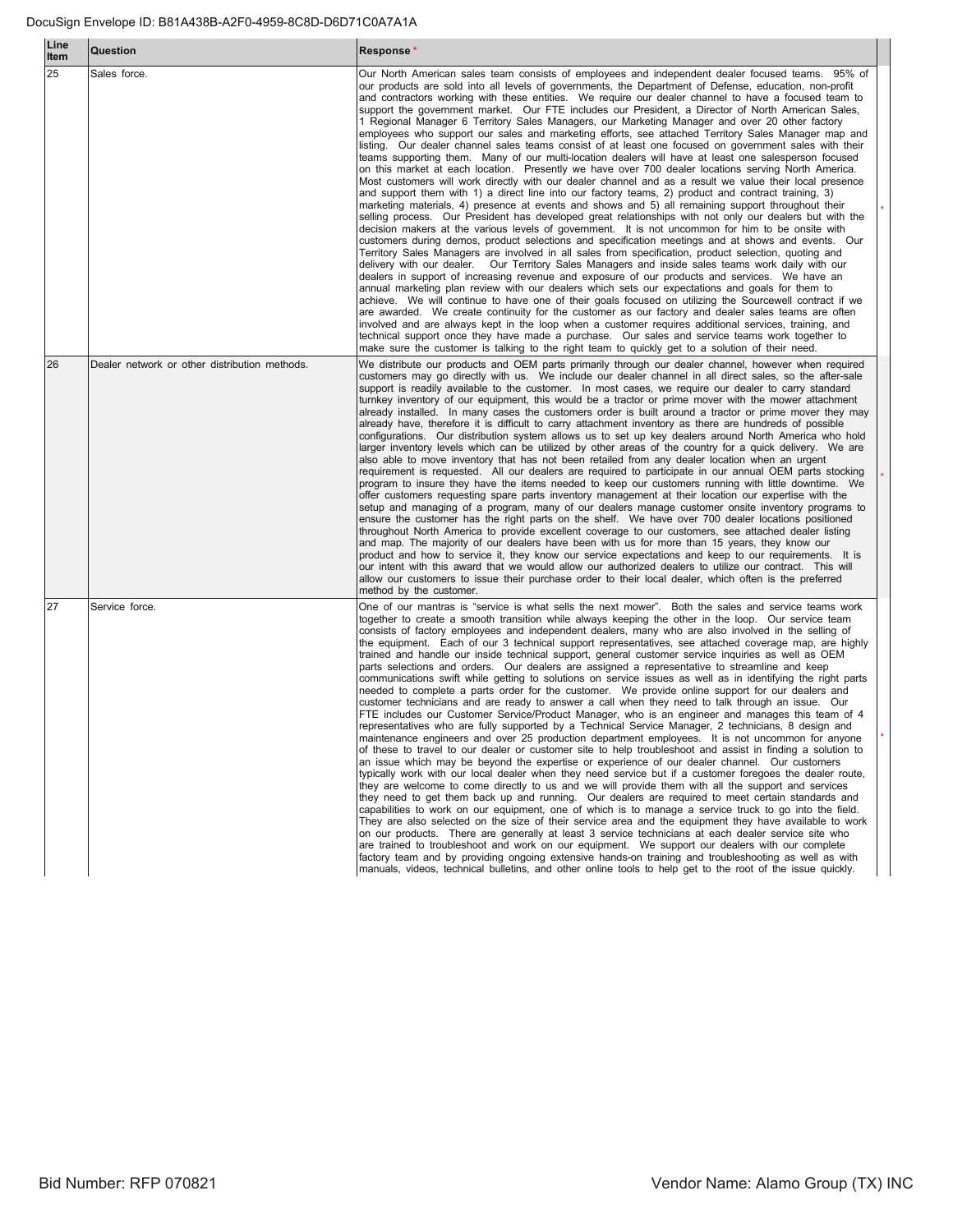#### DocuSign Envelope ID: B81A438B-A2F0-4959-8C8D-D6D71C0A7A1A

| 28 | Describe in detail the process and procedure of<br>your customer service program, if applicable.<br>Include your response-time capabilities and<br>commitments, as well as any incentives that help<br>your providers meet your stated service goals or<br>promises.                                                                                                 | We know our customer service is what gets us the next order and repeat business and we put a<br>tremendous amount of focus on making sure the customer has alternatives when they need support.<br>Our local dealers are typically the first line of support for the customer, and we have expected response<br>times noted in their sales, marketing, and service plan. Our customers know they may also contact the<br>factory direct. When a request goes beyond our dealers' expertise, they have a hotline into their<br>assigned Alamo Group (TX) customer service representative, who also handles technical solution<br>requests, see coverage map. Having a dedicated representative provides quicker solutions as they<br>know the customer, the customers equipment and it eliminates someone having to restate the story as<br>each issue is recorded, tracked, reviewed, and closed. Our customer service/technical support<br>representative has an open door and is given the highest priority to all our engineers, product<br>managers and production floor team. These resources are vital to getting to a quick solution. Our<br>expectation to a customer is that we respond to a request within 30 minutes and make communication<br>daily until we have provided a solution. Our customer service goes beyond phone work as we provide<br>training to our dealer parts and service teams as well as visit dealers and customers often to further<br>enhance relationships. Our representatives can identify trends because of their account assignments<br>which allows our team to get ahead of future issues. This dealer/representative relationship is what<br>makes our service levels exceptional as it streamlines communications, keeps a person focused on the<br>task at hand and provides quick solutions. We extend our customer service into our parts distribution<br>as our daily target is any order placed through our online shopping cart by 2pm CST is shipped the<br>same day. Confirmations go to the buyer on when they can expect their order if it does not go out<br>the same day. Our on-time delivery has been averaging 92%. At the end of the day our direction is<br>we have 120+ employees dedicated to servicing all needs of our dealers and customers and at any<br>given time we know we may be called upon to switch priorities and assist or drive to a solution. |  |
|----|----------------------------------------------------------------------------------------------------------------------------------------------------------------------------------------------------------------------------------------------------------------------------------------------------------------------------------------------------------------------|-------------------------------------------------------------------------------------------------------------------------------------------------------------------------------------------------------------------------------------------------------------------------------------------------------------------------------------------------------------------------------------------------------------------------------------------------------------------------------------------------------------------------------------------------------------------------------------------------------------------------------------------------------------------------------------------------------------------------------------------------------------------------------------------------------------------------------------------------------------------------------------------------------------------------------------------------------------------------------------------------------------------------------------------------------------------------------------------------------------------------------------------------------------------------------------------------------------------------------------------------------------------------------------------------------------------------------------------------------------------------------------------------------------------------------------------------------------------------------------------------------------------------------------------------------------------------------------------------------------------------------------------------------------------------------------------------------------------------------------------------------------------------------------------------------------------------------------------------------------------------------------------------------------------------------------------------------------------------------------------------------------------------------------------------------------------------------------------------------------------------------------------------------------------------------------------------------------------------------------------------------------------------------------------------------------------------------------------------------------------------------------------------------------------------------|--|
| 29 | Describe your ability and willingness to provide your<br>products and services to Sourcewell participating<br>entities in the United States.                                                                                                                                                                                                                         | We have a well-established dealer channel and highly knowledgeable factory support that has been<br>covering the US since 1969. We have developed the key aspects of support for the government<br>market. We know how to work with dealers, operators, buyers, fleet managers, purchasing directors,<br>and all other government positions to identify, select, train, educate, operate, and service our equipment<br>and utilize our Sourcewell award. Our network allows us to provide the sales, service, and customer<br>support throughout the entire US.                                                                                                                                                                                                                                                                                                                                                                                                                                                                                                                                                                                                                                                                                                                                                                                                                                                                                                                                                                                                                                                                                                                                                                                                                                                                                                                                                                                                                                                                                                                                                                                                                                                                                                                                                                                                                                                               |  |
| 30 | Describe your ability and willingness to provide your<br>products and services to Sourcewell participating<br>entities in Canada.                                                                                                                                                                                                                                    | We have one of the largest equipment dealers in Canada covering many of the provinces along with a<br>great presence of other best in class dealers throughout Canada. All our factory support is available<br>and extended into Canada in support of our dealers and customers. There are areas in Canada that<br>do not have a requirement for our equipment but those who have the need can be fully serviced by our<br>network of dealers and our factory.                                                                                                                                                                                                                                                                                                                                                                                                                                                                                                                                                                                                                                                                                                                                                                                                                                                                                                                                                                                                                                                                                                                                                                                                                                                                                                                                                                                                                                                                                                                                                                                                                                                                                                                                                                                                                                                                                                                                                                |  |
| 31 | Identify any geographic areas of the United States<br>or Canada that you will NOT be fully serving through<br>the proposed contract.                                                                                                                                                                                                                                 | We can fully serve all geographical areas of the US and Canada having a need for our equipment.                                                                                                                                                                                                                                                                                                                                                                                                                                                                                                                                                                                                                                                                                                                                                                                                                                                                                                                                                                                                                                                                                                                                                                                                                                                                                                                                                                                                                                                                                                                                                                                                                                                                                                                                                                                                                                                                                                                                                                                                                                                                                                                                                                                                                                                                                                                               |  |
| 32 | Identify any Sourcewell participating entity sectors<br>(i.e., government, education, not-for-profit) that you<br>will NOT be fully serving through the proposed<br>contract. Explain in detail. For example, does your<br>company have only a regional presence, or do other<br>cooperative purchasing contracts limit your ability to<br>promote another contract? | We can fully serve all government, education, and non-profit agencies if we are awarded a Sourcewell<br>contract, we have no limitations.                                                                                                                                                                                                                                                                                                                                                                                                                                                                                                                                                                                                                                                                                                                                                                                                                                                                                                                                                                                                                                                                                                                                                                                                                                                                                                                                                                                                                                                                                                                                                                                                                                                                                                                                                                                                                                                                                                                                                                                                                                                                                                                                                                                                                                                                                     |  |
| 33 | Define any specific contract requirements or<br>restrictions that would apply to our participating<br>entities in Hawaii and Alaska and in US Territories.                                                                                                                                                                                                           | We can fully serve all entities in Hawaii, Alaska and in US territories, we have no restrictions.                                                                                                                                                                                                                                                                                                                                                                                                                                                                                                                                                                                                                                                                                                                                                                                                                                                                                                                                                                                                                                                                                                                                                                                                                                                                                                                                                                                                                                                                                                                                                                                                                                                                                                                                                                                                                                                                                                                                                                                                                                                                                                                                                                                                                                                                                                                             |  |

## **Table 7: Marketing Plan**

| Line<br><b>Item</b> | <b>Question</b>                                                                                                                                                                                                  | Response*                                                                                                                                                                                                                                                                                                                                                                                                                                                                                                                                                                                                                                                                                                                                                                                                                                                                                                                                                                                                                                                                                                                                                                                                                                                                                                                                                                                                                                                                                                                                                                                                                                                                                                                                                                                                                                                                                                                                                                                                                                                                                                                                                                                                                                                                                                                                                                                                                                                                                                                                                                                                                                                                                                                                                                                                                                                                                                                                                                                                     |
|---------------------|------------------------------------------------------------------------------------------------------------------------------------------------------------------------------------------------------------------|---------------------------------------------------------------------------------------------------------------------------------------------------------------------------------------------------------------------------------------------------------------------------------------------------------------------------------------------------------------------------------------------------------------------------------------------------------------------------------------------------------------------------------------------------------------------------------------------------------------------------------------------------------------------------------------------------------------------------------------------------------------------------------------------------------------------------------------------------------------------------------------------------------------------------------------------------------------------------------------------------------------------------------------------------------------------------------------------------------------------------------------------------------------------------------------------------------------------------------------------------------------------------------------------------------------------------------------------------------------------------------------------------------------------------------------------------------------------------------------------------------------------------------------------------------------------------------------------------------------------------------------------------------------------------------------------------------------------------------------------------------------------------------------------------------------------------------------------------------------------------------------------------------------------------------------------------------------------------------------------------------------------------------------------------------------------------------------------------------------------------------------------------------------------------------------------------------------------------------------------------------------------------------------------------------------------------------------------------------------------------------------------------------------------------------------------------------------------------------------------------------------------------------------------------------------------------------------------------------------------------------------------------------------------------------------------------------------------------------------------------------------------------------------------------------------------------------------------------------------------------------------------------------------------------------------------------------------------------------------------------------------|
| 34                  | Describe your marketing strategy for promoting<br>this contract opportunity. Upload<br>representative samples of your marketing<br>materials (if applicable) in the document<br>upload section of your response. | Our ultimate goal is to have every sale go through our Sourcewell contract. Staying ahead of the sale and<br>keeping the sale from being selected by a 3-bid process is what we emphasize daily to our sales team both<br>internally and within our dealer channel. Our marketing strategy for today and in the future starts with our<br>continuous training. We will continue to work with our factory and dealer teams to train them on how to<br>approach a member and discuss the use of the contract, how we can educate the member on how the<br>contract can save them time and money because of the RFP process already being conducted by another<br>government agency, how to get to the decision maker to make sure we end up educating the right person,<br>and how to leverage off other Sourcewell awarded vendors. Once trained, we will supply the attendees with<br>1) an inventory of the Sourcewell Cooperative Purchasing Reference Guide, 2) Sourcewell desktop flags as<br>we require their use anytime our product is being represented at an event or show, 3) a Sourcewell<br>Customizable Dealer Flyer for each attendee, see attached, 4) a current member list, 5) a 2 page reflection<br>of the Sourcewell awarded vendor logos, see attached, and 6) links to the Sourcewell website for contract<br>documents, marketing materials, the member list and setting up a new member. Our marketing of the<br>contract then focuses on the use of our websites, www.alamo-industrial.com and www.terrainking.com where<br>we have pages dedicated to our Sourcewell award, see attachments. We will continue to take opportunities<br>to provide information and exposure of our Sourcewell contract on our public webpages which often starts the<br>conversation, see attachment. We will continue to provide our dealers with greater details in our Dealer<br>Portal to make it easy for them to discuss and use the contract. We will display the Sourcewell Awarded<br>Contract logo on our brochures, literature pieces, show marketing banners and handouts, and in our social<br>media posts, see attachment. We will keep the contract in front of our sales teams and customers by<br>periodically publishing notices, sharing news from Sourcewell and encouraging the attendance at the GTKU<br>Forums. A big piece of our strategy will be to remain in good communications with our Sourcewell contract<br>manager so that we have the most relevant information to pass along to our teams and customers. We will<br>also bring in the various teams from Sourcewell when we are trying to gain contract acceptance and our<br>expertise is not doing the job. We will have an added focus and market our award to those agencies who<br>may be interested in approving a Piggyback contract award. If awarded, we will implement the contract with<br>notification of the specifics of the contract to all our dealers, internal teams and our customer database. |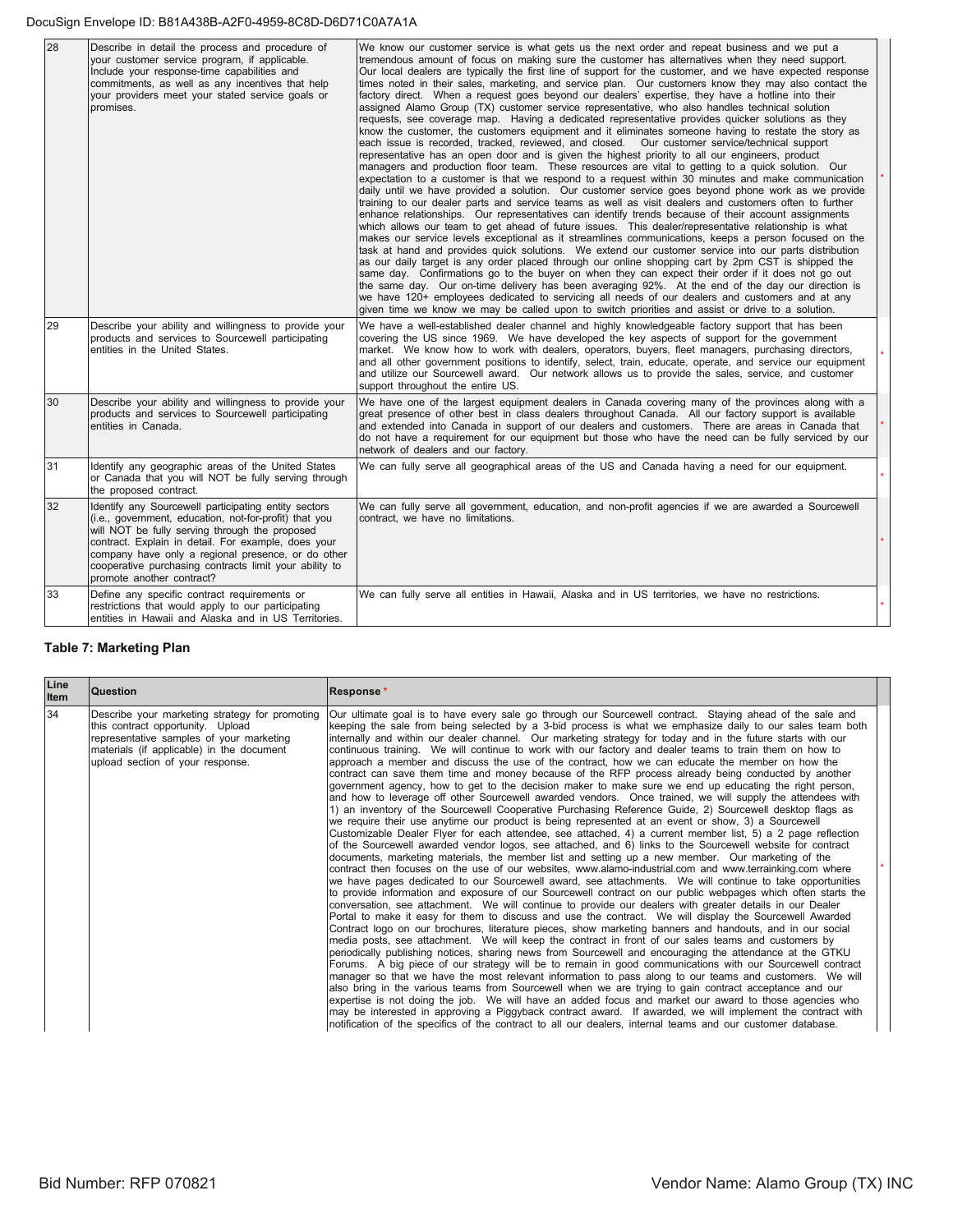#### DocuSign Envelope ID: B81A438B-A2F0-4959-8C8D-D6D71C0A7A1A

| 35 | Describe your use of technology and digital<br>data (e.g., social media, metadata usage) to<br>enhance marketing effectiveness.                                                                       | In our marketing plan we emphasize customer service. Our internal team taps into third-party technology<br>companies to assist in expanding our communication avenues to current and potential customers. We ask<br>ourselves "How can we be the easiest supplier to award your business to and how can we make finding<br>information about our products easy to the customer and public?" We have recently adjusted and updated<br>our website to improve its organic placement in search results. Search Engine Optimization (SEO) consists<br>of on-page factors such as content, structure, and user-friendliness and off-page factors such as links from<br>other sites, social shares, and authority. We have taken a more sustainable and digital approach to content<br>marketing by supplying all customers access through our website to PDF product leaflets and company<br>informational brochures, and third-party links. These adjustments were needed for the adoption of an in-house<br>CRM, and sales data dashboard allowing us to better understand our end-users needs and purchasing<br>patterns. The CRM output directs us as we use cross-channel marketing and user-generated content to<br>increase engagement, build links and bring content to the attention of customers, and create a<br>distinctive "brand" on our Facebook, https://www.facebook.com/AlamoGroupTx/, LinkedIn,<br>https://www.linkedin.com/company/alamogrouptx/, and Instagram, https://www.instagram.com/alamogrouptx/<br>platforms. We create and distribute relevant, valuable content to communicate with customers providing<br>content that educates and provides value to customers on a consistent basis through Mail Chimp and website<br>newsletter sign ups. We use the Microsoft Teams platform to communicate during the selling, customer<br>service and equipment troubleshooting processes allowing both the customer and support teams to see what<br>is taking place when visiting the equipment is not an option. Having photos, videos, drawings, bulletins,<br>FAQs and all our product operator and service manuals available online gives the customer information on a<br>real time basis and many times helps them achieve the solution. Included in our plan, if we are awarded, is<br>sharing postings from Sourcewell and engaging more in bringing content to Sourcewell to support our overall<br>contract acceptance and utilization. |  |
|----|-------------------------------------------------------------------------------------------------------------------------------------------------------------------------------------------------------|----------------------------------------------------------------------------------------------------------------------------------------------------------------------------------------------------------------------------------------------------------------------------------------------------------------------------------------------------------------------------------------------------------------------------------------------------------------------------------------------------------------------------------------------------------------------------------------------------------------------------------------------------------------------------------------------------------------------------------------------------------------------------------------------------------------------------------------------------------------------------------------------------------------------------------------------------------------------------------------------------------------------------------------------------------------------------------------------------------------------------------------------------------------------------------------------------------------------------------------------------------------------------------------------------------------------------------------------------------------------------------------------------------------------------------------------------------------------------------------------------------------------------------------------------------------------------------------------------------------------------------------------------------------------------------------------------------------------------------------------------------------------------------------------------------------------------------------------------------------------------------------------------------------------------------------------------------------------------------------------------------------------------------------------------------------------------------------------------------------------------------------------------------------------------------------------------------------------------------------------------------------------------------------------------------------------------------------------------------------------------------------------------------------------------------------------------------------------|--|
| 36 | In your view, what is Sourcewell's role in<br>promoting contracts arising out of this RFP?<br>How will you integrate a Sourcewell-awarded<br>contract into your sales process?                        | We would expect Sourcewell to keep us informed on any new or changes to contract acceptance from the<br>eligible members and provide leads and assistance on gaining Piggyback awards. We would like Sourcewell<br>to continue to produce marketing pieces we can blend in with ours to create a solid marketing strategy. We<br>would expect Sourcewell to have available at all events and shows a marketing piece reflecting everyone who<br>holds a contract. We would like our Contract Manager to include us on any inquiries received so that we<br>can approach the customer as a team of support. We would like training assistance and a general sounding<br>board we can contact when struggling with a topic or issue. We would like to hear about lessons learned<br>from other suppliers and how we can better leverage off each other. We would like our attendance in the<br>H2O forums to continue. We would like to see a diagram developed of how to better go to market in<br>Canada, who/what organization is leading the strategy, who are the associations working with the lead agency<br>and specifically what is the relationship and process between the two and the end customer in gaining<br>contract acceptance.                                                                                                                                                                                                                                                                                                                                                                                                                                                                                                                                                                                                                                                                                                                                                                                                                                                                                                                                                                                                                                                                                                                                                                                                                      |  |
| 37 | Are your products or services available<br>through an e-procurement ordering process? If<br>so, describe your e-procurement system and<br>how governmental and educational customers<br>have used it. | Alamo Group, our parent company, provides us with a highly experienced and motivated IT team as they<br>know making it easy to do business with us involves doing what each individual customer needs to support<br>their e-Procurement and e-Marketplace systems. We have the flexibility and creativity which is required to<br>meet all the different requirements presented to us by each customer. Most customers request the starting<br>point of a transaction of heavy equipment to come from their e-procurement process and feed into the<br>suppliers, therefore we have various tie-ins with many customers. We have produced electronic product<br>catalogs, price books, specifications, and manuals in multiple formats which are loaded into customer<br>systems. Customers may issue purchase orders, receive invoices, and pay invoices through our joint e-<br>procurement systems. They can complete the full cycle of a sale by feeding into our warranty registration<br>system and updating their fleet management system. Typically, when customers need spare parts, they will<br>start at the supplier site. We offer an online parts selection and purchasing shopping cart system which can<br>tie directly into the customers tracking, receiving, inventory, and invoice systems. Our system gives them<br>access to all operator and service product manuals as well as ease in identifying what part they need to<br>order. We accept payments electronically via credit cards, various cash transfer methods, and the fading<br>away paper check! Here is a list of some of the customers we engage with to make e-procurement<br>successful in their definition:<br>The States of Arizona, Florida, Georgia, Illinois, Kentucky, Louisiana, Michigan, Minnesota, Missouri,<br>Mississippi, Montana, Ohio, Pennsylvania, South Carolina, Virginia, Washington<br>Department of Defense<br>Department of Energy<br><b>Federal Contracts Corp</b><br>Florida Sheriff Association<br>General Services Administration                                                                                                                                                                                                                                                                                                                                                                                                                   |  |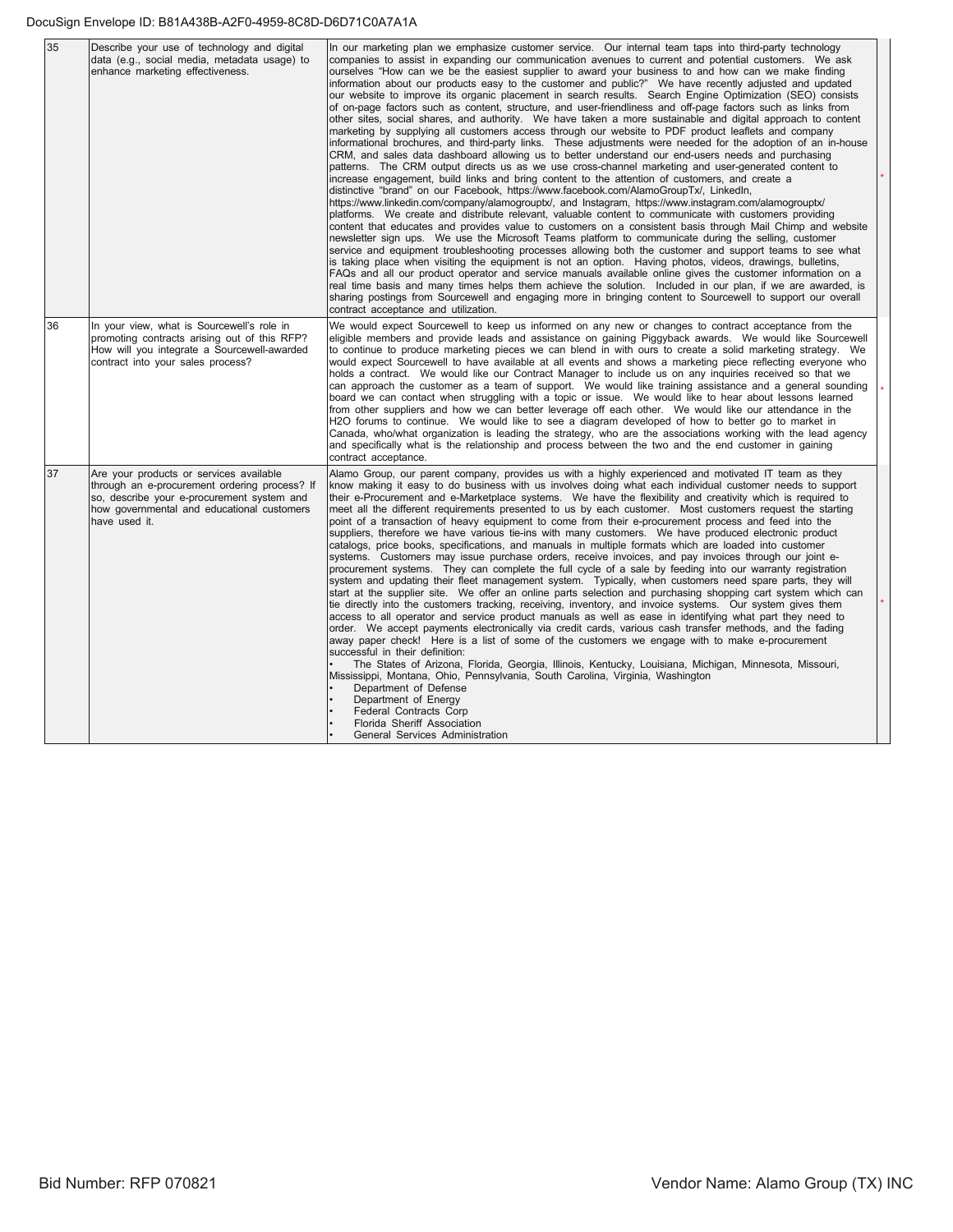## **Table 8: Value-Added Attributes**

| <b>Line Item</b> | <b>Question</b>                                                                                                                                                                                                                                                                                            | Response*                                                                                                                                                                                                                                                                                                                                                                                                                                                                                                                                                                                                                                                                                                                                                                                                                                                                                                                                                                                                                                                                                                                                                                                                                                                                                                                                                                                                                                                                                                                                                                                                                                                                                                                                                                                                                                                                      |  |
|------------------|------------------------------------------------------------------------------------------------------------------------------------------------------------------------------------------------------------------------------------------------------------------------------------------------------------|--------------------------------------------------------------------------------------------------------------------------------------------------------------------------------------------------------------------------------------------------------------------------------------------------------------------------------------------------------------------------------------------------------------------------------------------------------------------------------------------------------------------------------------------------------------------------------------------------------------------------------------------------------------------------------------------------------------------------------------------------------------------------------------------------------------------------------------------------------------------------------------------------------------------------------------------------------------------------------------------------------------------------------------------------------------------------------------------------------------------------------------------------------------------------------------------------------------------------------------------------------------------------------------------------------------------------------------------------------------------------------------------------------------------------------------------------------------------------------------------------------------------------------------------------------------------------------------------------------------------------------------------------------------------------------------------------------------------------------------------------------------------------------------------------------------------------------------------------------------------------------|--|
| 38               | Describe any product, equipment,<br>maintenance, or operator training<br>programs that you offer to Sourcewell<br>participating entities. Include details, such<br>as whether training is standard or<br>optional, who provides training, and any<br>costs that apply.                                     | Our customer training often begins during a demonstration we jointly conduct with our local dealer. As the<br>decision maker, operator and/or maintenance technicians are normally in attendance we provide them with<br>extensive training, at no charge, on product selection, and how to safely operate and maintain the equipment.<br>Once a purchase has been made, at the time of delivery with our local dealer we will provide this no charge<br>required training again to everyone who will be operating and working on or near the equipment. We will<br>continue to provide this no charge training during the life of the equipment when the customer requests. Some<br>customers are staffed to conduct their own work on the equipment especially once the warranty period has<br>expired. We offer no charge service training to these customers as well as full factory support on<br>troubleshooting and reaching solutions. Through our parent company, Alamo Group, we offer our Tractor Mower<br>Operator Safety Training (T.M.O.S.T.), see attached, which encompasses how to operate heavy equipment safely<br>and the general maintenance work required to keep equipment working properly. We have trained over 25,000<br>students, many repeating each year as it is normally a requirement for continuing education with operators.<br>These trainings are held at the local dealership or at the agency sites. Recently we moved portions of the<br>training online due to social distancing requirements. There are various factors involved in pricing the training.<br>We take into consideration the location, if it will involve online modules, how many students and the level of<br>training requested as we have several to choose from, therefore we are not able to provide pricing until we<br>have specified what is being requested. |  |
| 39               | Describe any technological advances that<br>your proposed products or services offer.                                                                                                                                                                                                                      | We offer the latest in CANbus controlled hydraulic valves and joysticks that control and power our machinery.<br>We offer the best vegetation cutting devices on our mowers by integrating the latest high pressure hydraulic<br>components on the market. Our mowers take advantage of the most advanced, best in class variable piston<br>pumps in the industry to conserve fuel during operation and provide more horsepower than any other mowers<br>manufactured in the market. Product developments shared across the member companies of Alamo Group in<br>the US and Europe have created the basis for our advanced cutting technology. Partnering with our member<br>companies has allowed us to harvest the best and most advanced safety protocol machine language and<br>controls in the market, which makes us the leader in industrial mowing equipment safety. We use complex<br>software routines to prevent operators from getting hurt while operating equipment and help reduce operator<br>fatigue during the workday. For example, seat presence sensors combined with complete machine monitoring<br>will alert the operator if the machine is not in a safe condition to exit.                                                                                                                                                                                                                                                                                                                                                                                                                                                                                                                                                                                                                                                                          |  |
| 40               | Describe any "green" initiatives that relate<br>to your company or to your products or<br>services, and include a list of the<br>certifying agency for each.                                                                                                                                               | Since 2012 we have had an active sustainability program for recycling cardboard, paper, and plastics. We<br>average 51,000 lbs being recycled annually. Our steel skeletons and fall off pieces being sent for recycling<br>averages 769,000 lbs annually and our residual paint materials average 3,300 lbs annually. This all equates to<br>87% of our outbound material waste is being recycled with only 13% going into the landfill. We regularly audit<br>our electric and water consumption to identify opportunities to conserve electricity and water usage. One of our<br>larger projects was completed on the installation of LED lights throughout the plant. This year we have a<br>summer internship program that is concentrating on packaging and recycling opportunities for all inbound<br>materials.  This program will look for ways to reduce wood, cardboard, and plastic packaging and seek<br>opportunities for returnable vendor containers.                                                                                                                                                                                                                                                                                                                                                                                                                                                                                                                                                                                                                                                                                                                                                                                                                                                                                                          |  |
| 41               | Identify any third-party issued eco-labels,<br>ratings or certifications that your company<br>has received for the equipment or<br>products included in your Proposal related<br>to energy efficiency or conservation, life-<br>cycle design (cradle-to-cradle), or other<br>green/sustainability factors. | The Mantis 2 which will be launched in 2022 utilizes a Deutz engine capable of meeting the European<br>based "Stage 5" emission regulations. US emission standards are currently set in place with "Tier 4 Final"<br>regulations. "Stage 5" specifications encompass those of "Tier 4 Final" and are expected to meet<br>projected "Tier 5" regulations, which historically match the corresponding European Stage emission<br>requirements. This enables sales of Mantis 2 in Europe. The Stage 5 diesel engine regulations tighten<br>emissions limits for particulate matter (PM) and nitrogen oxides (NOx) for mobile equipment such as farm,<br>construction, and material handling machinery as well as equipment used for municipal and road operation<br>services. AGTX compliance with stage 5 puts the company on the leading edge of approaching environmental<br>standards. The algae and plant growth, which is removed by our aquatic weed harvesters, is most often turned<br>into biofuel by our customers who also see this green initiative as an additional revenue stream. Our aquatic<br>mowing bucket was developed to prevent fish mortality by mowing the waterways. During mowing operations,<br>the survival of our flora and fauna is taken into account as much as possible. The Fish Protector MK-01<br>consists of four strobe lamps that provide flashlights. These lamps are directly mounted on the mowing<br>buckets. The flashes of light will alert fish and cause fish to flee due to the shock reaction to the light,<br>preventing fish from ending up in the mowing bucket.                                                                                                                                                                                                                                                            |  |
| 42               | Describe any Women or Minority<br>Business Entity (WMBE), Small Business<br>Entity (SBE), or veteran owned business<br>certifications that your company or hub<br>partners have obtained. Upload<br>documentation of certification (as<br>applicable) in the document upload<br>section of your response.  | Several of our dealers hold certificates as an SBE, HubZone, SDVOSB, Small Business Set Aside, and<br>WMBE. As a result of us allowing our dealers to utilize our contract, customers who need to purchase from<br>one of these categories is also able to utilize our Sourcewell contract and we will continue to recommend this<br>direction if we are awarded. We consider our suppliers as hub partners and many of our suppliers providing<br>materials and services to build our equipment hold these designations.                                                                                                                                                                                                                                                                                                                                                                                                                                                                                                                                                                                                                                                                                                                                                                                                                                                                                                                                                                                                                                                                                                                                                                                                                                                                                                                                                      |  |
| 43               | What unique attributes does your<br>company, your products, or your services<br>offer to Sourcewell participating entities?<br>What makes your proposed solutions<br>unique in your industry as it applies to<br>Sourcewell participating entities?                                                        | Our four most unique attributes to Sourcewell members are 1) we have all the capabilities to deliver exactly<br>what the customer states they need. Many of our "firsts" noted in Table 2, line 9 came at the request of our<br>customers. We give the customer what they say they need and not what we think they need. We know not<br>every customer can use the exact same configured product. We pride ourselves in being able to modify our<br>equipment per the customers need and sometimes it is after the customer uses the equipment and decides<br>they may have not fully understood what they really needed to achieve their goal. This takes us into our<br>number 2 attribute "doing the right thing." 2) All our employees are encouraged to listen to the customer and<br>work with them to find solutions, there is no one way street and rarely is the solution black or white. We are<br>empowered to stand behind our product but at the same time be sensitive to what the customer is<br>undertaking. We are charged to be fair and equitable and as a tie breaker is needed lean more towards the<br>customer versus the factory. 3) Our number 3 attribute is we support our products well past the standard<br>industry seven years. We have tooling and fixtures that go back to the 70's and 80's that we bring out on<br>occasion as a customer has gone well past the life expectancy of the product! 4) And our 4th attribute is well<br>over 90% of the products we are offering are made in the USA. Our demonstrated desires of giving the<br>customer what they need by doing the right thing and supporting it for years to come puts us in a class by<br>ourselves. We have heard this statement from our customers for many years and we do not plan to make any<br>adjustments.                                                         |  |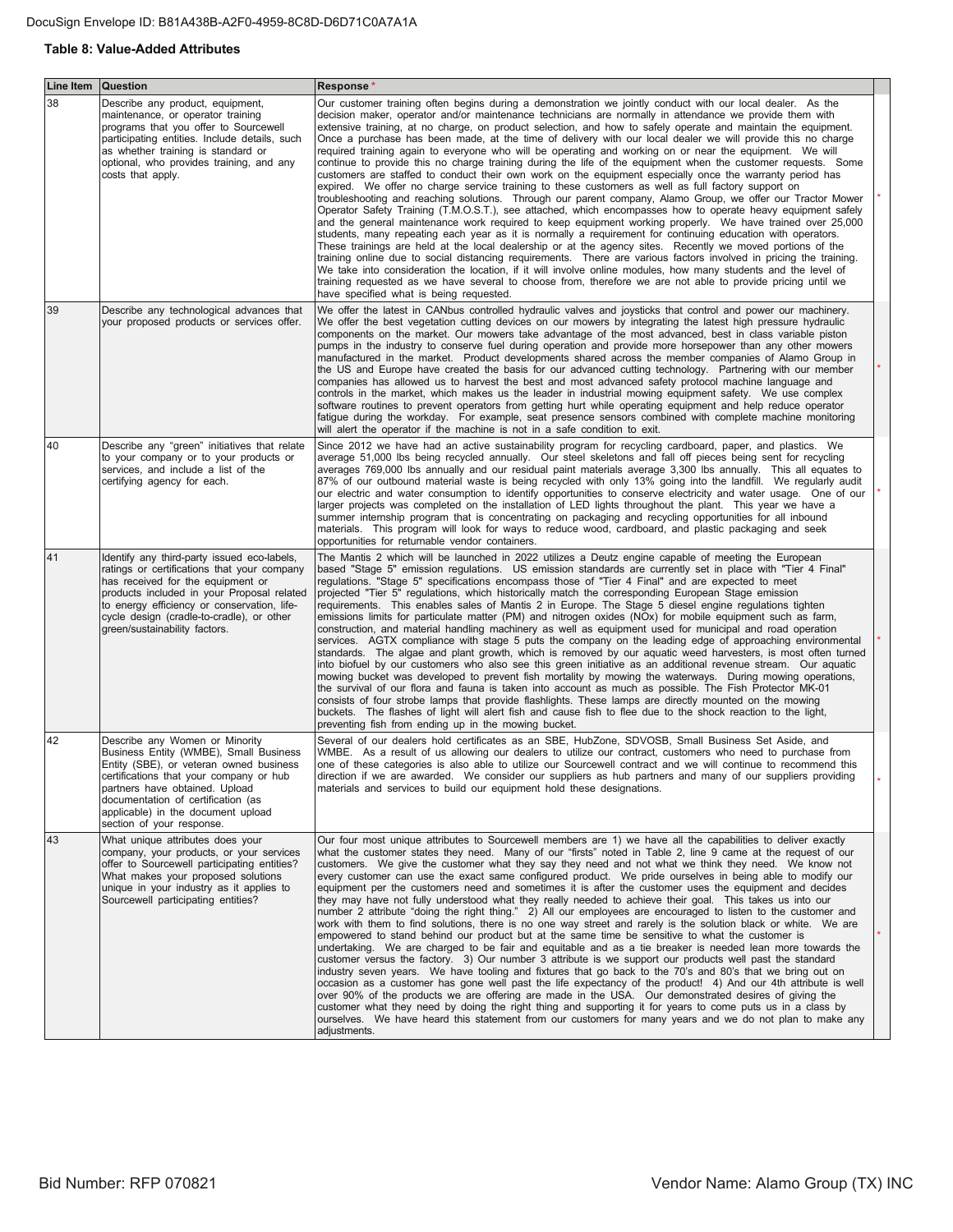## **Table 9: Warranty**

Describe in detail your manufacturer warranty program, including conditions and requirements to qualify, claims procedure, and overall structure. You may upload representative samples of your warranty materials (if applicable) in the document upload section of your response in addition to responding to the questions below.

|    | <b>Line Item Question</b>                                                                                                                                                                                                                                                         | <b>Response</b>                                                                                                                                                                                                                                                                                                                                                                                                                                                                                                                                                                                                                                                                                                                                                                                                                                                                                                                                                                                                                                                                                            |  |
|----|-----------------------------------------------------------------------------------------------------------------------------------------------------------------------------------------------------------------------------------------------------------------------------------|------------------------------------------------------------------------------------------------------------------------------------------------------------------------------------------------------------------------------------------------------------------------------------------------------------------------------------------------------------------------------------------------------------------------------------------------------------------------------------------------------------------------------------------------------------------------------------------------------------------------------------------------------------------------------------------------------------------------------------------------------------------------------------------------------------------------------------------------------------------------------------------------------------------------------------------------------------------------------------------------------------------------------------------------------------------------------------------------------------|--|
| 44 | Do your warranties cover all products, parts, and labor?                                                                                                                                                                                                                          | Yes, our warranties cover all products, parts, and labor according to our Limited Warranty<br>statements. The labor is typically conducted at our local dealer. We publish to our dealers<br>a flat rate quide on how much time each repair should take. We will not reimburse them if<br>their repair time is above our published time, and they cannot provide justification of the<br>higher amount. Our dealers provide us with their shop labor rate annually. We will question<br>the rate if we see it is not in line with other dealers as we want to make sure the<br>customers are being treated fairly. If the customer is performing the work under warranty<br>versus the dealer, we will negotiate how labor will be paid. Our standard product warranty<br>for a government agency is one year, our parts is 90 days. The customer can purchase<br>additional warranty periods at the time of the sale. We have attached our Limited Warranty<br>Statement, Flat Rate Guide, and Warranty Guide for Alamo Group (TX) and Terrain King.                                                      |  |
| 45 | Do your warranties impose usage restrictions or other<br>limitations that adversely affect coverage?                                                                                                                                                                              | Our limited warranty does not apply to any part of the goods which have been subjected to<br>improper or abnormal use, negligence, alteration, modification, or accident, damaged due to<br>lack of maintenance or use of wrong fuel, oil, or lubricants, or which has served its normal<br>life. We understand the rugged environment our products are used in and we build to these<br>rugged expectations, however operators can tend to overextend the equipment and use it<br>improperly which can create a non-covered warranty claim. To keep this to a minimum, we<br>make sure upfront the right product is being selected, we conduct required training of the<br>operators and technicians, we provide operator manuals and tear sheets, free of charge, and<br>go over specifically what the products cannot do or how they cannot perform. We make<br>sure they understand all limitations or restrictions prior to purchasing and operating the<br>products. If we see warranty claims coming in which reflect improper usage, we will offer to<br>provide additional training at no charge. |  |
| 46 | Do your warranties cover the expense of technicians' travel<br>time and mileage to perform warranty repairs?                                                                                                                                                                      | We do not cover technician travel time and mileage under a standard warranty claim. There<br>are times we cannot fully identify the cause of a claim and we will negotiate with the dealer<br>and customer to get to a fair settlement which may include coverage of travel time and<br>mileage.                                                                                                                                                                                                                                                                                                                                                                                                                                                                                                                                                                                                                                                                                                                                                                                                           |  |
| 47 | Are there any geographic regions of the United States or<br>Canada (as applicable) for which you cannot provide a<br>certified technician to perform warranty repairs? How will<br>Sourcewell participating entities in these regions be provided<br>service for warranty repair? | We can provide full warranty service where our products are sold in North America.                                                                                                                                                                                                                                                                                                                                                                                                                                                                                                                                                                                                                                                                                                                                                                                                                                                                                                                                                                                                                         |  |
| 48 | Will you cover warranty service for items made by other<br>manufacturers that are part of your proposal, or are these<br>warranties issues typically passed on to the original<br>equipment manufacturer?                                                                         | We will cover items made by other manufacturers with the exception our limited warranty<br>does not apply to any part of any internal combustion engine, or expendable items such as<br>blades, shields, guards, or pneumatic tires except as specifically found in the operator's<br>manual of the specific product. Operator manuals are delivered and discussed with the<br>customer at the time of delivery and is included in the training provided at the time of<br>delivery.                                                                                                                                                                                                                                                                                                                                                                                                                                                                                                                                                                                                                       |  |
| 49 | What are your proposed exchange and return programs and<br>policies?                                                                                                                                                                                                              | The majority of our product sales are conducted between our dealer channel and the<br>customer. It is left up to our dealers if they choose to offer a trade-in program. We do not<br>offer trade-ins on factory direct purchases. If a customer wants to trade because they are<br>not satisfied with the product, we will work to make adjustments that satisfies the customers<br>requirement, which could also include providing additional or extended warranty coverage. If<br>they want to trade up or to a different type of mower, we will refer them to their local<br>dealer. Our parts are typically sold through the local dealer and their parts return policy<br>would govern. If the customer buys directly from us they will need to submit a Return<br>Materials Request within 60 days of receipt of the part. The factory will review the request<br>and issue a Return Materials Authorization if the return is accepted. The part would be<br>picked up and returned to the factory, inspected and a credit would be issued to the<br>customer's account.                            |  |
| 50 | Describe any service contract options for the items included<br>in your proposal.                                                                                                                                                                                                 | We do not offer service contracts from the factory; however, many of our dealers have<br>service contracts available which are subject to their terms, conditions, and pricing.                                                                                                                                                                                                                                                                                                                                                                                                                                                                                                                                                                                                                                                                                                                                                                                                                                                                                                                            |  |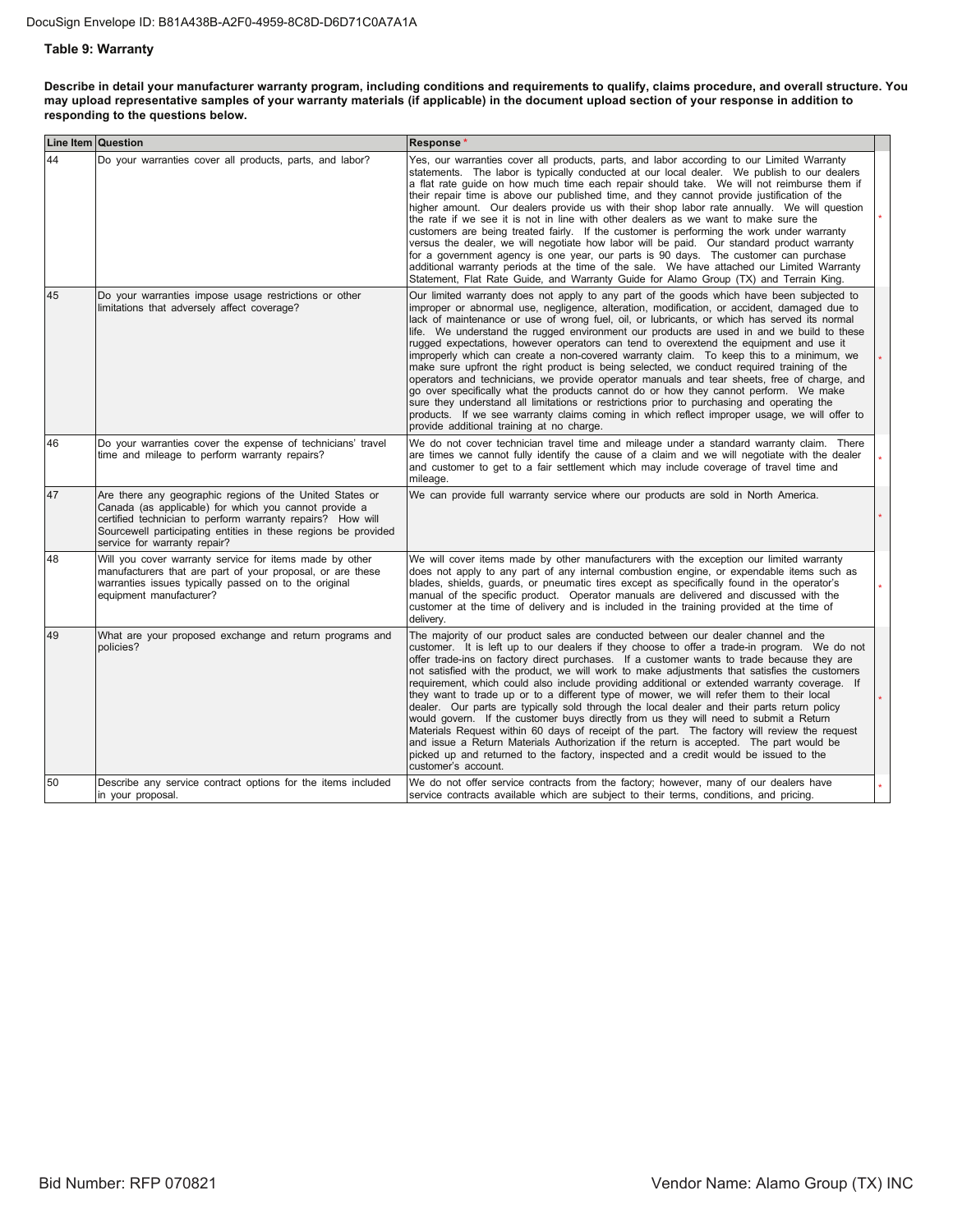## **Table 10: Payment Terms and Financing Options**

| Line<br><b>Item</b> | Question                                                                                                                                                                                                                                                                                                                                                                                        | Response*                                                                                                                                                                                                                                                                                                                                                                                                                                                                                                                                                                                                                                                                                                                                                                                                                                                                                                                                                                                                                                                                                                                                                                                                                                                                                                                                                                                                                                                                                                                                                                                                                                                                                                                                                                                                                                                                                                                                                                                                                                                                                                                                                                                                                                                                                                                                                                                                                                                                                                                                                                                                                                                                                                                                                                                                                                                                                                                                                         |
|---------------------|-------------------------------------------------------------------------------------------------------------------------------------------------------------------------------------------------------------------------------------------------------------------------------------------------------------------------------------------------------------------------------------------------|-------------------------------------------------------------------------------------------------------------------------------------------------------------------------------------------------------------------------------------------------------------------------------------------------------------------------------------------------------------------------------------------------------------------------------------------------------------------------------------------------------------------------------------------------------------------------------------------------------------------------------------------------------------------------------------------------------------------------------------------------------------------------------------------------------------------------------------------------------------------------------------------------------------------------------------------------------------------------------------------------------------------------------------------------------------------------------------------------------------------------------------------------------------------------------------------------------------------------------------------------------------------------------------------------------------------------------------------------------------------------------------------------------------------------------------------------------------------------------------------------------------------------------------------------------------------------------------------------------------------------------------------------------------------------------------------------------------------------------------------------------------------------------------------------------------------------------------------------------------------------------------------------------------------------------------------------------------------------------------------------------------------------------------------------------------------------------------------------------------------------------------------------------------------------------------------------------------------------------------------------------------------------------------------------------------------------------------------------------------------------------------------------------------------------------------------------------------------------------------------------------------------------------------------------------------------------------------------------------------------------------------------------------------------------------------------------------------------------------------------------------------------------------------------------------------------------------------------------------------------------------------------------------------------------------------------------------------------|
| 51                  | Describe your payment terms and accepted payment<br>methods?                                                                                                                                                                                                                                                                                                                                    | If the customer makes a purchase directly with our factory our payment terms are Net 30 and we accept<br>wires, ACH, checks and a P-card. If the customer makes the purchase from one of our dealers the terms<br>and acceptable payment methods would be agreed upon between the dealer and customer. We encourage<br>our dealers to provide at least Net 30. Many of our dealers offer the same acceptable payment methods as<br>we offer.                                                                                                                                                                                                                                                                                                                                                                                                                                                                                                                                                                                                                                                                                                                                                                                                                                                                                                                                                                                                                                                                                                                                                                                                                                                                                                                                                                                                                                                                                                                                                                                                                                                                                                                                                                                                                                                                                                                                                                                                                                                                                                                                                                                                                                                                                                                                                                                                                                                                                                                      |
| 52                  | Describe any leasing or financing options available for<br>use by educational or governmental entities.                                                                                                                                                                                                                                                                                         | We do not offer leasing programs at the factory; our dealer channel often has multiple options for leasing and<br>financing covering our equipment. There are occasions on a factory direct sale that we will offer extended<br>terms, this would be determined on a case-by-case basis.                                                                                                                                                                                                                                                                                                                                                                                                                                                                                                                                                                                                                                                                                                                                                                                                                                                                                                                                                                                                                                                                                                                                                                                                                                                                                                                                                                                                                                                                                                                                                                                                                                                                                                                                                                                                                                                                                                                                                                                                                                                                                                                                                                                                                                                                                                                                                                                                                                                                                                                                                                                                                                                                          |
| 53                  | Briefly describe your proposed order process. Include<br>enough detail to support your ability to report quarterly<br>sales to Sourcewell as described in the Contract<br>template. For example, indicate whether your dealer<br>network is included in your response and whether each<br>dealer (or some other entity) will process the<br>Sourcewell participating entities' purchase orders. | Our goal is to make a purchase through the Sourcewell contract as easy as possible for the customer. We<br>will give them the option to work directly with their local dealer or directly with us at the factory. The<br>customer chooses if they want to make the purchase order out to their local dealer or with us, the pricing is<br>the same either way, unless the dealer chooses to provide a lower price, our dealers are trained that the<br>Sourcewell contract is a ceiling-based contract. If they choose to go directly to the factory, we keep the<br>dealer involved as they will be expected to provide full service and warranty coverage after the sale. The<br>order process starts with our teams making sure the customer is selecting the right product, we then move to<br>how they want to purchase the equipment. Our first recommendation will be to use our Sourcewell contract,<br>which may involve educating the customer on the acceptance and showing them the online contract<br>documents. Currently, we determine their Sourcewell membership status and discuss the ease of becoming a<br>member if they are not a member. We will then provide a quote with our awarded contract number listed<br>along with their member number if it exists, we will include price pages from our Sourcewell submission. Our<br>territory manager is fully engaged with the dealer during the quote process. This ensures we are reporting<br>each sale going through our contract. Once they have accepted the quote, they will issue the purchase order<br>to their choice of the local dealer or our factory. The order is placed at the factory with a copy of the<br>customers purchase order no matter who it is made out to, the dealer and customer receive confirmation<br>along with the expected ship date. Most of the orders are delivered to our dealer for a pre-delivery<br>inspection. The dealer and our territory sales manager will deliver the order to the customer and conduct a<br>full training on the operation and maintenance of the equipment, how to get it registered, and a complete<br>review of all manuals. The invoice process comes from either the dealer or the factory and will go through<br>the e-procurement system process the customer prefers. Either way, our Sourcewell awarded contract number<br>will be on the invoice along with the customers Sourcewell member number, as this will complete the audit<br>process for the customer, which we recognize is important. Our territory managers are involved in every<br>equipment sale and know which contract the customer is using. An order cannot be placed at the factory<br>unless we input the contract, which is being used, this feeds into our reporting of the various contracts we are<br>awarded. We will continue to use the accepted format we currently submit for our fee payment if we are<br>awarded this contract. |
| 54                  | Describe any standard transaction documents that you<br>propose to use in connection with an awarded contract<br>(order forms, terms and conditions, service level<br>agreements, etc.). Upload a sample of each (as<br>applicable) in the document upload section of your<br>response.                                                                                                         | Many of our dealers choose to use our sales order and quote form that we use when there is a factory direct<br>sale, see attached.                                                                                                                                                                                                                                                                                                                                                                                                                                                                                                                                                                                                                                                                                                                                                                                                                                                                                                                                                                                                                                                                                                                                                                                                                                                                                                                                                                                                                                                                                                                                                                                                                                                                                                                                                                                                                                                                                                                                                                                                                                                                                                                                                                                                                                                                                                                                                                                                                                                                                                                                                                                                                                                                                                                                                                                                                                |
| 55                  | Do you accept the P-card procurement and payment<br>process? If so, is there any additional cost to<br>Sourcewell participating entities for using this process?                                                                                                                                                                                                                                | We accept P-cards on factory direct orders with no additional fees. It varies with our dealer channel, some<br>accept P-cards, others do not and some charge an extra fee while others do not.                                                                                                                                                                                                                                                                                                                                                                                                                                                                                                                                                                                                                                                                                                                                                                                                                                                                                                                                                                                                                                                                                                                                                                                                                                                                                                                                                                                                                                                                                                                                                                                                                                                                                                                                                                                                                                                                                                                                                                                                                                                                                                                                                                                                                                                                                                                                                                                                                                                                                                                                                                                                                                                                                                                                                                    |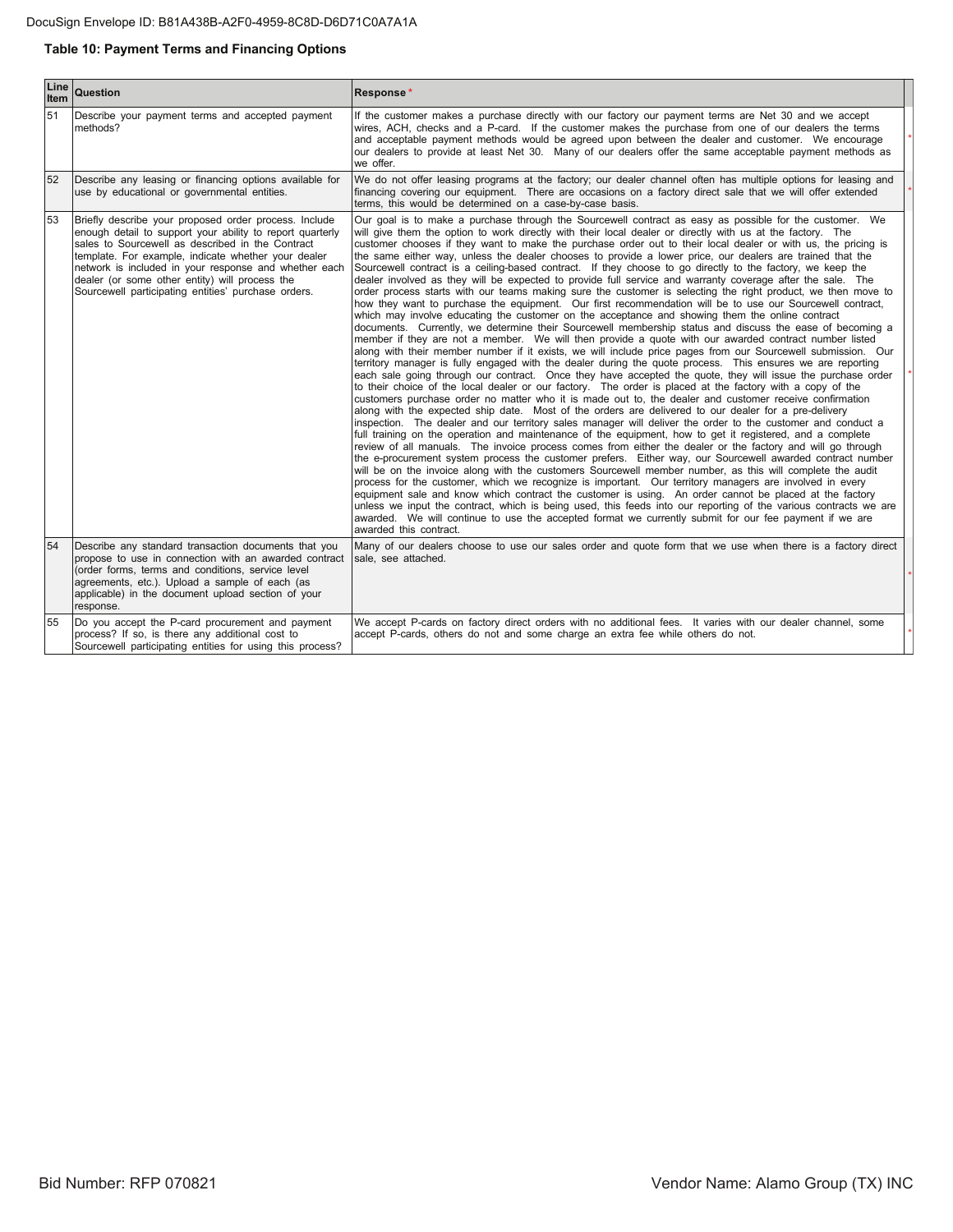#### DocuSign Envelope ID: B81A438B-A2F0-4959-8C8D-D6D71C0A7A1A

## **Table 11: Pricing and Delivery**

Provide detailed pricing information in the questions that follow below. Keep in mind that reasonable price and product adjustments can be made during the term of an awarded Contract as described in the RFP, the template Contract, and the Sourcewell Price and Product Change Request Form.

| Line<br>Item | Question                                                                                                                                                                                                                                                                                                                                                                                                                                                                                         | Response*                                                                                                                                                                                                                                                                                                                                                                                                                                                                                                                                                                                                                                                                                                                                                                                                                                                                                                                                                                         |  |
|--------------|--------------------------------------------------------------------------------------------------------------------------------------------------------------------------------------------------------------------------------------------------------------------------------------------------------------------------------------------------------------------------------------------------------------------------------------------------------------------------------------------------|-----------------------------------------------------------------------------------------------------------------------------------------------------------------------------------------------------------------------------------------------------------------------------------------------------------------------------------------------------------------------------------------------------------------------------------------------------------------------------------------------------------------------------------------------------------------------------------------------------------------------------------------------------------------------------------------------------------------------------------------------------------------------------------------------------------------------------------------------------------------------------------------------------------------------------------------------------------------------------------|--|
| 56           | Describe your pricing model (e.g., line-item discounts or product-category<br>discounts). Provide detailed pricing data (including standard or list<br>pricing and the Sourcewell discounted price) on all of the items that you<br>want Sourcewell to consider as part of your RFP response. If applicable,<br>provide a SKU for each item in your proposal. Upload your pricing<br>materials (if applicable) in the document upload section of your response.                                  | Our pricing model for equipment will be a percentage off our standard published<br>list price by product category. Our parts will be a percentage off our current<br>standard published list price. Our Tractor Mower Operator Safety Training<br>(T.M.O.S.T) pricing is determined once the type of training, location and number of<br>students has been identified. (see attached price books)                                                                                                                                                                                                                                                                                                                                                                                                                                                                                                                                                                                 |  |
| 57           | Quantify the pricing discount represented by the pricing proposal in this<br>response. For example, if the pricing in your response represents a<br>percentage discount from MSRP or list, state the percentage or<br>percentage range.                                                                                                                                                                                                                                                          | Our discount will be 15% off our standard published list price for each product<br>category and 2% off our current standard published list price for parts. (see<br>attached discount schedule)                                                                                                                                                                                                                                                                                                                                                                                                                                                                                                                                                                                                                                                                                                                                                                                   |  |
| 58           | Describe any quantity or volume discounts or rebate programs that you<br>offer.                                                                                                                                                                                                                                                                                                                                                                                                                  | Volume discounts or rebate programs are determined on a case-by-case basis<br>from our dealer channel and at the factory.                                                                                                                                                                                                                                                                                                                                                                                                                                                                                                                                                                                                                                                                                                                                                                                                                                                         |  |
| 59           | Propose a method of facilitating "sourced" products or related services,<br>which may be referred to as "open market" items or "nonstandard<br>options". For example, you may supply such items "at cost" or "at cost<br>plus a percentage," or you may supply a quote for each such request.                                                                                                                                                                                                    | Each request for a sourced, open market or nonstandard product will be quoted at<br>the time of the request. The member will be provided with our method of<br>calculating their price.                                                                                                                                                                                                                                                                                                                                                                                                                                                                                                                                                                                                                                                                                                                                                                                           |  |
| 60           | Identify any element of the total cost of acquisition that is NOT included<br>in the pricing submitted with your response. This includes all additional<br>charges associated with a purchase that are not directly identified as<br>freight or shipping charges. For example, list costs for items like pre-<br>delivery inspection, installation, set up, mandatory training, or initial<br>inspection. Identify any parties that impose such costs and their<br>relationship to the Proposer. | Our dealer channel may add to a Sourcewell quote local delivery charges, set-up,<br>installation or mounting charges, and predelivery inspection charges. There will be<br>no additional charges added by the factory.                                                                                                                                                                                                                                                                                                                                                                                                                                                                                                                                                                                                                                                                                                                                                            |  |
| 61           | If freight, delivery, or shipping is an additional cost to the Sourcewell<br>participating entity, describe in detail the complete freight, shipping, and<br>delivery program.                                                                                                                                                                                                                                                                                                                   | Freight, delivery, and shipping is an additional cost. We work with North<br>America's leading real-time visibility provider of carrier and API (Application<br>Programming Interface) connectivity for our transportation management. The<br>platform provides us with instant freight shipping information between us and the<br>preferred carriers. We have immediate access to rating, tendering, tracking and<br>document retrieval which gives us the opportunity to provide our customers with<br>the best rates. We are including our freight rates in this response. (see attached<br>freight rates) Alamo Group has leveraged all the Alamo member companies into<br>contracts with package delivery companies which means the rates we charge are<br>well under what our customers qualify for due to our substantial, large volumes<br>across North America. Many of our dealers provide local equipment and parts<br>deliveries using their own trucks and trailers. |  |
| 62           | Specifically describe freight, shipping, and delivery terms or programs<br>available for Alaska, Hawaii, Canada, or any offshore delivery.                                                                                                                                                                                                                                                                                                                                                       | Alaska, Hawaii, Canada, or offshore deliveries are handled in the same manner<br>described above, we do not have any unique challenges, terms, or conditions in<br>these areas. We may need to choose different modes of transportation, i.e., an<br>ocean vessel, container shipping, or helicopter sling or involve a freight forwarder<br>but we have the experience of shipping throughout the world, so it becomes just<br>another delivery for us.                                                                                                                                                                                                                                                                                                                                                                                                                                                                                                                          |  |
| 63           | Describe any unique distribution and/or delivery methods or options<br>offered in your proposal.                                                                                                                                                                                                                                                                                                                                                                                                 | Many of our dealers offer inventory managed parts programs which often takes the<br>administrative functions of making sure you have the right part on the shelf at the<br>right time away from the customer, which allows that FTE to conduct a higher level<br>of work instead of conducting clerical inventory functions. We have also<br>recognized customers have contracted for third party inventory management<br>services to handle their stores. These companies purchase on behalf of the<br>customer with the typical cost model being cost plus an agreed upon management<br>fee. To keep the customer with the best pricing we sell direct to these<br>companies versus our dealers selling to them.                                                                                                                                                                                                                                                                |  |

## **Table 12: Pricing Offered**

| Line<br>Item | The Pricing Offered in this Proposal is: *                          | <b>Comments</b>                                                                                                                                                                                                                                                                                                                       |
|--------------|---------------------------------------------------------------------|---------------------------------------------------------------------------------------------------------------------------------------------------------------------------------------------------------------------------------------------------------------------------------------------------------------------------------------|
| 64           | d. other than what the Proposer typically offers (please describe). | We are offering a fair and<br>equitable discount off list price<br>which in most cases is below our<br>typical pricing. Some of our<br>government purchases are large<br>volume orders which may allow us<br>to offer a larger discount. We will<br>consider offering a larger discount<br>to Sourcewell members on larger<br>orders. |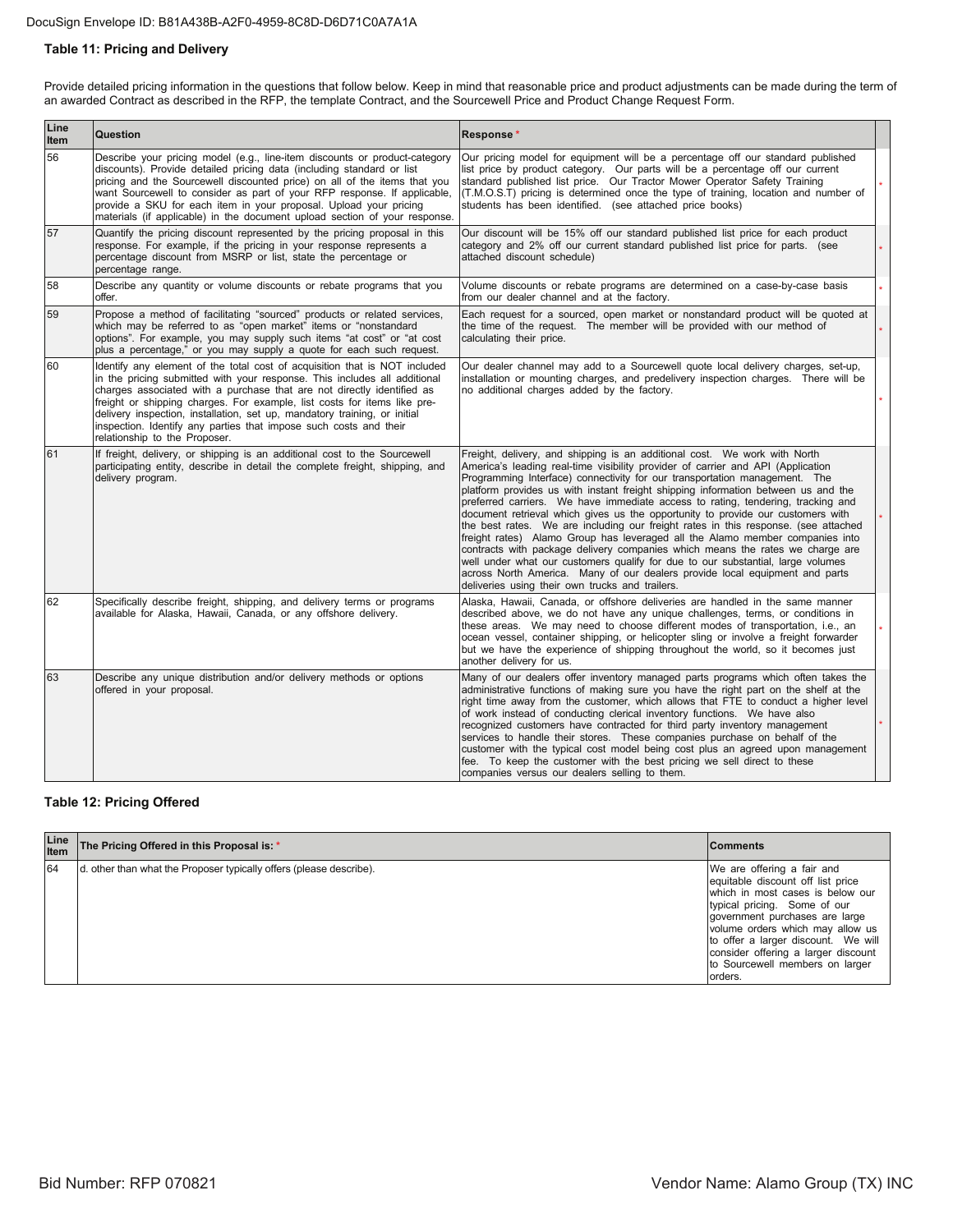## **Table 13: Audit and Administrative Fee**

| Line<br>Item | <b>Question</b>                                                                                                                                                                                                                                                                                                                                                                                                                             | Response*                                                                                                                                                                                                                                                                                                                                                                                                                                                                                                                                                                                                                                                                                                                                                                                                                                                                                                                                                                                                                                                                                                                                                                                                                                                                                                                                                                                        |  |
|--------------|---------------------------------------------------------------------------------------------------------------------------------------------------------------------------------------------------------------------------------------------------------------------------------------------------------------------------------------------------------------------------------------------------------------------------------------------|--------------------------------------------------------------------------------------------------------------------------------------------------------------------------------------------------------------------------------------------------------------------------------------------------------------------------------------------------------------------------------------------------------------------------------------------------------------------------------------------------------------------------------------------------------------------------------------------------------------------------------------------------------------------------------------------------------------------------------------------------------------------------------------------------------------------------------------------------------------------------------------------------------------------------------------------------------------------------------------------------------------------------------------------------------------------------------------------------------------------------------------------------------------------------------------------------------------------------------------------------------------------------------------------------------------------------------------------------------------------------------------------------|--|
| 65           | Specifically describe any self-audit process or program that you plan to employ<br>to verify compliance with your proposed Contract with Sourcewell. This process<br>includes ensuring that Sourcewell participating entities obtain the proper pricing,<br>that the Vendor reports all sales under the Contract each quarter, and that the<br>Vendor remits the proper administrative fee to Sourcewell.                                   | We will continue to use our well-established process taught to our dealer<br>channel and internal teams for the tracking of our Sourcewell orders. We<br>emphasize the member number and contract number must be included on<br>all documents during the quoting, selling, and invoice processes. Our<br>internal audit is fail-proof as every order requires a contract type to be<br>entered before it can be confirmed in our processing system. Our<br>internal order entry team enters all orders to the factory. Our territory<br>sales managers are involved in every order and know what contract is<br>being used. They provide the contract details to our order entry team<br>who compares it to the order received by our dealer. Our order entry<br>process uses a contract code set up for a Sourcewell award and includes<br>the fee amount. On demand, we can run a report with all the information<br>Sourcewell requires on each order to see where we are for the quarter.<br>Our accounting team has a quarterly process established of reporting and<br>paying our various contract fees. Alamo Group uses a third-party<br>accounting firm to conduct various audits with all the Alamo member<br>companies. These audits have included samplings of the tracking and<br>fee payment of our contract orders which to date we have scored 100%<br>accuracy and correctness. |  |
| 66           | If you are awarded a contract, provide a few examples of internal metrics that<br>will be tracked to measure whether you are having success with the contract.                                                                                                                                                                                                                                                                              | Our most important metrics will be in training and re-training our dealer<br>channel and internal teams. Our goal is to provide our Sourcewell<br>training to our new dealers within the first 60 days from signing with us.<br>As dealer sales teams change our goal is to train the new salesmen<br>within 60 days of the change. We will also be tracking how many<br>Sourcewell quotes do not turn into orders as we need to understand why<br>we did not win to better position ourselves at the next opportunity. We<br>will have a goal to increase the revenue and utilization of the contract.<br>We have baseline measurements and percentages of utilization which will<br>factor into the goals we set; this will include gaining additional piggyback<br>agreements with members.                                                                                                                                                                                                                                                                                                                                                                                                                                                                                                                                                                                                   |  |
| 67           | Identify a proposed administrative fee that you will pay to Sourcewell for<br>facilitating, managing, and promoting the Sourcewell Contract in the event that<br>you are awarded a Contract. This fee is typically calculated as a percentage of<br>Vendor's sales under the Contract or as a per-unit fee; it is not a line-item<br>addition to the Member's cost of goods. (See the RFP and template Contract for<br>additional details.) | If awarded a contract, we will pay Sourcewell 1% of the customers<br>invoiced amount for any equipment or parts included in our proposal.<br>Factory freight charges or any dealer freight, set-up, or pre-delivery<br>inspection charges will not be included in the calculation of the fee.                                                                                                                                                                                                                                                                                                                                                                                                                                                                                                                                                                                                                                                                                                                                                                                                                                                                                                                                                                                                                                                                                                    |  |

## Table 14A: Depth and Breadth of Offered Equipment Products and Services

| Line<br><b>Item</b> | Question                                                                                                                                       | Response*                                                                                                                                                                                                                                                                                                                                                                                                                                                                                                                                                                                                                                                                                                                                                                                                                                                                                                                                                                                                                                                                                                                                                                                                                                                                                            |  |
|---------------------|------------------------------------------------------------------------------------------------------------------------------------------------|------------------------------------------------------------------------------------------------------------------------------------------------------------------------------------------------------------------------------------------------------------------------------------------------------------------------------------------------------------------------------------------------------------------------------------------------------------------------------------------------------------------------------------------------------------------------------------------------------------------------------------------------------------------------------------------------------------------------------------------------------------------------------------------------------------------------------------------------------------------------------------------------------------------------------------------------------------------------------------------------------------------------------------------------------------------------------------------------------------------------------------------------------------------------------------------------------------------------------------------------------------------------------------------------------|--|
| 68                  | Provide a detailed description of the equipment,<br>products, and services that you are offering in your<br>proposal.                          | We our offering our full range of specialized equipment including flail, rotary, boom, wing, sickle, and<br>slope mowers, remote control units, various cutting head attachments to include but not limited to<br>rotary, flail, saw, stump cutter, buckets, and ditcher heads, specialty mounts, aquatic and amphibious<br>erosion control, weed harvesting and mowing boats. Our turnkey offerings are 1) Tractor/Mower, Prime<br>Mover/Mower, and Boat/Trailer turnkeys. We do not sell loose tractors, prime movers, or trailers.<br>Many customers want to purchase turnkeys and work with one dealer and issue one purchase order<br>for their equipment purchase. 2) Aquatic and Amphibious weed harvesters and mowing boats which<br>remove plant growth from embankments and the flow profiles of waterways as well as can be a<br>source for erosion control management. Our brands are Alamo Industrial, Terrain King, and we private<br>label Bomford Turner, McConnel, Votex, Conver, and Herder products as Alamo Industrial. Our<br>complete listing of OEM parts, our inventory management programs, and our specialized training<br>courses are all included in our proposal. (see attachments of the Alamo Group (TX) and Terrain King<br>full product brochures and our turnkeys) |  |
| 69                  | Within this RFP category there may be subcategories<br>of solutions. List subcategory titles that best describe<br>your products and services. | All of our products we are proposing fall within the scope of this RFP. We do not have any<br>subcategories at this time.                                                                                                                                                                                                                                                                                                                                                                                                                                                                                                                                                                                                                                                                                                                                                                                                                                                                                                                                                                                                                                                                                                                                                                            |  |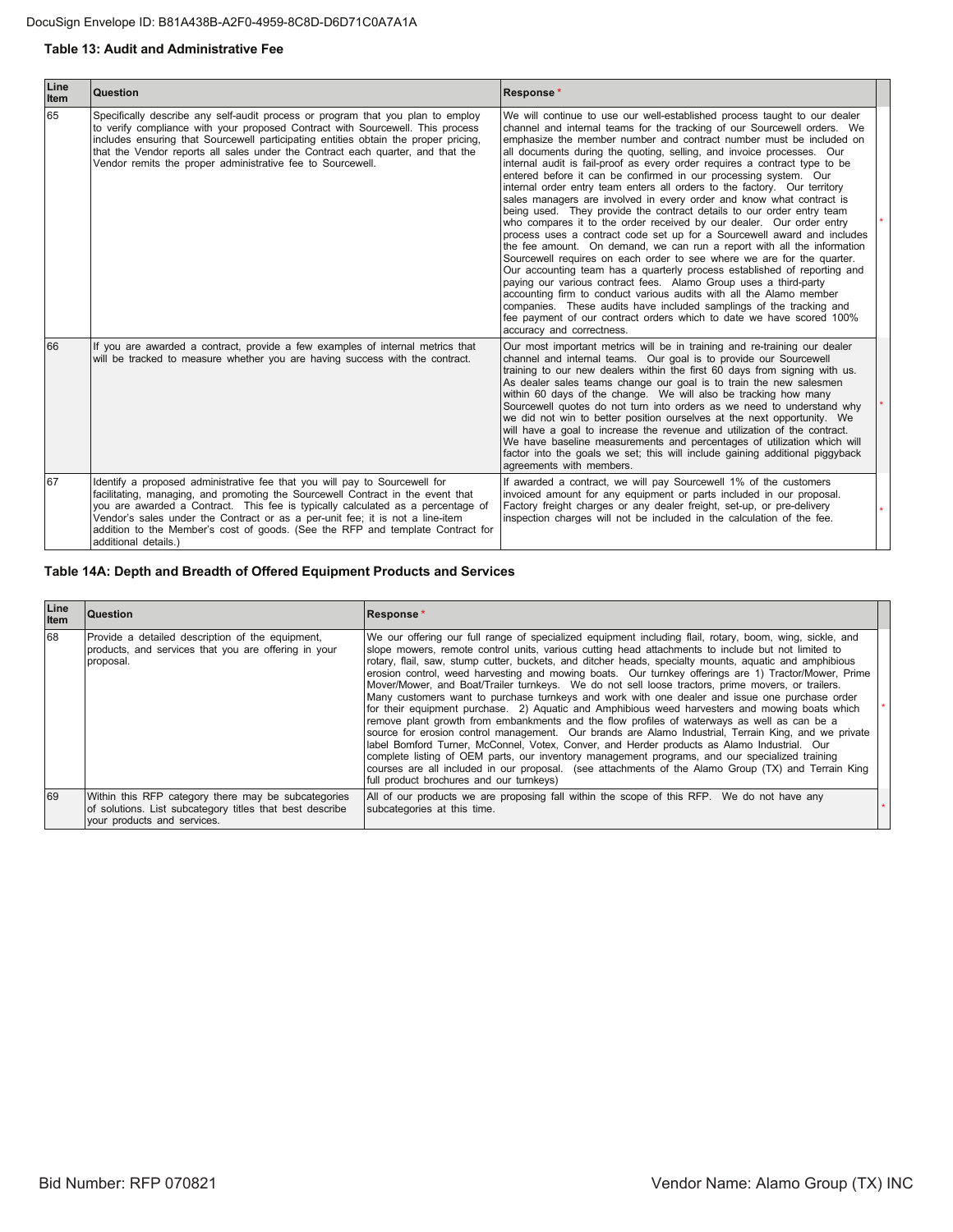### Table 14B: Depth and Breadth of Offered Equipment Products and Services

Indicate below if the listed types or classes of equipment, products, and services are offered within your proposal. Provide additional comments in the text box provided, as necessary.

| <b>Line Item</b> | <b>Category or Type</b>                             | Offered *                   | <b>Comments</b>                                                                                                                                     |  |
|------------------|-----------------------------------------------------|-----------------------------|-----------------------------------------------------------------------------------------------------------------------------------------------------|--|
| 70               | Flail, boom, rotary, wing, sickle, and slope mowers | $\subset$ Yes<br>$\circ$ No | no comment                                                                                                                                          |  |
| 71               | Seeders, tillers, mulchers, and sprayers            | $\cap$ Yes<br>$\cap$ No     | no comment                                                                                                                                          |  |
| 72               | Erosion control equipment                           | C Yes<br>C No               | Our line of aquatic and amphibious products<br>will be a solution to many customer needs in<br>the area of erosion control near bodies of<br>water. |  |
| 73               | Ditch maintenance equipment                         | $\subset$ Yes<br>$\cap$ No  | no comment                                                                                                                                          |  |
| 74               | Signage, signals, and message boards                | $\cap$ Yes<br>$\cap$ No     | no comment                                                                                                                                          |  |
| 75               | Radar equipment, traffic cameras or traffic sensors | $\cap$ Yes<br>$\cap$ No     | no comment                                                                                                                                          |  |
| 76               | Other road right-of-way maintenance equipment       | $\subset$ Yes<br>$\circ$ No | Our turnkey solutions of a tractor/mower,<br>prime mover/mower, and boat/trailer are often<br>requested in the right-of-way clearing industry.      |  |

#### Table 16: Exceptions to Terms, Conditions, or Specifications Form

Line Item 77. NOTICE: To identify any exception, or to request any modification, to the Sourcewell template Contract terms, conditions, or specifications, a Proposer must submit the exception or requested modification on the Exceptions to Terms, Conditions, or Specifications Form immediately below. The contract section, the specific text addressed by the exception or requested modification, and the proposed modification must be identified in detail. Proposer's exceptions and proposed modifications are subject to review and approval of Sourcewell and will not automatically be included in the contract.

| <b>Contract Section</b> | Term, Condition, or Specification | <b>Exception or Proposed Modification</b>                                                      |
|-------------------------|-----------------------------------|------------------------------------------------------------------------------------------------|
|                         |                                   | Alamo Group (TX) does not have any exceptions to Terms, Conditions, or Specification<br>Forms. |
|                         |                                   |                                                                                                |
|                         |                                   |                                                                                                |
|                         |                                   |                                                                                                |
|                         |                                   |                                                                                                |
|                         |                                   |                                                                                                |

#### Documents

#### Ensure your submission document(s) conforms to the following:

1. Documents in PDF format are preferred. Documents in Word, Excel, or compatible formats may also be provided.

2. Documents should NOT have a security password, as Sourcewell may not be able to open the file. It is your sole responsibility to ensure that the uploaded document(s) are not either defective, corrupted or blank and that the documents can be opened and viewed by Sourcewell.

3. Sourcewell may reject any response where any document(s) cannot be opened and viewed by Sourcewell.

4. If you need to upload more than one (1) document for a single item, you should combine the documents into one zipped file. If the zipped file contains more than one (1) document, ensure each document is named, in relation to the submission format item responding to. For example, if responding to the Marketing Plan category save the document as "Marketing Plan."

- Pricing Pricing and Delivery-Price Book, Discount Schedule, Freight Rates.zip Friday July 02, 2021 10:00:12
- Einancial Strength and Stability Financial Strength-Income Statements, 10K.zip Friday July 02, 2021 10:02:27
- Marketing Plan/Samples Marketing Plan-Dealer Flyer, Awarded Vendors, SWLogo on Literature, Website Pages.zip Friday July 02, 2021 10:09:46
- WMBE/MBE/SBE or Related Certificates (optional)
- · Warranty Information Warranty, Line 44 Attachments.zip Thursday June 24, 2021 17:53:44
- 6 Standard Transaction Document Samples Standard Transactions-Sourcewell Quote and Sales Form.pdf Friday July 02, 2021 10:18:10
- Upload Additional Document Additional Documents.zip Tuesday July 06, 2021 15:56:00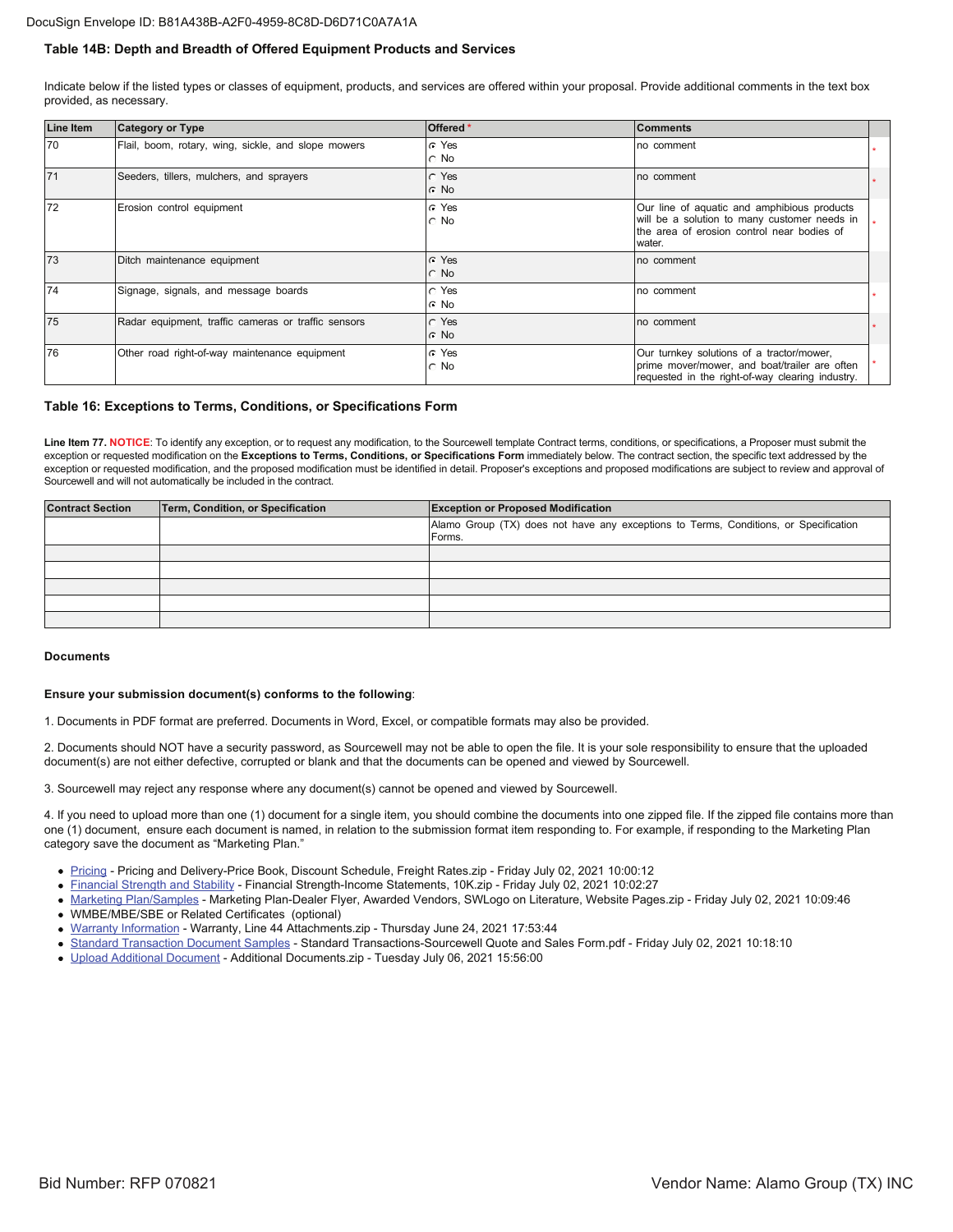## **Addenda, Terms and Conditions**

## **PROPOSER AFFIDAVIT AND ASSURANCE OF COMPLIANCE**

I certify that I am the authorized representative of the Proposer submitting the foregoing Proposal with the legal authority to bind the Proposer to this Affidavit and Assurance of Compliance:

- 1. The Proposer is submitting this Proposal under its full and complete legal name, and the Proposer legally exists in good standing in the jurisdiction of its residence.
- 2. The Proposer warrants that the information provided in this Proposal is true, correct, and reliable for purposes of evaluation for contract award.
- 3. The Proposer, including any person assisting with the creation of this Proposal, has arrived at this Proposal independently and the Proposal has been created without colluding with any other person, company, or parties that have or will submit a proposal under this solicitation; and the Proposal has in all respects been created fairly without any fraud or dishonesty. The Proposer has not directly or indirectly entered into any agreement or arrangement with any person or business in an effort to influence any part of this solicitation or operations of a resulting contract; and the Proposer has not taken any action in restraint of free trade or competitiveness in connection with this solicitation. Additionally, if Proposer has worked with a consultant on the Proposal, the consultant (an individual or a company) has not assisted any other entity that has submitted or will submit a proposal for this solicitation.
- 4. To the best of its knowledge and belief, and except as otherwise disclosed in the Proposal, there are no relevant facts or circumstances which could give rise to an organizational conflict of interest. An organizational conflict of interest exists when a vendor has an unfair competitive advantage or the vendor's objectivity in performing the contract is, or might be, impaired.
- 5. The contents of the Proposal have not been communicated by the Proposer or its employees or agents to any person not an employee or legally authorized agent of the Proposer and will not be communicated to any such persons prior to Due Date of this solicitation.
- 6. If awarded a contract, the Proposer will provide to Sourcewell Participating Entities the equipment, products, and services in accordance with the terms, conditions, and scope of a resulting contract.
- 7. The Proposer possesses, or will possess before delivering any equipment, products, or services, all applicable licenses or certifications necessary to deliver such equipment, products, or services under any resulting contract.
- 8. The Proposer agrees to deliver equipment, products, and services through valid contracts, purchase orders, or means that are acceptable to Sourcewell Members. Unless otherwise agreed to, the Proposer must provide only new and first-quality products and related services to Sourcewell Members under an awarded Contract.
- 9. The Proposer will comply with all applicable provisions of federal, state, and local laws, regulations, rules, and orders.
- 10. The Proposer understands that Sourcewell will reject RFP proposals that are marked "confidential" (or "nonpublic," etc.), either substantially or in their entirety. Under Minnesota Statutes Section 13.591, subdivision 4, all proposals are considered nonpublic data until the evaluation is complete and a Contract is awarded. At that point, proposals become public data. Minnesota Statutes Section 13.37 permits only certain narrowly defined data to be considered a "trade secret," and thus nonpublic data under Minnesota's Data Practices Act.
- 11. Proposer its employees, agents, and subcontractors are not:
	- 1. Included on the "Specially Designated Nationals and Blocked Persons" list maintained by the Office of Foreign Assets Control of the United States Department of the Treasury found at: https://www.treasury.gov/ofac/downloads/sdnlist.pdf;
	- 2. Included on the government-wide exclusions lists in the United States System for Award Management found at: https://sam.gov/SAM/; or
	- 3. Presently debarred, suspended, proposed for debarment, declared ineligible, or voluntarily excluded from programs operated by the State of Minnesota; the United States federal government or the Canadian government, as applicable; or any Participating Entity. Vendor certifies and warrants that neither it nor its principals have been convicted of a criminal offense related to the subject matter of this solicitation.

 $F$  By checking this box I acknowledge that I am bound by the terms of the Proposer's Affidavit, have the legal authority to submit this Proposal on behalf of the Proposer, and that this electronic acknowledgment has the same legal effect, validity, and enforceability as if I had hand signed the Proposal. This signature will not be denied such legal effect, validity, or enforceability solely because an electronic signature or electronic record was used in its formation. - Keith Forcinito, President, Alamo Group (TX) Inc.

The Proposer declares that there is an actual or potential Conflict of Interest relating to the preparation of its submission, and/or the Proposer foresees an actual or potential Conflict of Interest in performing the contractual obligations contemplated in the bid.

#### **6** Yes **6** No.

The Bidder acknowledges and agrees that the addendum/addenda below form part of the Bid Document.